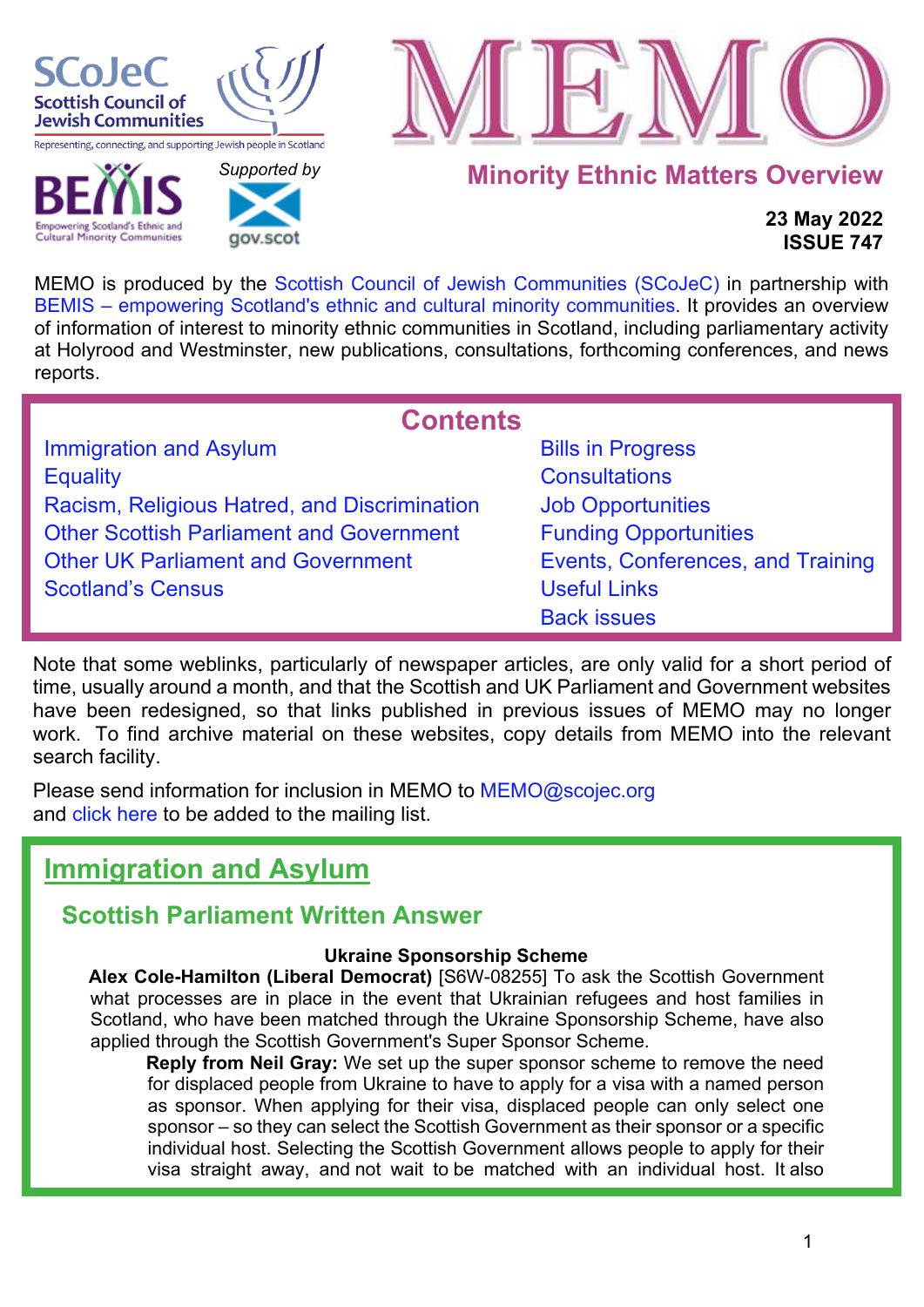ensures that people are accommodated safely when they arrive, before being matched to longer-term accommodation.

[https://www.parliament.scot/chamber-and-committees/written-questions-and](https://www.parliament.scot/chamber-and-committees/written-questions-and-answers/question?ref=S6W-08255)[answers/question?ref=S6W-08255](https://www.parliament.scot/chamber-and-committees/written-questions-and-answers/question?ref=S6W-08255) 

### **UK Parliament, Ministerial Statement and Q&A**

### **Foreign National Offender Removal Flights**

**The Parliamentary Under-Secretary of State for the Home Department (Tom Pursglove):** Foreign criminals who abuse our hospitality by committing serious and violent crimes such as murder and rape should be in no doubt of this Government's determination to deport them. The British people have shown repeatedly at the ballot box that they want an immigration system that is firm and fair. Our new plan for immigration, underpinned by the Nationality and Borders Act 2022, is the first major reform of the system in decades. With that Act now law, we are getting on with the job and operationalising the plan. ...

Making our streets safer is our priority. … despite the challenges of covid, we stepped up the removal of criminals who have no right to be here. Since January 2019, over 10,000 foreign national offenders have been removed from the United Kingdom. In the last month alone, flights have left to Albania, Romania, Poland and Lithuania and now, this morning, to Jamaica …

It was under a Labour Government that the UK Borders Act 2007 was introduced and passed requiring a deportation order to be made where a foreign national has been convicted of an offence in the UK and sentenced to 12 months or more, unless an exception applies. We apply that law …

Let me set out some facts of the flight that departed this morning ... First, the offences committed by individuals on the flight include rape of a minor, sexual assault against children, firearms offences, dealing and importing controlled drugs, and other violent crimes such as actual bodily harm. Between them, these individuals had a combined total of 58 convictions for 127 offences. These are extremely serious offences, which have a real and lasting impact on victims and communities. They are not minor matters, as some would have people believe.

Secondly, the flight to Jamaica makes up just 1% of total enforced returns in the year ending September 2021. Criminals who have no right to be in the United Kingdom are regularly removed to countries across the world, and we will continue to do this to keep our citizens safe. Public safety is non-negotiable. However, many more criminals could have left the UK today. What we have seen over the last 24 hours is more last-minute claims facilitated by specialist immigration law firms, as well as representations from Opposition MPs to prevent this flight from leaving. …

Convicted criminals guilty of heinous crimes, including manslaughter, rape, robbery, child sex offences, drug offences and violent crime, and persistent offenders remain in our country; had the [Nationality and Borders Bill] been passed more quickly … those individuals might have been removed from the UK today. They remain here, and it is a stain on our country that they do. …

I make no apology for removing criminals who have abused our hospitality, broken our laws, and have no right to be here. I make no apology for doing everything in my power to make our streets safer and stand on the side of actual victims. We stand with the British people. …

**Stephen Kinnock (Labour):** … The first duty of the British Government is to keep the British people safe, and the Home Office has a responsibility to make sure that rules are fairly enforced, but Ministers are failing to do so and they are blaming everyone else for their failings. The Home Office must deport dangerous foreign criminals who have no right to be in our country and who should be returned to the country of their citizenship … The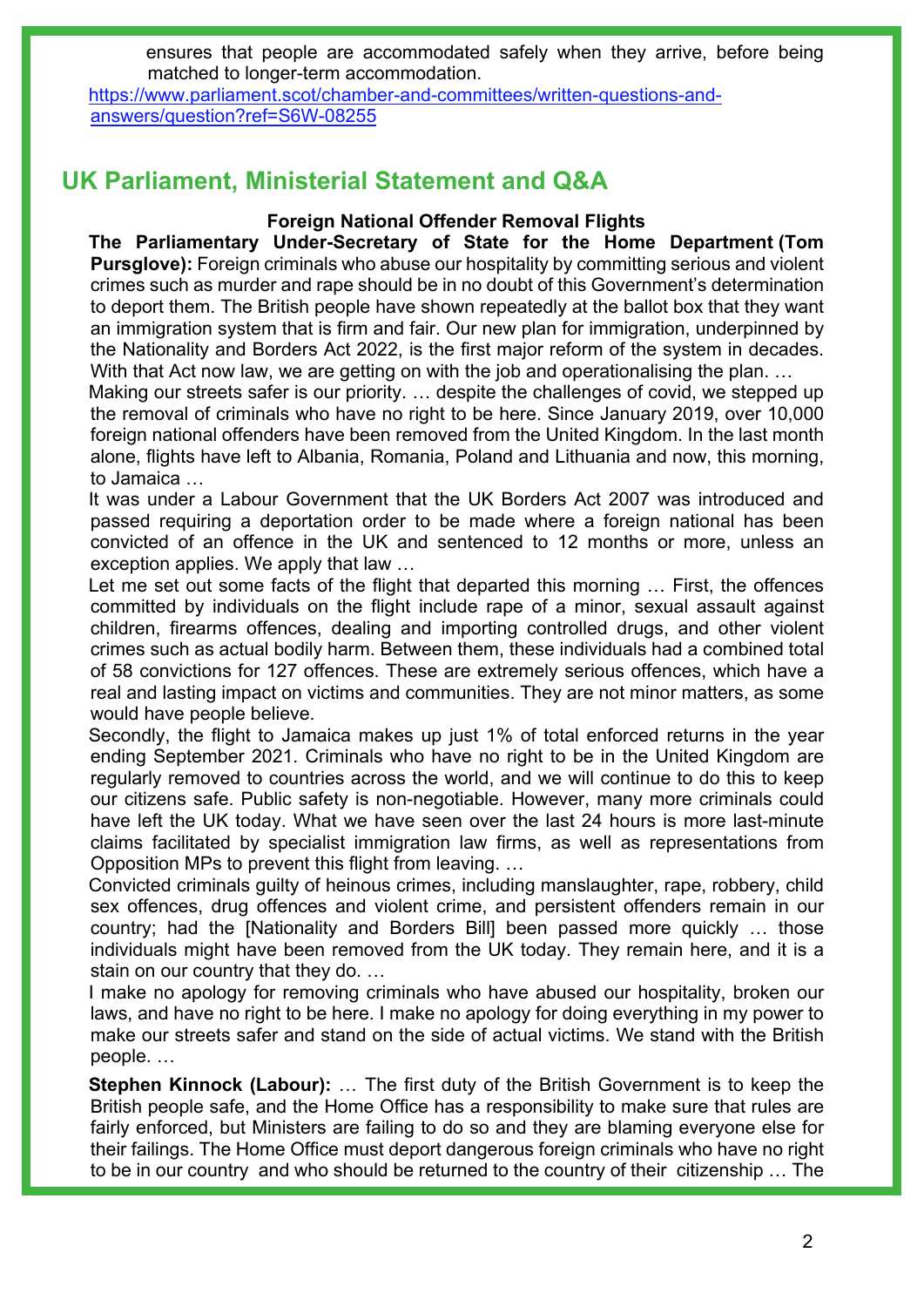Home Office also has a responsibility to get its deportation decisions right. As the Government have themselves admitted, during the Windrush scandal the Home Office made grave errors in both detention and deportation decisions …

First and foremost, it is deeply troubling that a number of expert reports over recent years have pointed to how Home Office failures have resulted in fewer foreign criminals being deported than should be the case. Indeed, in 2015, the independent chief inspector of borders and immigration stated that one in three failures to deport foreign criminals was a result of Home Office failure. …

Under the current Prime Minister and Home Secretary, there has been a stark decline in the number of foreign national offenders being returned and deported. In the year ending September 2021, 2,732 foreign national offenders were returned from the UK—20% fewer than the previous year and 47% fewer than in 2019, the year before the pandemic began. Foreign national offender returns had already fallen to 5,128 in 2019. Even more staggering is the fact that, according to a 2019 Public Accounts Committee report, the Home Office had to release six in every 10 migrant detainees whom the Department wanted to deport, and it simply could not explain why this was happening.

The PAC also raised concerns about the need for earlier and better legal advice, which would make it more likely that decisions were accurate and robust, rather than being overturned due to poor decisions later in the process. The Minister will know that the Windrush report identified "low-quality decision-making" and an "irrational…approach to individuals", and the follow-up report stated that "there are many examples where the department has not made progress…at all" on this matter. …

The Home Office needs to get this right … how many foreign offenders have absconded in the last 12 months? What specific steps have been taken to learn the lessons of the Windrush scandal to ensure that this shameful episode is never repeated? Does the Home Office actually have a plan that will address the currently shambolic nature of the deportation system? …

**Reply from Tom Pursglove:** … more than 10,000 foreign national offenders have been removed from our country since 2019. …

The hon. Member mentioned Windrush. This issue is of course completely unrelated to Windrush. None of those being returned are British citizens or nationals, or members of the Windrush generation. Each person's return is considered on its individual merits and carefully assessed against a background of relevant case law and in the light of published country information, which covers country-specific issues. The case of each person being returned on a charter to Jamaica is referred to the Windrush taskforce, and it is right and proper that that work is done. …

**Peter Bone (Conservative):** My constituents, and I guess most in the United Kingdom, find it unbelievable that convicted murderers, rapists and paedophiles who are foreign national offenders are not returned immediately to their countries. Can the Minister tell us how on earth last-minute appeals can stop people going on flights? Surely we can at least have a cut-off date beyond which no appeals can be made. …

**Reply from Tom Pursglove:** I have been on a removal flight to Poland a few months ago, which was a useful experience for me to understand the end-to-end process. … the Nationality and Borders Act 2022, which introduces the one-stop processes and priority removal notices … should enable us to break this cycle of endless dither and delay, and constant appeals and claims, so that those individuals are removed from our country more quickly. …

**Stuart C McDonald (SNP):** … Stephen Shaw, the Government-commissioned independent expert, said that the deportation and removal of people brought up here from a young age was "deeply troubling" and entirely "disproportionate". Yes, of course many deportations are absolutely justified to protect the public, but it is nonsensical to ignore the fact that some are very cruel, particularly when they relate to people who have lived almost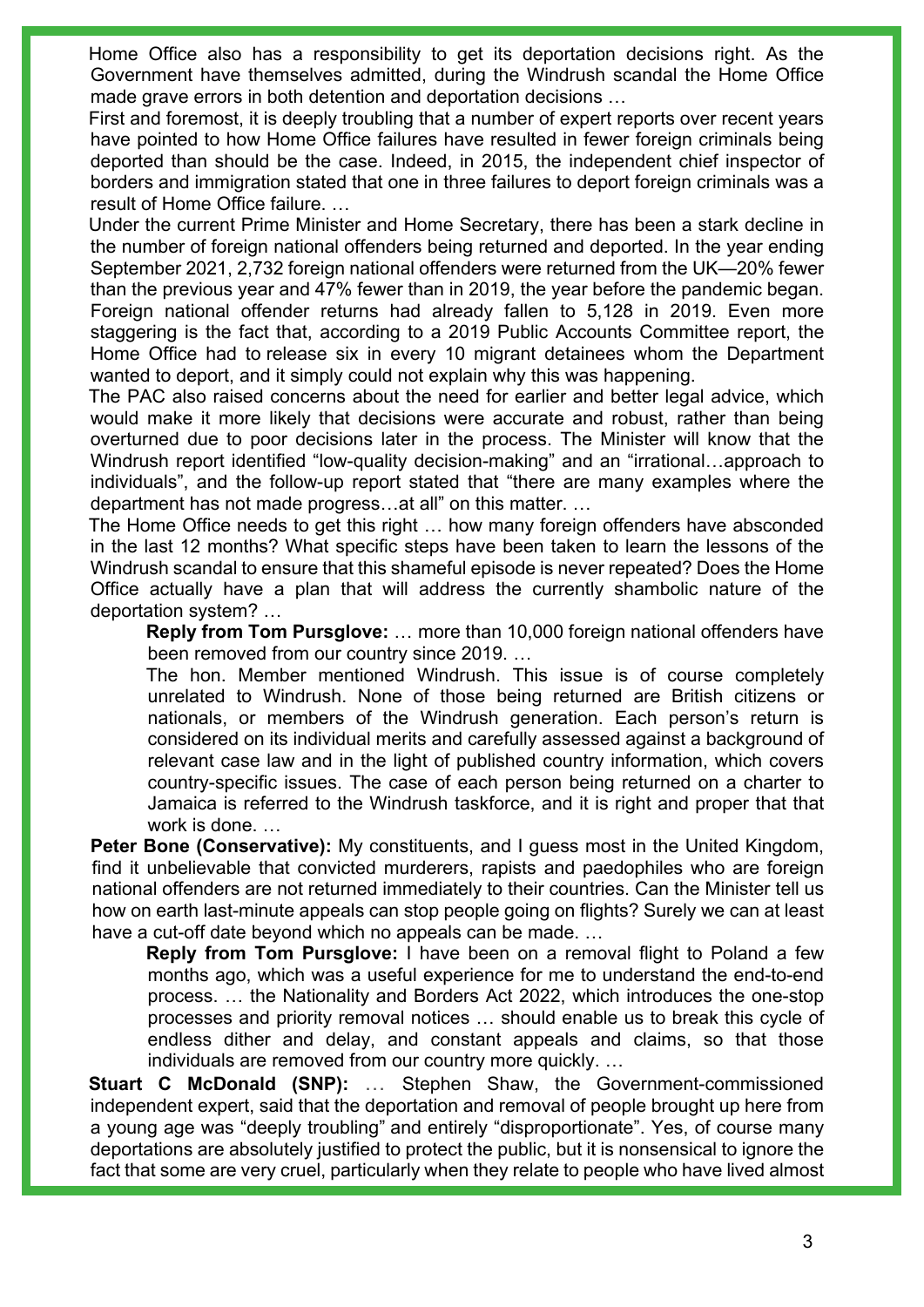all their lives here and have absolutely no connection to the place they are being deported to.

The Government refuse to acknowledge the fact that these decisions can have profound impacts on the family life of the partners, spouses and children of those being deported, and on others, or that it is legitimate to press the Government on that. So let me try a different argument. If someone has been here since they were in infancy, grew up here, was educated here, commits crime here and is potentially dangerous, why is it fair on the country to which they are deported to have to manage that risk, especially if it is possibly far less equipped to do so, rather than this country, where that person was brought up? The Minister talks about letting people out on to the street, but he is letting people out on the street—just not our streets, but those of another country, with which they have absolutely no connection.

**Reply from Tom Pursglove:** What we do as a Government is take responsibility for our returns. We live up to our legal obligations in this space, and that is right and proper, and what the British people expect. But we understandably expect other countries around the world to do the same in taking their immigration offenders and those who have committed criminality in this country and are liable to deportation. …

*To read this very lengthy question and answer session in full see* [https://hansard.parliament.uk/commons/2022-05-18/debates/DAAB4FDF-6F46-4D50-](https://hansard.parliament.uk/commons/2022-05-18/debates/DAAB4FDF-6F46-4D50-B97E-634569E8CE25/ForeignNationalOffenderRemovalFlights) [B97E-634569E8CE25/ForeignNationalOffenderRemovalFlights](https://hansard.parliament.uk/commons/2022-05-18/debates/DAAB4FDF-6F46-4D50-B97E-634569E8CE25/ForeignNationalOffenderRemovalFlights) 

### **UK Parliament, House of Commons Written Answers: Rwanda Refugee Policy**

#### **Rwanda: Asylum**

**Preet Kaur Gill (Labour Co-op)** [395] To ask the Secretary of State for Foreign, Commonwealth and Development Affairs, if he will make an assessment of the accuracy of reports that the Government has agreed to pay a set amount of funding to Rwanda to cover case workers, legal advice, translators, accommodation, food and healthcare for the offshoring of asylum seekers; and whether she plans for that funding to come from the 0.5 per cent GNI ODA budget.

**Reply from Amanda Milling:** Funding for the Migration and Economic Development Partnership has been agreed as part of Home Office settlement with HMT. It is not from the GNI ODA budget.

Under this Partnership all processing costs will be met by the UK, including to support the delivery of asylum operations, accommodation and integration. Individuals' needs will be met by Rwanda. This will involve creating a safe environment for them to start a new life, with education, employment and accommodation. The UK is also investing an initial £120 million into the economic development and growth of Rwanda.

<https://questions-statements.parliament.uk/written-questions/detail/2022-05-10/395>

#### **Asylum: Rwanda**

**Tanmanjeet Singh Dhesi (Labour)** [923] To ask the Secretary of State for the Home Department, what estimate her Department has made of the cost of her plan for processing migrants and asylum seekers in Rwanda.

**Reply from Tom Pursglove:** Under the Migration and Economic Development Partnership the UK is investing an initial £120 million into the economic development and growth of Rwanda.

Funding will also be provided to support the delivery of asylum operations, accommodation and integration. Every person's needs are different, but we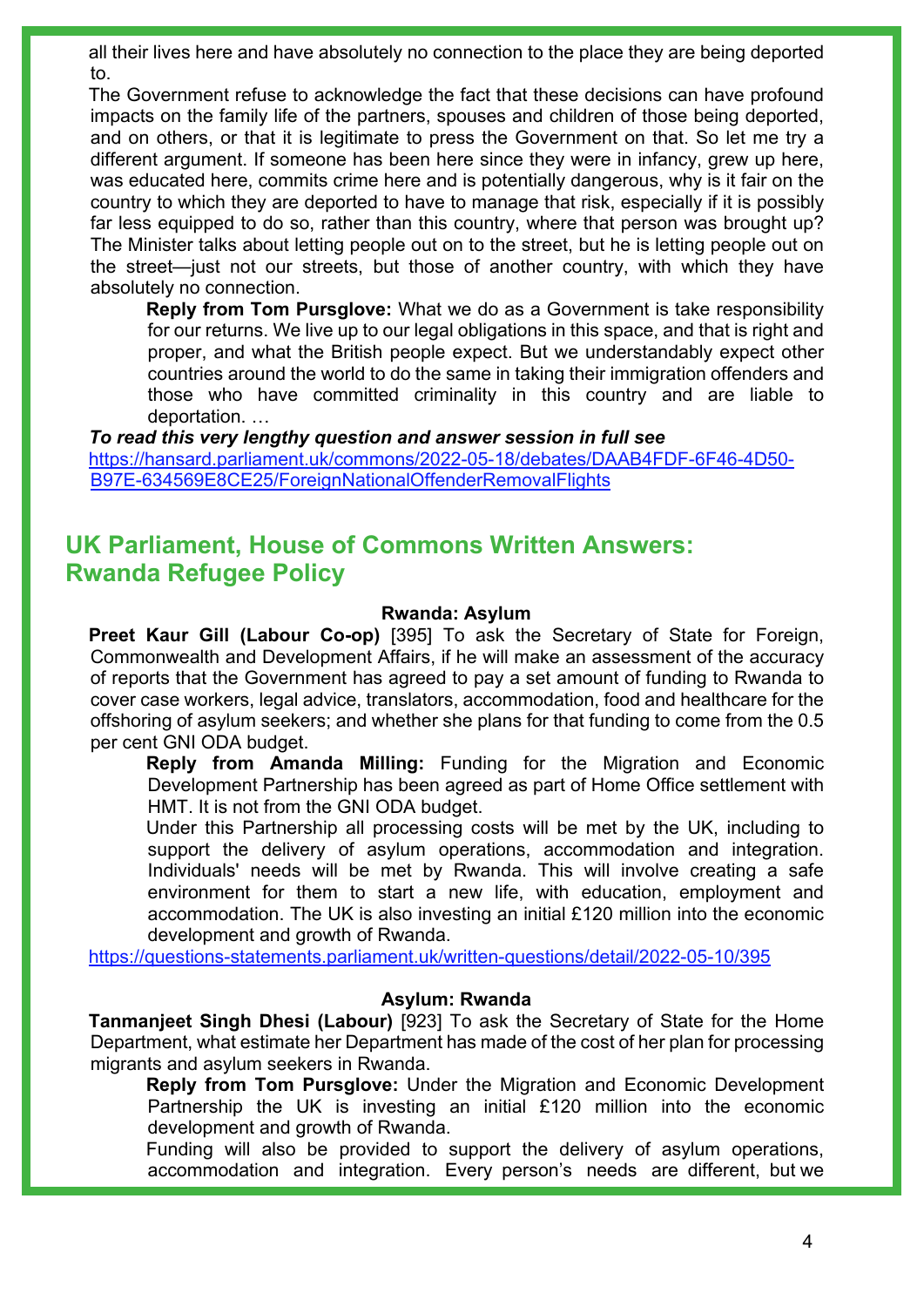anticipate the amount would be comparable to processing costs incurred in the UK. Funding is only provided while a person remains in Rwanda.

<https://questions-statements.parliament.uk/written-questions/detail/2022-05-11/923>

#### *The following three questions all received the same answer*

#### **Asylum: Rwanda**

**Preet Kaur Gill (Labour Co-op)** [396] To ask the Secretary of State for the Home Department, if she will make an assessment of the accuracy of reports that the Government has agreed to pay a set amount of funding to Rwanda to cover case workers, legal advice, translators, accommodation, food and healthcare for the offshoring of asylum seekers; and whether she plans for that funding to come from the 0.5 per cent GNI ODA budget.

**Preet Kaur Gill (Labour Co-op)** [397] To ask the Secretary of State for the Home Department, if she will confirm the amount of funding that the Government has agreed with the Rwandan Government to cover the cost of case workers, legal advice, translators, accommodation, food and healthcare for the offshoring of asylum seekers in that country. **Preet Kaur Gill (Labour Co-op)** [398] To ask the Secretary of State for the Home Department, what estimate she has made of the cost (a) per head and (b) in total for case workers, legal advice, translators, accommodation, food and healthcare in respect of the offshoring of asylum seekers in Rwanda.

**Reply from Tom Pursglove:** Funding for Migration and Economic Development Partnership has been agreed as part of Home Office settlement with HMT. It is not from the GNI ODA budget. Under this partnership the UK is investing an initial £120 million into the economic development and growth of Rwanda. Funding will also be provided to support the delivery of asylum operations, accommodation, and integration. Every person's needs are different, but we anticipate the amount would be comparable to processing costs incurred in the UK.

<https://questions-statements.parliament.uk/written-questions/detail/2022-05-10/396> and

<https://questions-statements.parliament.uk/written-questions/detail/2022-05-10/397> and

<https://questions-statements.parliament.uk/written-questions/detail/2022-05-10/398>

#### **Asylum: Rwanda**

**Stephen Kinnock (Labour)** [780] To ask the Secretary of State for the Home Department, if she will publish details of the (a) procurement process for awarding the contract to transfer asylum seekers to Rwanda under the UK-Rwanda Migration and Economic Development Partnership and (b) company that has been awarded that contract.

**Reply from Tom Pursglove:** The Migration and Economic Development Partnership intends to deter dangerous journeys and illegal entry to the UK, break the business model of people smugglers and protect the lives of those they endanger. The use of charter flights is a standard part of Immigration Enforcement activity; we work with an independent commercial broker to ensure we get best value for money. Every week the Home Office removes to different countries people who have no right to be in the UK. During the COVID-19 pandemic we have continued to deport foreign national offenders and return other immigration offenders where flight routes have been available to us, both on scheduled and charter flights. The Government's efforts to facilitate entirely legitimate and legal returns of people who have entered the UK illegally are too often frustrated by late challenges submitted hours before the flight. These claims are very often baseless and entirely without merit, but are given full legal consideration which can lead to removal being rescheduled.

<https://questions-statements.parliament.uk/written-questions/detail/2022-05-11/780>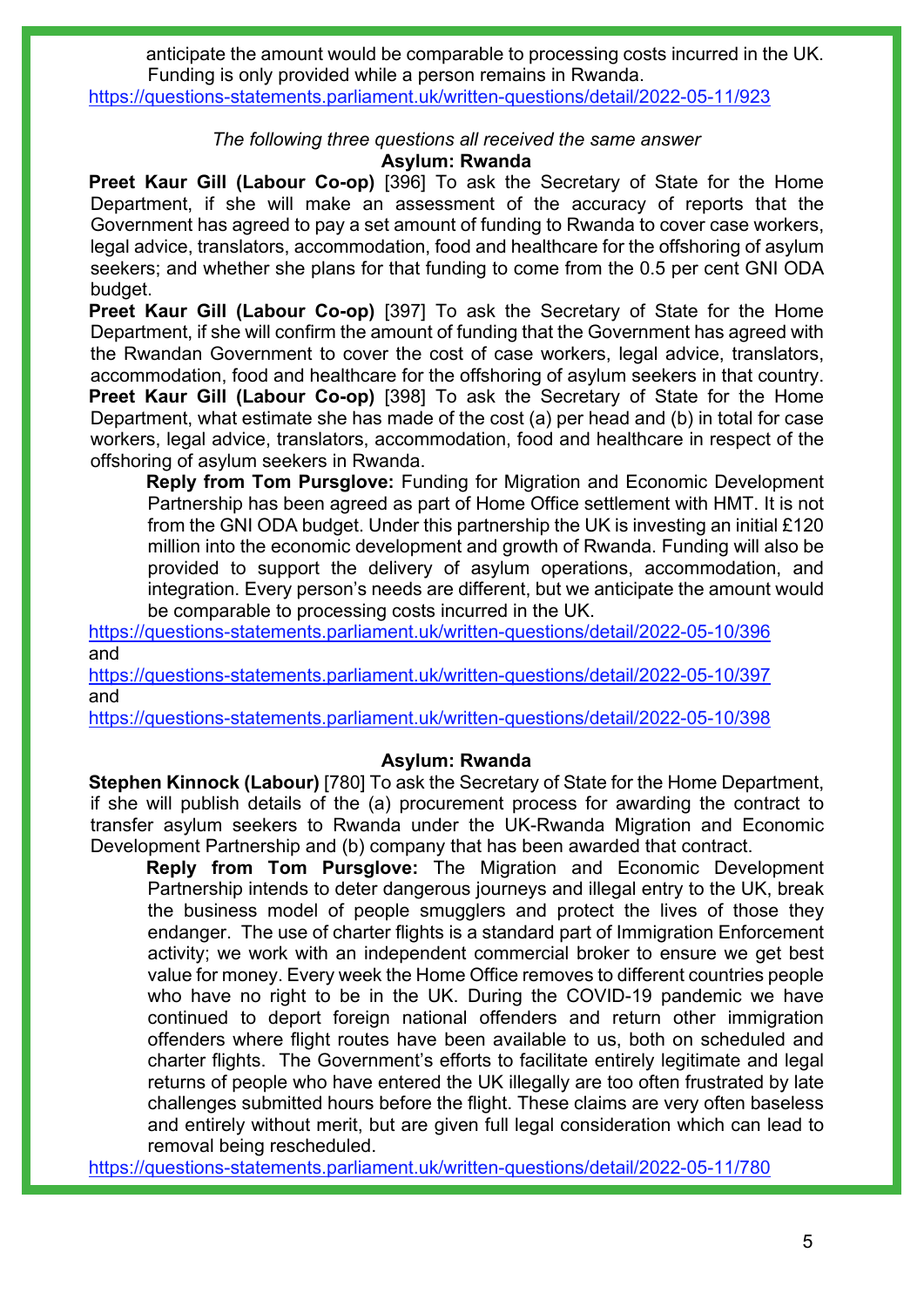#### *The following two questions both received the same answer* **Asylum: Rwanda**

**Tanmanjeet Singh Dhesi (Labour)** [921] To ask the Secretary of State for the Home Department, what steps her Department plans to take to help safeguard the (a) mental and (b) physical wellbeing of asylum seekers and migrants relocated to Rwanda.

**Tanmanjeet Singh Dhesi (Labour)** [922] To ask the Secretary of State for the Home Department, what guarantees her Department has had from her counterparts in the Rwandan Government regarding the fair treatment and suitable conditions for asylum seekers that are sent to Rwanda while their cases are considered.

**Reply from Kevin Foster:** Under this agreement, Rwanda will process claims in accordance with the UN Refugee Convention, national and international laws, and will ensure individuals protection from inhuman and degrading treatment. Under the Migration and Economic Development Partnership Rwanda has also undertaken to provide support that is adequate to ensure the health, security and wellbeing of each relocated person.

Rwanda is a fundamentally safe and secure country with respect for the rule of law. However, everyone considered for relocation will be screened and have access to legal advice. Decisions will be taken on a case-by-case basis, and nobody will be relocated if it is unsafe or inappropriate for them.

<https://questions-statements.parliament.uk/written-questions/detail/2022-05-11/921> and

<https://questions-statements.parliament.uk/written-questions/detail/2022-05-11/922>

### **Refugees: Rwanda**

**Alison Thewliss (SNP)** [1200] To ask the Secretary of State for the Home Department, what steps she is taking to help ensure that people living with HIV who are removed to Rwanda will have (a) access to the same standard of care, including medical treatment, (b) protections against stigma and (c) rights to confidentiality that they would have been entitled to in the UK.

**Reply from Tom Pursglove:** Everyone considered for relocations will be screened and have access to legal advice. Decisions will be taken on a case-by-case basis, and nobody will be removed if it is unsafe or inappropriate for them, including in relation to an individual's specific medical needs.

Under the Memorandum of Understanding governing the Migration and Economic Development Partnership, the Government of Rwanda has committed to ensuring support is provided to ensure the health, security and wellbeing of relocated individuals. Rwanda's constitution includes a broad prohibition on discrimination.

<https://questions-statements.parliament.uk/written-questions/detail/2022-05-12/1200>

### **Refugees: Rwanda**

**Kate Osamor (Labour Co-op)** [1245] To ask the Secretary of State for the Home Department, what steps her Department is taking to ensure that LGBTQ+ refugees relocated to Rwanda do not face discrimination and intolerance in that country.

**Reply from Kevin Foster:** Rwanda is a safe and secure country with respect for the rule of law. Rwanda's constitution includes a broad prohibition on discrimination. We have carried out a robust assessment of the country which demonstrates our commitment to fully evaluating whether Rwanda would be suitable for each potentially eligible person to be relocated. Relocation decisions will be taken on a case by case basis and nobody will be relocated if it is unsafe or inappropriate for them.

We would only ever work with countries that we know are safe and will treat asylum seekers in accordance with relevant international human rights laws.

<https://questions-statements.parliament.uk/written-questions/detail/2022-05-12/1245>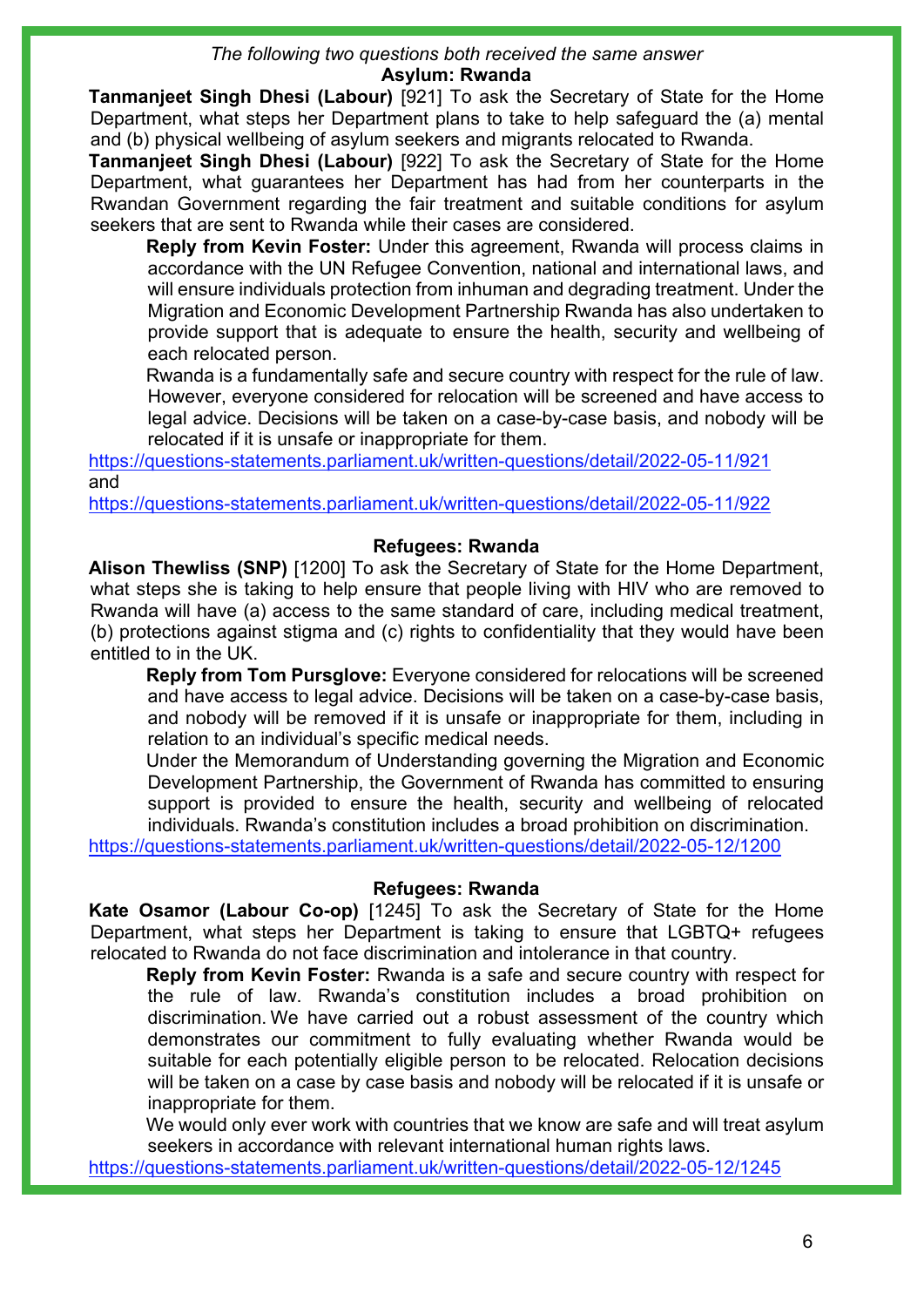### **UK Parliament, House of Commons Written Answers: Channel Migrants**

### **Undocumented Migrants: English Channel**

**Kevan Jones (Labour)** [2389] To ask the Secretary of State for Defence, whether there are any plans to extend Operation Isotrope beyond 31 January 2023.

**Reply from James Heappey:** The plan is for military primacy to end on 31 January 2023, at which point responsibility will revert to the Home Office and Border Force. Any decision on a potential extension to operation ISOTROPE will be taken nearer that time and will take into account the operational requirements and funding arrangements.

<https://questions-statements.parliament.uk/written-questions/detail/2022-05-16/2389>

### **Undocumented Migrants: English Channel**

**Kevan Jones (Labour)** [2390] To ask the Secretary of State for Defence, which existing surface and surveillance capabilities will be enhanced as part of Operation Isotrope.

**Reply from James Heappey:** Utilising the £50 million made available to deliver military primacy of small boat operations in the English Channel, the Home Office and Defence are seeking to bring online a range of additional surface and surveillance assets. The objective of procuring new capabilities is to ensure that all small boat crossings can be detected and intercepted such that no migrants arrive on UK shores on their own terms. Specific capabilities are subject to ongoing commercial discussions and will be disclosed in due course.

<https://questions-statements.parliament.uk/written-questions/detail/2022-05-16/2390>

### **UK Parliament, House of Commons Written Answers: Afghanistan**

### **Refugees: Afghanistan**

**Seema Malhotra (Labour Co-op)** [264] To ask the Secretary of State for the Home Department, with reference to her Department's press release entitled, Support for British and non-British nationals in Afghanistan, published on 22 August 2021, how many calls have been made to the support helpline; of those calls, how many were answered; whether that helpline is still open; and what the average waiting time is for calls made to that helpline to be answered.

**Reply from Kevin Foster:** The Afghanistan Support Helpline is open and available to non-British nationals in Afghanistan, or family members of a non-British nationals in Afghanistan, in need of assistance and is open 9am to 5pm UK time, Monday to Friday.

From the 4 January, we have been offered 7326 calls and answered 6964 which is 95% calls answered. Average wait time was 1 minute 38 seconds.

The helpline received a large proportion of calls in the initial 2 weeks of opening which saw longer wait times. This impacted the overall waiting time and number of calls answered.

The department continues to closely monitor and review the volume of calls being made to the helpline, with a significant reduction in the number of calls since opening.

<https://questions-statements.parliament.uk/written-questions/detail/2022-05-10/264>

*The press release referred to above can be read at <https://www.gov.uk/guidance/support-for-british-and-non-british-nationals-in-afghanistan>*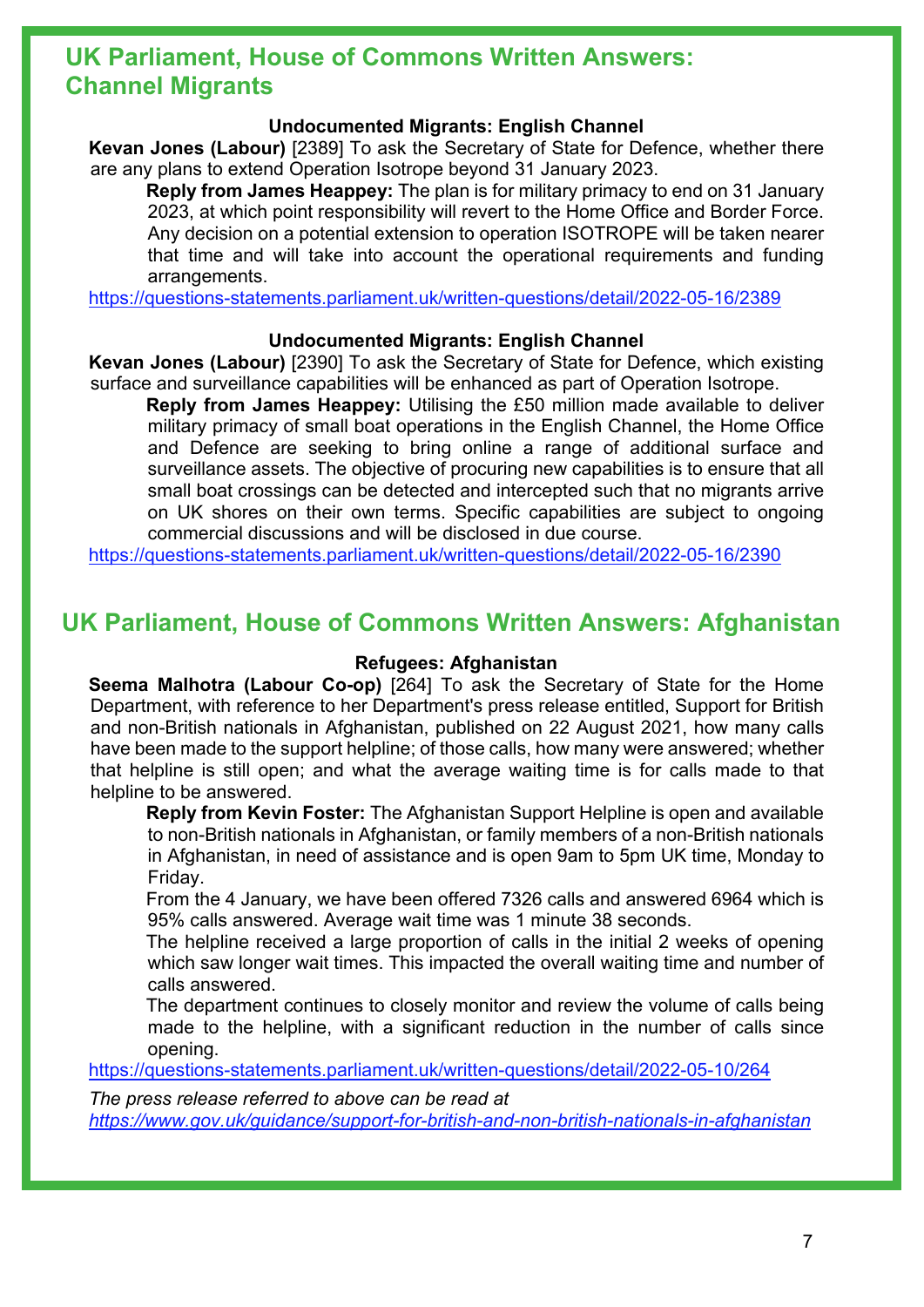### **Refugees: Afghanistan**

**Sarah Olney (Liberal Democrat)** [1266] To ask the Secretary of State for the Home Department, when the Government plans to commence operation of the second pathway for referral under the Afghan citizens resettlement scheme.

**Reply from Kevin Foster:** The Afghan Citizens Resettlement Scheme commenced on 6th January, providing up to 20,000 women, children and others at risk with a safe and legal route to resettle in the UK.

Regarding Pathway 2, we are working closely with UNHCR and continue to work towards receiving referrals shortly. Those referred by UNHCR will be assessed for resettlement by UNHCR using their established process, and in line with their resettlement submission categories.

<https://questions-statements.parliament.uk/written-questions/detail/2022-05-12/1266>

*Information about the Afghan Citizens Resettlement Scheme, referred to above, can be read at <https://www.gov.uk/guidance/afghan-citizens-resettlement-scheme>*

### **Afghanistan: Refugees**

**David Linden (SNP)** [424] To ask the Secretary of State for Defence, how many applications to the Afghan Relocations and Assistance Policy scheme are awaiting decision.

**Reply from James Heappey:** As of 13 May 2022, there are 15,177 applicants to the Afghan Relocations and Assistance Policy (ARAP) Scheme awaiting an initial decision.

Large volumes of applicants continue to be reviewed, many from applicants with no connection to the Ministry of Defence (MOD) and thus any realistic chance of being eligible for ARAP. The MOD continues to resource the process for ARAP but the process is slowed by the volume of ineligible applicants.

<https://questions-statements.parliament.uk/written-questions/detail/2022-05-10/414>

*Information about the Afghan Relocations Assistance Policy, referred to above, can be read at [https://www.gov.uk/government/publications/afghan-relocations-and-assistance](https://www.gov.uk/government/publications/afghan-relocations-and-assistance-policy/afghan-relocations-and-assistance-policy-information-and-guidance)[policy/afghan-relocations-and-assistance-policy-information-and-guidance](https://www.gov.uk/government/publications/afghan-relocations-and-assistance-policy/afghan-relocations-and-assistance-policy-information-and-guidance)*

### **Afghanistan: Refugees**

**David Linden (SNP)** [415] To ask the Secretary of State for Defence, how many applications to the Afghan Relocations and Assistance Policy scheme received a decision in each month since August 2020; and what proportion of those decisions were approvals.

**Reply from James Heappey:** The Afghan Relocations and Assistance Policy (ARAP) scheme was launched on 1 April 2021 and has been one of the most generous relocation programmes in the world.

Due to constraints on accessible data, the information requested is only available from October 2021 onwards and can be found in the table below:

| Month                   | <b>Decisions Made</b> |  |  |
|-------------------------|-----------------------|--|--|
| Oct-21                  | 706                   |  |  |
| <b>Nov-21</b>           | 1,450                 |  |  |
| $Dec-21$                | 803                   |  |  |
| Jan-22                  | 477                   |  |  |
| Feb-22                  | 409                   |  |  |
| Mar-22                  | 451                   |  |  |
| Apr-22                  | 799                   |  |  |
| May 2022 (up to 12 May) | 234                   |  |  |

Of all the decisions made over this period, 8.4% were approved. <https://questions-statements.parliament.uk/written-questions/detail/2022-05-10/415>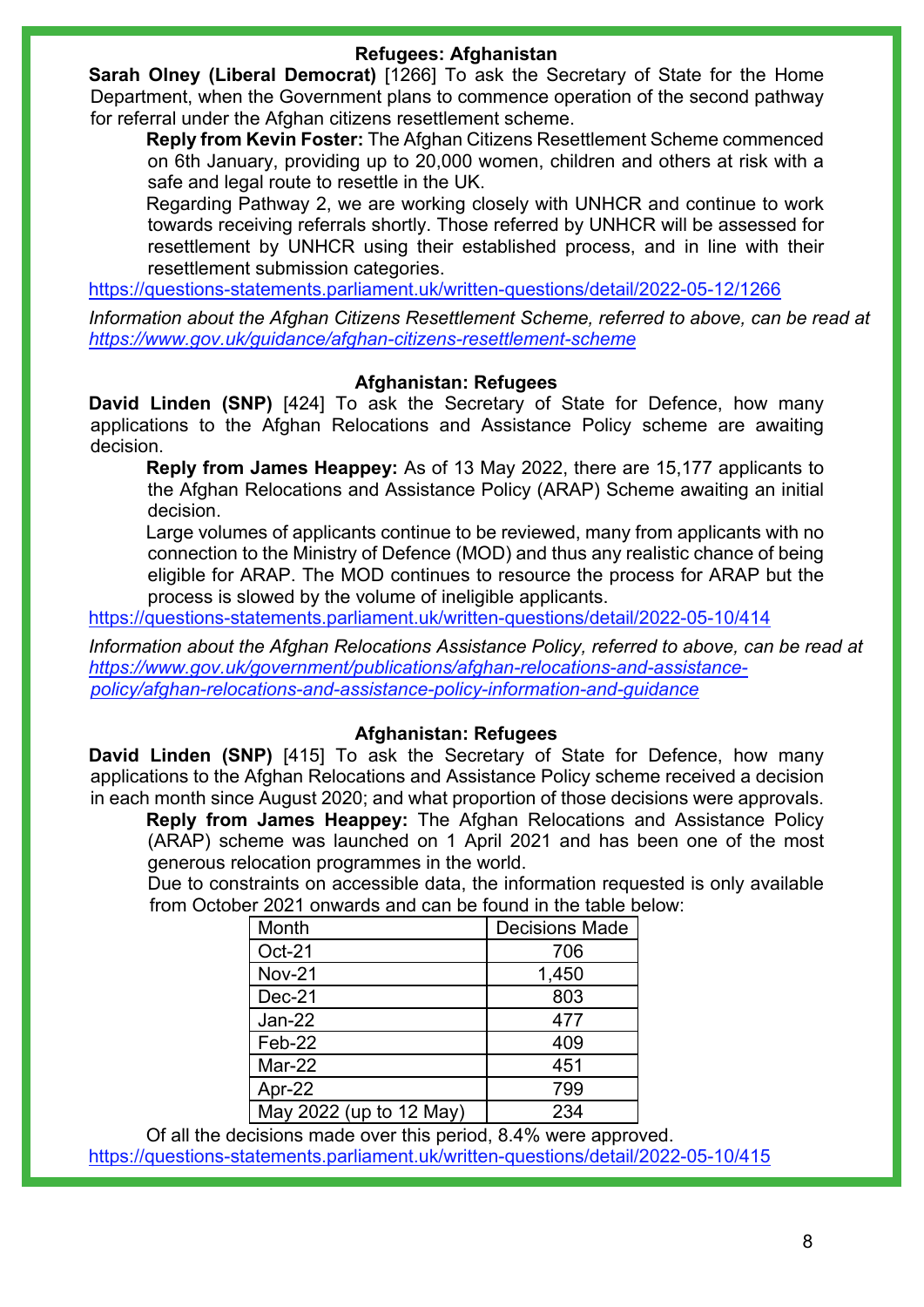*Information about the Afghan Relocations Assistance Policy, referred to above, can be read at [https://www.gov.uk/government/publications/afghan-relocations-and-assistance](https://www.gov.uk/government/publications/afghan-relocations-and-assistance-policy/afghan-relocations-and-assistance-policy-information-and-guidance)[policy/afghan-relocations-and-assistance-policy-information-and-guidance](https://www.gov.uk/government/publications/afghan-relocations-and-assistance-policy/afghan-relocations-and-assistance-policy-information-and-guidance)*

#### *The following three questions all received the same answer* **Refugees: Afghanistan**

**Dan Jarvis (Labour)** [2481] To ask the Secretary of State for the Home Department, how many Afghan nationals relocated to the UK via (a) the Afghan Relocations and Assistance Policy and (b) Operation Pitting have been granted indefinite leave to remain as of 16 May 2022.

**Dan Jarvis (Labour)** [2482] To ask the Secretary of State for the Home Department, how many Afghan nationals relocated to the UK through (a) the Afghan Relocations and Assistance Policy and (b) Operation Pitting are waiting to be granted indefinite leave to remain as of 16 May 2022.

**Dan Jarvis (Labour)** [2483] To ask the Secretary of State for the Home Department, how many Afghan nationals relocated to the UK via (a) the Afghan Relocations and Assistance Policy and (b) Operation Pitting with 6 months remain to leave have seen their status expire and are waiting to be granted indefinite leave to remain as of 16 May 2022.

**Reply from Kevin Foster:** Over 15,000 people were supported to come to the UK directly following the evacuation of Afghanistan, with a further 3,000 having arrived since.

Following the evacuation from Afghanistan over the summer, work is underway to ensure information relating to all the individuals relocated under both schemes are recorded on case working systems. Once this work concludes, statistics on ACRS and ARAP will be included in future editions of the Immigration Statistics.

<https://questions-statements.parliament.uk/written-questions/detail/2022-05-16/2481> and

<https://questions-statements.parliament.uk/written-questions/detail/2022-05-16/2482> and

<https://questions-statements.parliament.uk/written-questions/detail/2022-05-16/2483>

*Information about the Afghan Relocations Assistance Policy, referred to above, can be read at [https://www.gov.uk/government/publications/afghan-relocations-and-assistance](https://www.gov.uk/government/publications/afghan-relocations-and-assistance-policy/afghan-relocations-and-assistance-policy-information-and-guidance)[policy/afghan-relocations-and-assistance-policy-information-and-guidance](https://www.gov.uk/government/publications/afghan-relocations-and-assistance-policy/afghan-relocations-and-assistance-policy-information-and-guidance)*

*Information about the Afghan Citizens Resettlement Scheme, referred to above, can be read at <https://www.gov.uk/guidance/afghan-citizens-resettlement-scheme>*

*The following two questions both received the same answer*

### **Refugees: Afghanistan**

**Rachael Maskell (Labour Co-op)** [318] To ask the Secretary of State for the Home Department, what her Department's target is for resettling Afghan refugees into permanent accommodation out of bridging hotels.

**Mick Whitley (Labour)** [457] To ask the Secretary of State for the Home Department, whether her Department has established a timeframe for securing permanent accommodation for Afghan refugees who are housed in hotels as of 10 May 2022.

**Reply from Kevin Foster:** We do not want to keep people in temporary accommodation for any longer than is absolutely necessary. We have moved – or are in the process of moving - over 6,000 Afghan Refugees since June 2021.

There is a huge effort underway to support the families into permanent homes as soon as we can so they can settle and rebuild their lives, alongside ensuring those still temporarily accommodated in hotels are given the best start to their life in the UK.

The length of time that a family will remain in a bridging hotel is dependent on a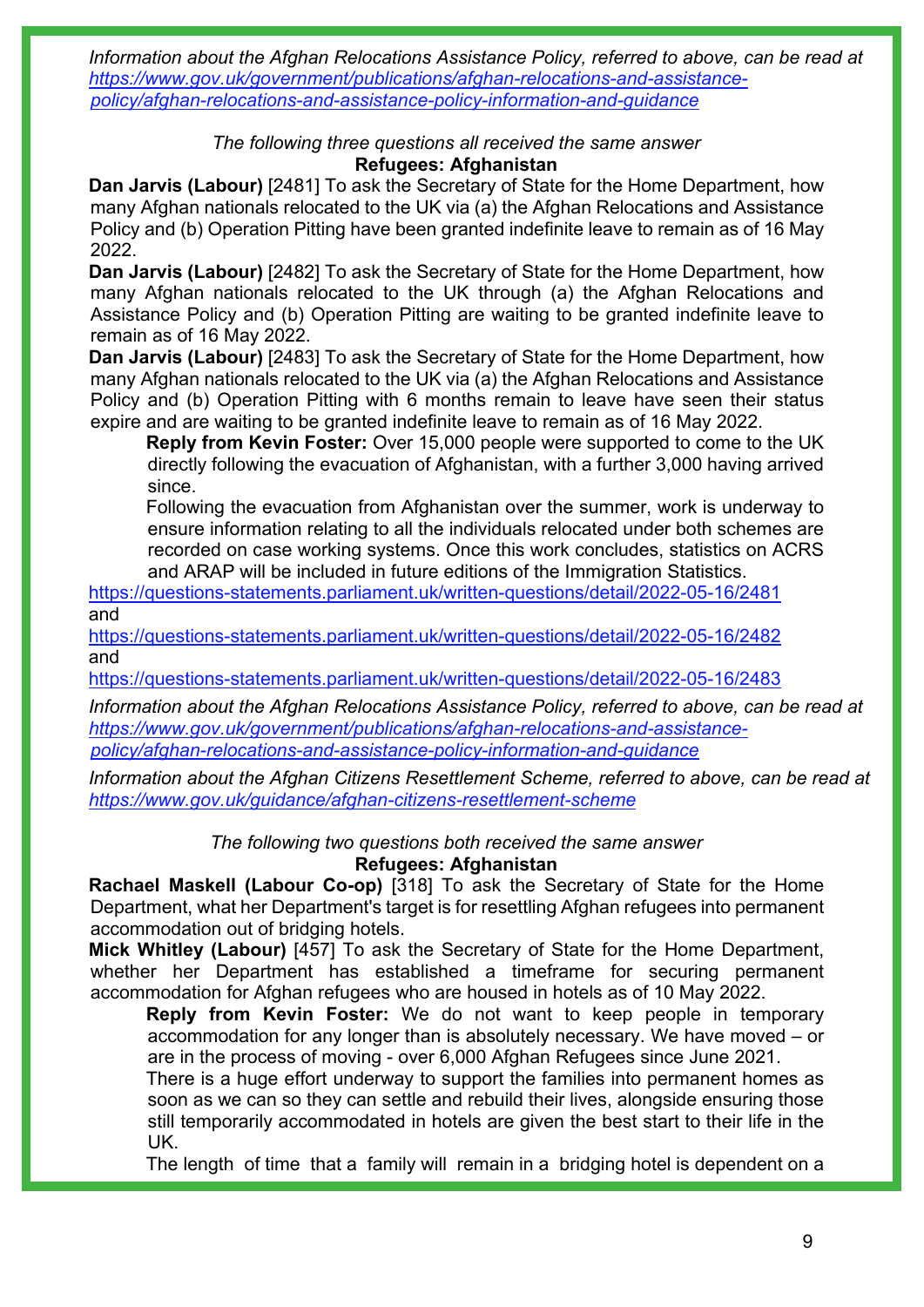number of factors including offers of appropriate housing from local authorities. <https://questions-statements.parliament.uk/written-questions/detail/2022-05-10/318> and

<https://questions-statements.parliament.uk/written-questions/detail/2022-05-10/457>

### **Refugees: Afghanistan**

**Rachael Maskell (Labour Co-op)** [319] To ask the Secretary of State for the Home Department, what steps she is taking to ensure that (a) the faith needs of Afghan refugees in bridging hotels are met during the month of Ramadan and (b) access to places of worship are facilitated from bridging hotels where there are poor transport links.

**Reply from Kevin Foster:** The Home Office liaised with hotels prior to Ramadan to ensure support was in place for any individuals or families taking part in Ramadan, and normal provisions would continue for those not taking part.

Hotels are expected to provide meals compliant with non-fasting times and make additional space available for prayers if needed. They are working alongside Local Authorities and the voluntary sector who are already supporting the needs of the Afghan evacuees.

The Home Office Liaison Offers have also had these conversations with hotel staff/management on the ground along with other strategic partners. They are also visiting hotels slightly later in the day to accommodate peoples' change of daily routine.

Free transport is provided either by the Home Office or Local Authority where hotel locations are remote, to provide access to shops, places of worship and education. <https://questions-statements.parliament.uk/written-questions/detail/2022-05-10/319>

### **UK Parliament, House of Commons Written Answers: Ukraine**

### **Refugees: Ukraine**

**Anne Marie Morris (Independent)** [766] To ask the Secretary of State for Levelling Up, Housing and Communities, if he will provide further funding to help local authorities with additional emergency accommodation costs in addition to the funding announced under the Homes for Ukraine Scheme.

**Reply from Eddie Hughes:** Funding of £10,500 per person is provided to local authorities under the Homes for Ukraine scheme which includes funding for homelessness. Further details are set out in the published guidance for local authorities.

<https://questions-statements.parliament.uk/written-questions/detail/2022-05-11/766>

*The guidance referred to above, which only applies to England, can be read at <https://www.gov.uk/guidance/homes-for-ukraine-guidance-for-councils>*

*Scottish Government guidance for local authorities can be read at [https://www.gov.scot/publications/super-sponsor-scheme-and-homes-for-ukraine](https://www.gov.scot/publications/super-sponsor-scheme-and-homes-for-ukraine-guidance-for-local-authorities/)[guidance-for-local-authorities/](https://www.gov.scot/publications/super-sponsor-scheme-and-homes-for-ukraine-guidance-for-local-authorities/)* 

*Information about the Homes for Ukraine Scheme, referred to above, can be read at <https://homesforukraine.campaign.gov.uk/>*

> *The following two questions both received the same answer* **Refugees: Ukraine**

**Peter Aldous (Conservative)** [726] To ask the Chancellor of the Exchequer, whether he plans to amend the differences in funding under the Homes for Ukraine Scheme, for which local authorities receive £10,500 of integration funding per refugee, and the Ukraine Family Scheme, for which local authorities do not receive that funding.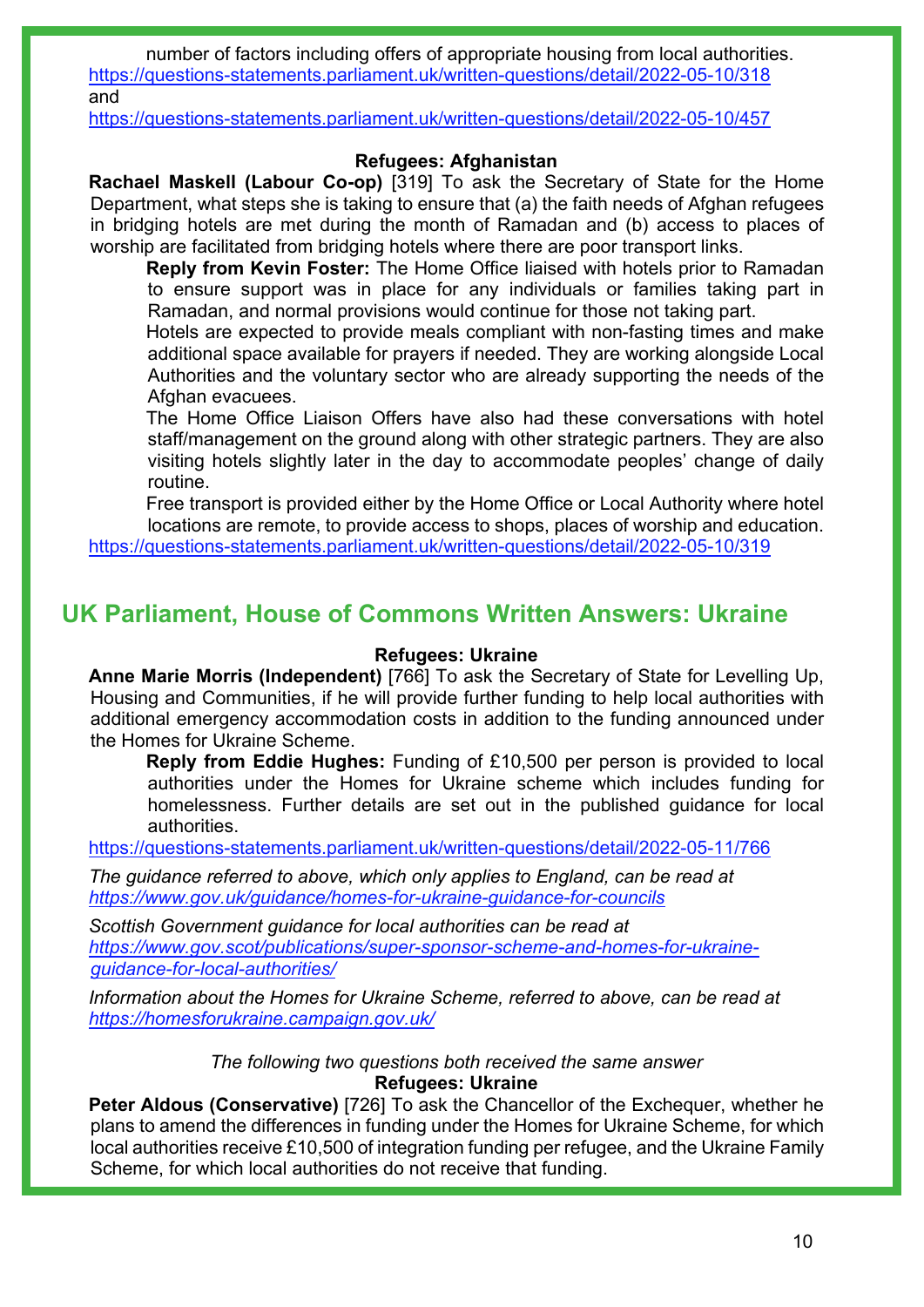**Allan Dorans (SNP)** [2302] To ask the Chancellor of the Exchequer, what assessment he has made of the potential merits of equalising the payments being made to families in the UK assisting Ukrainians arriving under the Family Reunion Scheme with the payments being made to those accepting refugees under the Homes for Ukraine Scheme.

**Reply from Simon Clarke:** This government cares deeply about helping those fleeing the conflict in Ukraine. This is why we have announced two visa schemes which both support the integration of Ukrainian refugees by providing them with full access to social services and welfare in the UK for up to three years.

The Ukraine Family Scheme is similar to existing family visa routes, and provision of public services from this route will be managed in the usual way. The UK-based family member is expected to provide support and accommodation for those coming to join them, who in turn benefit from the wider integration advantages in joining an existing family network.

Homes for Ukraine on the other hand is a unique scheme that has been set up specifically to support those escaping the conflict in Ukraine who are not able to rely on family support. The government is providing additional funding to local authorities which includes resource to enable them to carry out sponsorshipspecific functions such as safeguarding checks and property checks, administering payments, as well as providing support such as English language training to help their integration into communities.

<https://questions-statements.parliament.uk/written-questions/detail/2022-05-11/726> and

<https://questions-statements.parliament.uk/written-questions/detail/2022-05-16/2302>

*Information about the Ukrainian Family Scheme, referred to above, can be read at <https://www.gov.uk/guidance/apply-for-a-ukraine-family-scheme-visa>*

*Information about the Homes for Ukraine Scheme, referred to above, can be read at <https://homesforukraine.campaign.gov.uk/>*

### **Council Tax: Homes for Ukraine Scheme**

**Navendu Mishra (Labour)** [999] To ask the Secretary of State for Levelling Up, Housing and Communities, whether single person households will retain the single occupancy charge in respect of council tax in the event that they provide accommodation to a Ukrainian family under the Homes for Ukraine scheme.

**Reply from Eddie Hughes:** Entitlement to the single person discount will remain unchanged. The Council Tax (Discount Disregards and Exempt Dwellings) (Amendment) (England) Regulations 2022 were laid before Parliament on 11 April 2022.

<https://questions-statements.parliament.uk/written-questions/detail/2022-05-11/999>

*Information about the Homes for Ukraine Scheme, referred to above, can be read at <https://homesforukraine.campaign.gov.uk/>*

### **Visas: Ukraine**

**Mike Amesbury (Labour)** [941] To ask the Secretary of State for the Home Department, what assessment her Department has made of the number of UK residents who applied to host Ukrainian refugees under the family visa route and the Homes for Ukraine Scheme; and if duplicate visas have bene issued.

**Reply from Kevin Foster:** Applicants are encouraged to apply under the scheme that matches their circumstances. If an application under one scheme is not granted, an application under the alternative scheme may be considered, or a reapplication under the same scheme. An application to the Homes For Ukraine scheme cannot be made by an individual who is already in the UK and so a person in the UK cannot switch between the different schemes.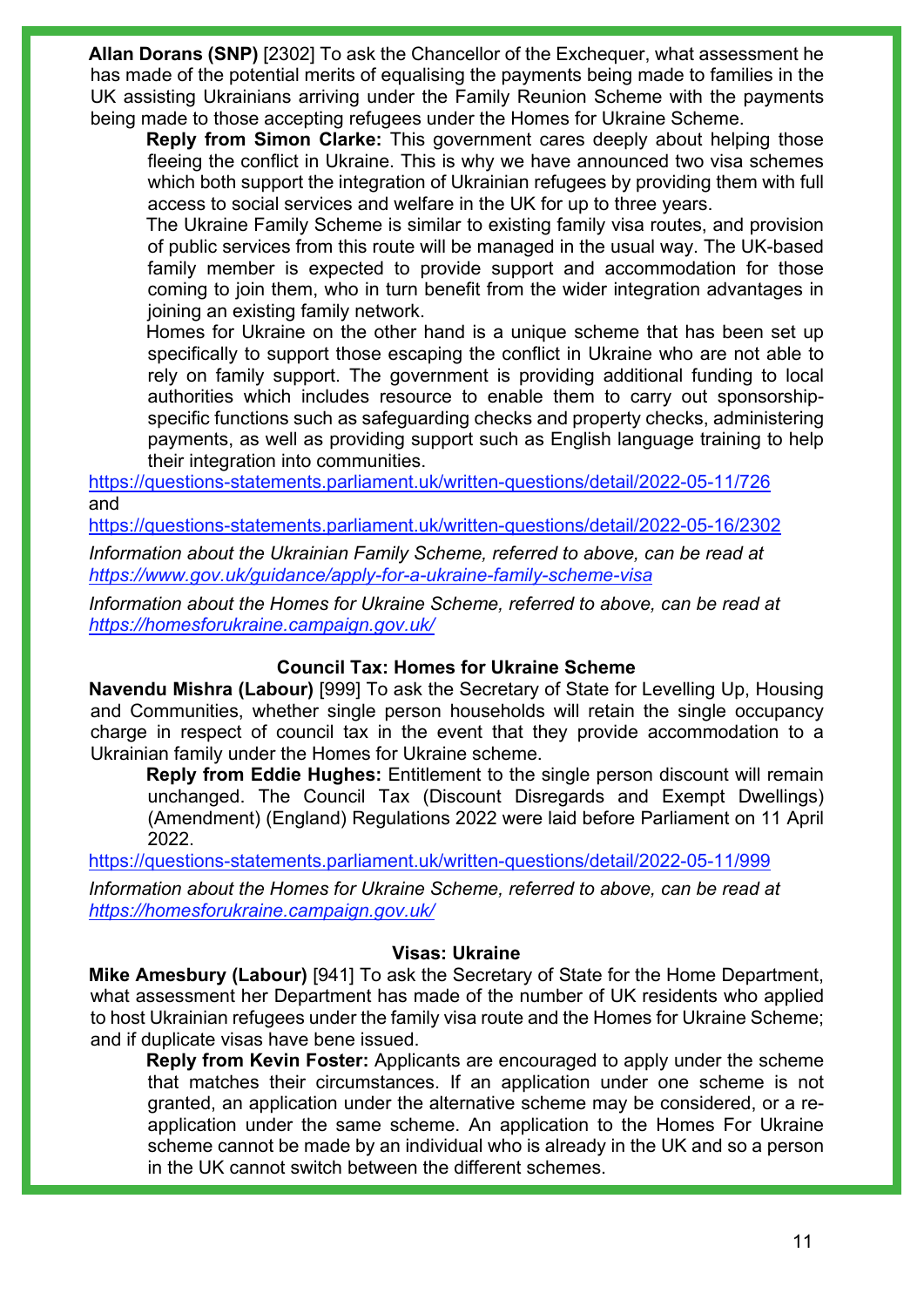<https://questions-statements.parliament.uk/written-questions/detail/2022-05-11/941>

*Information about the Ukrainian Family Scheme, referred to above, can be read at <https://www.gov.uk/guidance/apply-for-a-ukraine-family-scheme-visa>*

*Information about the Homes for Ukraine Scheme, referred to above, can be read at <https://homesforukraine.campaign.gov.uk/>*

### **Refugees: Ukraine**

**Stephen Kinnock (Labour)** [779] To ask the Secretary of State for Levelling Up, Housing and Communities, how many people who have arrived in the UK under (a) the Ukraine Family Scheme and (b) the Ukraine Sponsorship Scheme have had to change accommodation since initially being assigned accommodation upon arrival. 16 May 2022

**Reply from Eddie Hughes:** This data is not held nationally. The Government is working with local authorities to support a minority of cases where Ukrainians, who have arrived under Homes for Ukraine, need to be re-matched with new sponsors.

<https://questions-statements.parliament.uk/written-questions/detail/2022-05-11/779>

*Information about the Ukrainian Family Scheme, referred to above, can be read at <https://www.gov.uk/guidance/apply-for-a-ukraine-family-scheme-visa>*

*Information about the Homes for Ukraine Scheme, referred to above, can be read at <https://homesforukraine.campaign.gov.uk/>*

#### **Homes for Ukraine Scheme**

**Daisy Cooper (Liberal Democrat)** [481] To ask the Secretary of State for Levelling Up, Housing and Communities, when he plans to publish guidance to local authorities to enable Ukrainian nationals to be reassigned to new UK sponsors if initial placements break down.

**Reply from Eddie Hughes:** We plan to enable re-matching through the Homes for Ukraine Scheme shortly, and are working closely with local government on this. <https://questions-statements.parliament.uk/written-questions/detail/2022-05-10/481>

*Information about the Homes for Ukraine Scheme, referred to above, can be read at <https://homesforukraine.campaign.gov.uk/>*

#### **Homes for Ukraine Scheme**

**Adam Afriyie (Conservative)** [[681] To ask the Secretary of State for Levelling Up, Housing and Communities, whether his Department is taking steps to prepare for a potential increase in demand for social housing in the event that housing for Ukrainian refugees through the sponsor scheme is unsuitable, or after the initial six month period expires.

**Reply from Eddie Hughes:** Six months is the minimum period of sponsorship – and the Government will support sponsors including with 'thank you' payments for up to 12 months. We are considering how we can best support people beyond the Home For Ukraine scheme.

<https://questions-statements.parliament.uk/written-questions/detail/2022-05-11/681>

*Information about the Homes for Ukraine Scheme, referred to above, can be read at <https://homesforukraine.campaign.gov.uk/>*

### **Refugees: Ukraine**

**Dan Poulter (Conservative)** [688] To ask the Secretary of State for Levelling Up, Housing and Communities, whether he plans to offer financial assistance to Ukrainian families who travelled to the UK either on the (a) Homes for Ukraine Scheme or (b) Ukraine Family scheme; and what plans he has to lessen potential disparities between the two schemes.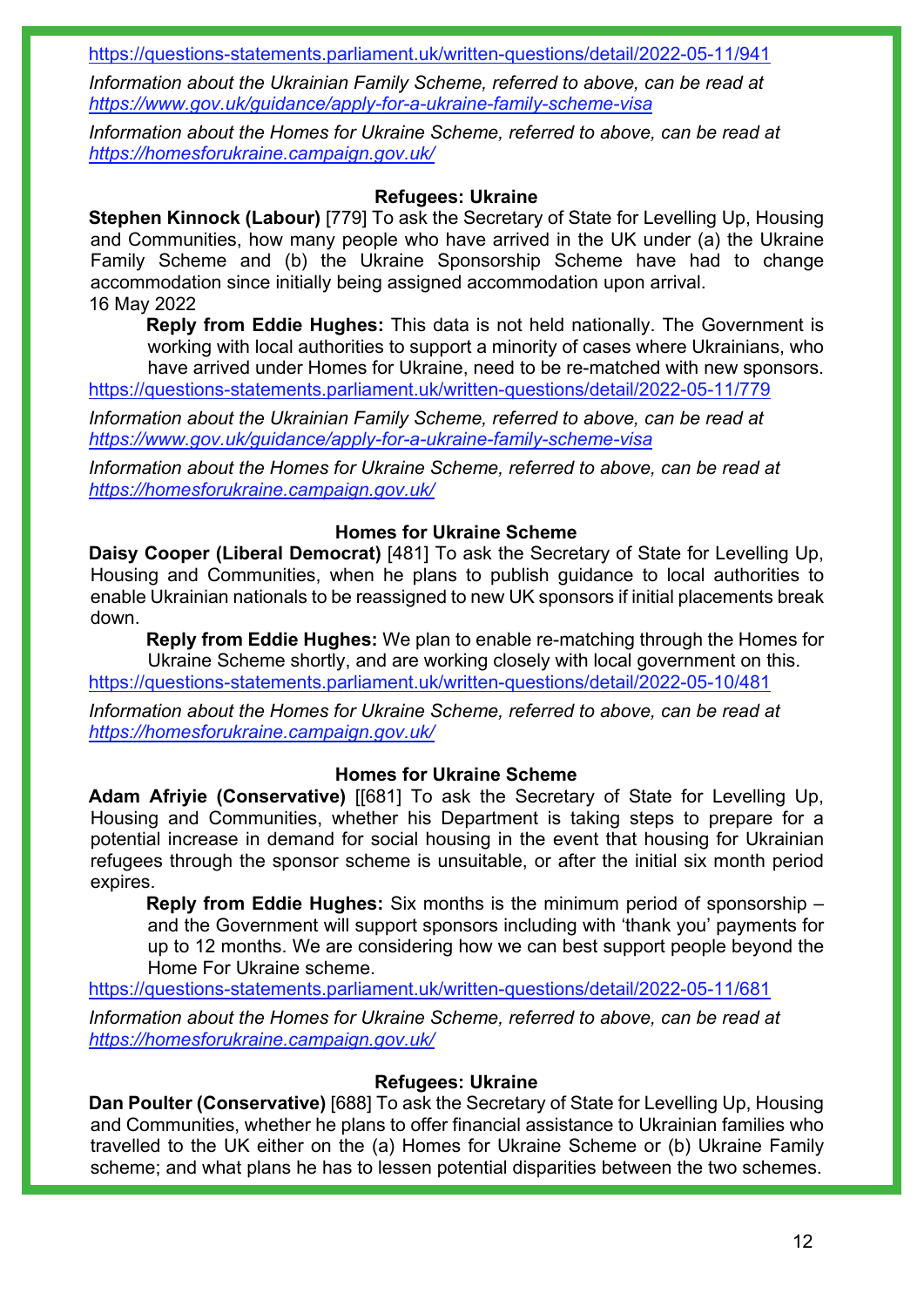**Reply from Eddie Hughes:** All Ukrainians arriving under either scheme have the right to work and access to benefits and services including Universal Credit. The Department for Levelling Up's Homes for Ukraine scheme provides additional funding for local authorities. The Ukraine Family Scheme is administered by the Home Office.

<https://questions-statements.parliament.uk/written-questions/detail/2022-05-11/688>

*Information about the Homes for Ukraine Scheme, referred to above, can be read at <https://homesforukraine.campaign.gov.uk/>*

*Information about the Ukrainian Family Scheme, referred to above, can be read at <https://www.gov.uk/guidance/apply-for-a-ukraine-family-scheme-visa>*

### *The following three questions all received the same answer* **Homes for Ukraine Scheme: Children**

**Anneliese Dodds (Labour Co-op)** [1320] To ask the Secretary of State for the Home Department, how many unaccompanied under-18s have been granted visas under the Homes for Ukraine scheme.

**David Doogan (SNP)** [2331] To ask the Secretary of State for the Home Department, how many unaccompanied 15 to 18-year-olds have applied for visas under the Homes for Ukraine scheme; and how many of those applications are currently pending.

**David Doogan (SNP)** [2332] To ask the Secretary of State for the Home Department, how many applications to the Homes for Ukraine scheme by unaccompanied 15 to 18-yearolds have been successful; and how many applicants have been directly informed by her Department that their application has been unsuccessful.

**Reply from Kevin Foster:** Unaccompanied minors are only eligible under the Homes for Ukraine scheme if they are reuniting with a parent or legal guardian in the UK – this is outlined in the Immigration Rules.

Data on the number of people issued under Homes for Ukraine can be found on the GOV.UK webpage: [Ukraine Family Scheme and Ukraine Sponsorship Scheme](https://gbr01.safelinks.protection.outlook.com/?url=https%3A%2F%2Fwww.gov.uk%2Fgovernment%2Fpublications%2Fukraine-family-scheme-application-data%2Fukraine-family-scheme-and-ukraine-sponsorship-scheme-homes-for-ukraine-visa-data&data=05%7C01%7CKeith.Edwards42%40homeoffice.gov.uk%7Cd57883fc1c294055a34808da34d3f8f2%7Cf24d93ecb2914192a08af182245945c2%7C0%7C0%7C637880382255722728%7CUnknown%7CTWFpbGZsb3d8eyJWIjoiMC4wLjAwMDAiLCJQIjoiV2luMzIiLCJBTiI6Ik1haWwiLCJXVCI6Mn0%3D%7C3000%7C%7C%7C&sdata=qRsAIXVxgKSQ879dV%2BSTQRFX4C6Al2e5Ls2wFgC4qa8%3D&reserved=0)  [\(Homes for Ukraine\) visa data](https://gbr01.safelinks.protection.outlook.com/?url=https%3A%2F%2Fwww.gov.uk%2Fgovernment%2Fpublications%2Fukraine-family-scheme-application-data%2Fukraine-family-scheme-and-ukraine-sponsorship-scheme-homes-for-ukraine-visa-data&data=05%7C01%7CKeith.Edwards42%40homeoffice.gov.uk%7Cd57883fc1c294055a34808da34d3f8f2%7Cf24d93ecb2914192a08af182245945c2%7C0%7C0%7C637880382255722728%7CUnknown%7CTWFpbGZsb3d8eyJWIjoiMC4wLjAwMDAiLCJQIjoiV2luMzIiLCJBTiI6Ik1haWwiLCJXVCI6Mn0%3D%7C3000%7C%7C%7C&sdata=qRsAIXVxgKSQ879dV%2BSTQRFX4C6Al2e5Ls2wFgC4qa8%3D&reserved=0)

<https://questions-statements.parliament.uk/written-questions/detail/2022-05-12/1320> and

<https://questions-statements.parliament.uk/written-questions/detail/2022-05-16/2331> and

<https://questions-statements.parliament.uk/written-questions/detail/2022-05-16/2332>

*Information about the Homes for Ukraine Scheme, referred to above, can be read at <https://homesforukraine.campaign.gov.uk/>*

### **Refugees: Children**

**Preet Kaur Gill (Labour Co-op)** [401] To ask the Secretary of State for Levelling Up, Housing and Communities, what plans he has to provide (a) mental health, (b) language and (c) other support for local schools and communities that host child refugees.

**Reply from Eddie Hughes:** Government is providing local authorities with funding to provide the wrap around services Ukrainians arriving under Homes for Ukraine need to access, with additional funding for school placements. Details of the funding provided to local authorities has been published online at:

<https://www.gov.uk/guidance/homes-for-ukraine-guidance-for-councils> <https://questions-statements.parliament.uk/written-questions/detail/2022-05-10/401>

*The guidance referred to above only applies to England. Scottish Government guidance for local authorities can be read at [https://www.gov.scot/publications/super-sponsor-scheme-and-homes-for-ukraine](https://www.gov.scot/publications/super-sponsor-scheme-and-homes-for-ukraine-guidance-for-local-authorities/)[guidance-for-local-authorities/](https://www.gov.scot/publications/super-sponsor-scheme-and-homes-for-ukraine-guidance-for-local-authorities/)*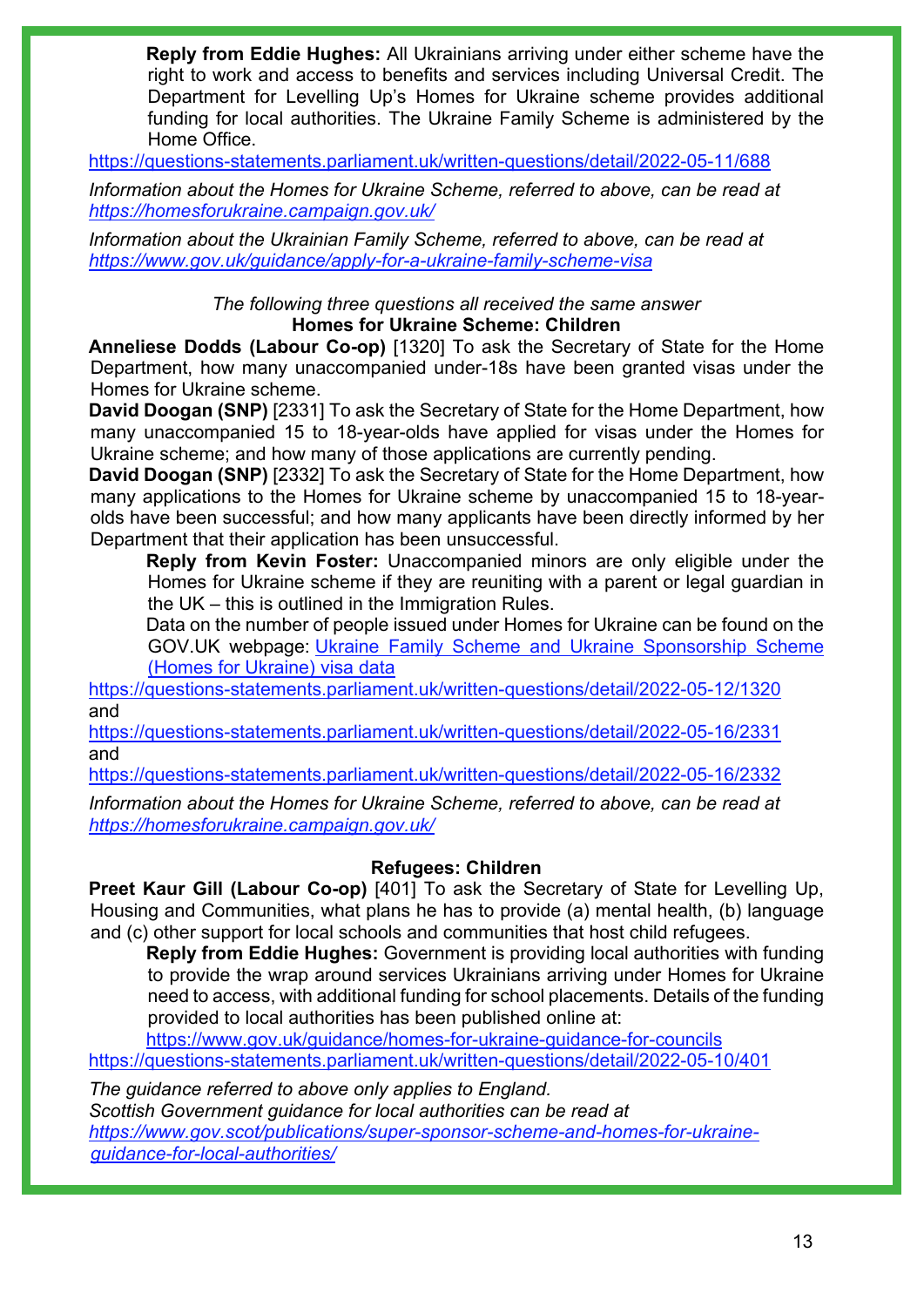#### **Refugees: Ukraine**

**Thangam Debbonaire (Labour)** [304] To ask the Secretary of State for Education, what provision has been made within the (a) Homes for Ukraine scheme and (b) Ukraine Family Visa scheme to access (i) student loan scheme and (ii) home fee status so that Ukrainian refugees can attend higher education.

**Reply from Michelle Donelan:** We are extending access to Higher Education (HE) student support, home fee status, tuition fee caps, Advanced Learner Loans and FE19+ funding for those who are granted leave under one of the three schemes for Ukrainians introduced recently by the Home Office, the Homes for Ukraine Sponsorship scheme, the Ukraine Family scheme, and the Ukraine Extension scheme. This ensures Ukrainians who have been affected by the war in Ukraine can access support on the same basis as those within other protection-based categories (such as refugees).

In line with those within existing protection-based categories, these persons would not be required to meet a three-year period of ordinary residence for HE support, Advanced Learner Loans or FE19+ funding, but would need only to have been ordinarily resident in the UK since their grant of leave.

I have written to English HE providers asking that they exercise flexibility in their approach to eligibility for home fees and draw upon the £4million of additional funding made available to distribute to students from Ukraine in need of financial assistance.

Access to student support is crucial in enabling students from Ukraine to attend education to improve their skills and enhance the ability of Ukrainians to contribute to the UK, or to the rebuilding of their home country.

<https://questions-statements.parliament.uk/written-questions/detail/2022-05-10/304>

*Information about the Homes for Ukraine Scheme, referred to above, can be read at <https://homesforukraine.campaign.gov.uk/>*

*Information about the Ukrainian Family Scheme, referred to above, can be read at <https://www.gov.uk/guidance/apply-for-a-ukraine-family-scheme-visa>*

*Information about the Ukraine Extension Scheme, referred to above, can be read at <https://www.gov.uk/guidance/apply-to-stay-in-the-uk-under-the-ukraine-extension-scheme>*

### **UK Parliament, House of Commons Written Answers: Other Immigration and Asylum**

*The following two questions both received the same answer* **Windrush Compensation Scheme**

**Kate Osamor (Labour Co-op)** [1247] To ask the Secretary of State for the Home Department, for what reason payments to Windrush Compensation Scheme claimants are delayed in the event that a review of a decision under that scheme is requested.

**Kate Osamor (Labour Co-op)** [1248] To ask the Secretary of State for the Home Department, how many Windrush Compensation Scheme claimants have requested a review of a decision under that scheme; and how many of those have received a decision from the adjudicator as of 12 May 2022.

### **Reply from Kevin Foster:** In response to UIN: 1247

A Preliminary Payment of £10,000 will be made as soon as a claimant can demonstrate an Impact on Life under the terms of the Scheme. In addition, the Urgent and Exceptional Payments Policy is still available and allows for urgent financial support to be paid in advance of a full compensation payment.

Entitlement to a full award under the Windrush Compensation Scheme arises when the customer provides written confirmation they accept a determination in full. If a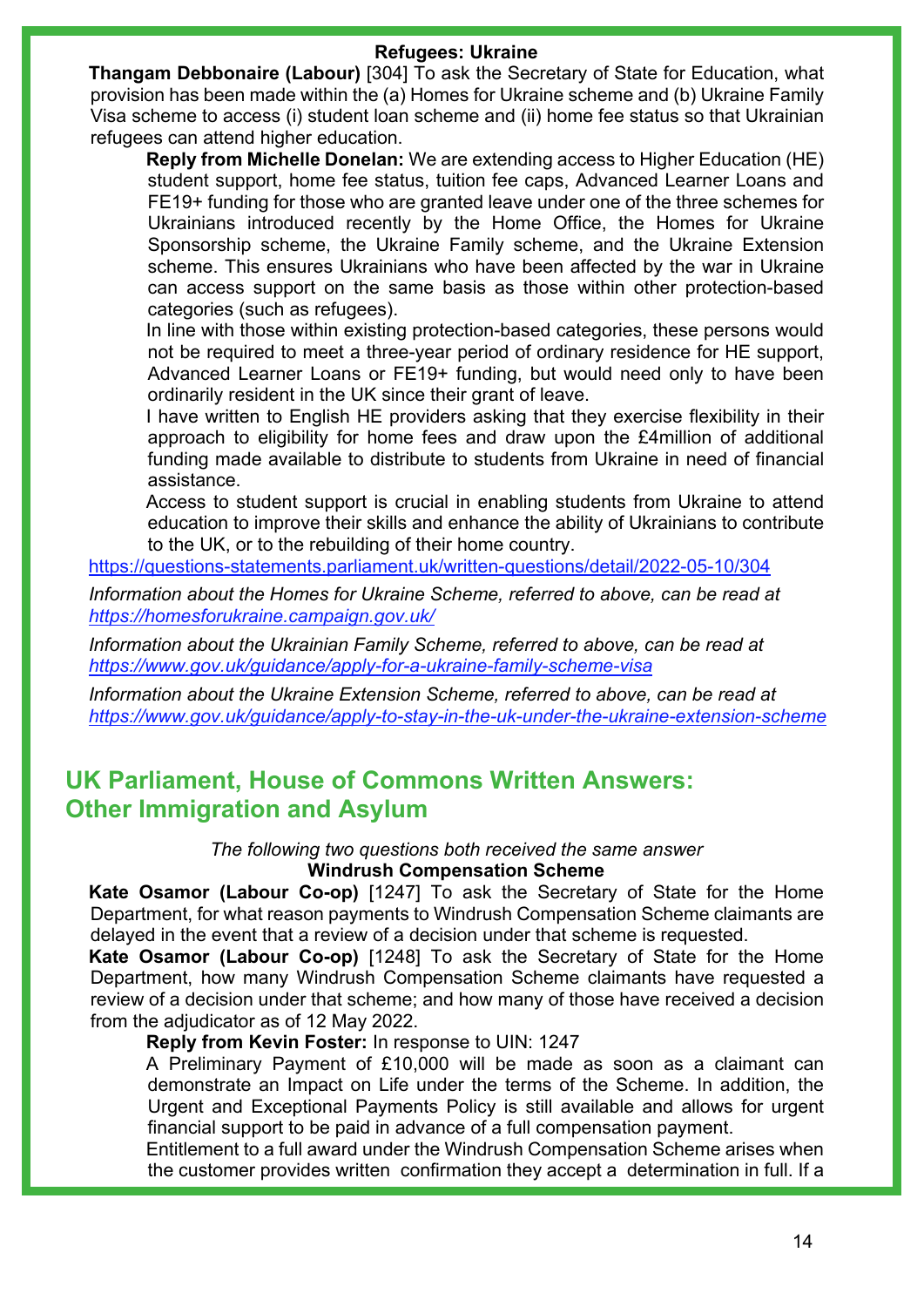review is requested on part of the award offered, the whole claim must progress to review.

In response to UIN:1248

The Home Office publishes Windrush Compensation Scheme Data monthly, including for Tier one reviews which are completed by a Home Office Senior Reviewer and Tier two reviews which are completed by the Independent Adjudicator's Office. Published data is available to the end of March 2022, [Migration](https://www.gov.uk/government/collections/migration-transparency-data#windrush-compensation-scheme)  [transparency data](https://www.gov.uk/government/collections/migration-transparency-data#windrush-compensation-scheme) Windrush Compensation Scheme data: March 2022 refers.

The data covering the period ended 14 April 2022 and 12 May 2022 has not yet been published.

<https://questions-statements.parliament.uk/written-questions/detail/2022-05-12/1247> and

<https://questions-statements.parliament.uk/written-questions/detail/2022-05-12/1248>

*Information about the Windrush Compensation Scheme, referred to above, can be read at <https://www.gov.uk/apply-windrush-compensation-scheme>*

### **Refugees**

**Stuart C McDonald (SNP)** [291] To ask the Secretary of State for the Home Department, with reference to her oral statement of 19 April 2022, Official Report, col 25, what the evidential basis is for the UK having welcomed (a) 185,000 people through safe and legal routes, including from Syria, Hong Kong, Afghanistan and Ukraine and (b) 40,000 people in recent years through refugee family reunion routes.

The Home Office publishes data on immigration in the 'Immigration Statistics [Quarterly Release'](https://www.gov.uk/government/collections/immigration-statistics-quarterly-release). As part of that release, data up to December 2021 is available on the following areas:

- Data on those fleeing the Syrian conflict who were resettled under the Vulnerable Persons Resettlement Scheme are published in table Asy\_D02 of the ['asylum and resettlement detailed datasets'](https://www.gov.uk/government/statistical-data-sets/asylum-and-resettlement-datasets).
- Data on BN(O) visas granted (to individuals who hold a BN(O) passport and are, or have recently been, resident in Hong Kong, and their dependants) are published in the chapter ['How many people come to the UK each year](https://www.gov.uk/government/statistics/immigration-statistics-year-ending-december-2021/how-many-people-come-to-the-uk-each-year-including-visitors)  [\(including visitors\)?'](https://www.gov.uk/government/statistics/immigration-statistics-year-ending-december-2021/how-many-people-come-to-the-uk-each-year-including-visitors).
- Data on refugee family reunion visas granted are published in table Fam D01 of the ['asylum and resettlement detailed datasets'](https://www.gov.uk/government/statistical-data-sets/asylum-and-resettlement-datasets).

In addition, data on visas issued under the Ukraine Family Scheme and Ukraine Sponsorship scheme are published weekly on gov.uk: [Ukraine Family Scheme and](https://gbr01.safelinks.protection.outlook.com/?url=https%3A%2F%2Fwww.gov.uk%2Fgovernment%2Fpublications%2Fukraine-family-scheme-application-data%2Fukraine-family-scheme-and-ukraine-sponsorship-scheme-homes-for-ukraine-visa-data--2&data=05%7C01%7CFrancesca.Allerton%40homeoffice.gov.uk%7C0b8198af46f94abc811d08da28f247b8%7Cf24d93ecb2914192a08af182245945c2%7C0%7C0%7C637867318290027183%7CUnknown%7CTWFpbGZsb3d8eyJWIjoiMC4wLjAwMDAiLCJQIjoiV2luMzIiLCJBTiI6Ik1haWwiLCJXVCI6Mn0%3D%7C3000%7C%7C%7C&sdata=gLIit2lNbkU92foaORxmbqjPsfB0NY2aKJSyeVsLygc%3D&reserved=0)  [Ukraine Sponsorship Scheme \(Homes for Ukraine\) Visa Data](https://gbr01.safelinks.protection.outlook.com/?url=https%3A%2F%2Fwww.gov.uk%2Fgovernment%2Fpublications%2Fukraine-family-scheme-application-data%2Fukraine-family-scheme-and-ukraine-sponsorship-scheme-homes-for-ukraine-visa-data--2&data=05%7C01%7CFrancesca.Allerton%40homeoffice.gov.uk%7C0b8198af46f94abc811d08da28f247b8%7Cf24d93ecb2914192a08af182245945c2%7C0%7C0%7C637867318290027183%7CUnknown%7CTWFpbGZsb3d8eyJWIjoiMC4wLjAwMDAiLCJQIjoiV2luMzIiLCJBTiI6Ik1haWwiLCJXVCI6Mn0%3D%7C3000%7C%7C%7C&sdata=gLIit2lNbkU92foaORxmbqjPsfB0NY2aKJSyeVsLygc%3D&reserved=0)

In the [Afghanistan resettlement and immigration policy statement,](https://www.gov.uk/government/publications/afghanistan-resettlement-and-immigration-policy-statement/afghanistan-resettlement-and-immigration-policy-statement-accessible-version) the Home Office reported that around 15,000 people had been evacuated from Afghanistan through Operation Pitting. In the six months since Operation Pitting, a further 3,000 have been helped to enter the UK.

<https://questions-statements.parliament.uk/written-questions/detail/2022-05-10/291>

*The statement referred to above can be read at [https://hansard.parliament.uk/commons/2022-04-19/debates/04A9FDC8-59F6-4CA9-](https://hansard.parliament.uk/commons/2022-04-19/debates/04A9FDC8-59F6-4CA9-BEBD-3B6F5850D707/GlobalMigrationChallenge) [BEBD-3B6F5850D707/GlobalMigrationChallenge](https://hansard.parliament.uk/commons/2022-04-19/debates/04A9FDC8-59F6-4CA9-BEBD-3B6F5850D707/GlobalMigrationChallenge)* 

*The following two questions both received the same answer*

**Asylum: Finance**

**Helen Hayes (Labour)** [2592] To ask the Secretary of State for the Home Department, how long asylum seekers who have been granted section 95 status currently have to wait to receive an Aspen card.

**Helen Hayes (Labour)** [2593] To ask the Secretary of State for the Home Department,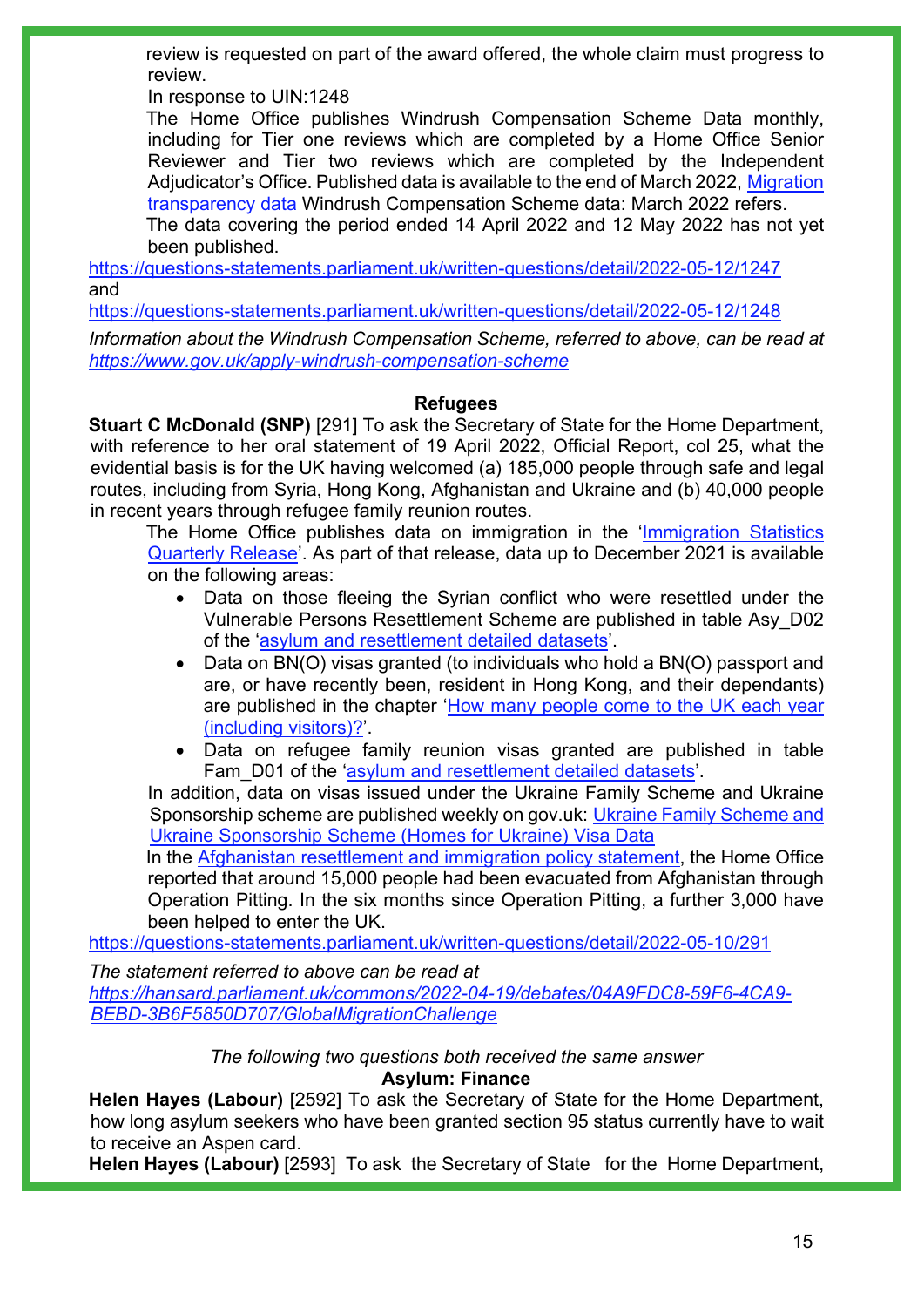what steps she is taking to reduce the waiting time between asylum seekers being granted section 95 status and receiving an Aspen card.

**Reply from Kevin Foster:** When an asylum seeker in full-board initial accommodation (where there is Migrant Help physical presence) has been granted section 95 states an Aspen card will be issued within 4-6 working days. Where individuals are in other accommodation locations they will be sent Aspen cards by Royal Mail post, once issued.

We have undertaken improvement work to reduce the waiting time by introducing twice weekly reporting and ensuring prompt data sharing with Migrant Help.

<https://questions-statements.parliament.uk/written-questions/detail/2022-05-16/2592> and

<https://questions-statements.parliament.uk/written-questions/detail/2022-05-16/2593>

### **Asylum: Applications**

**Rachael Maskell (Labour)** [1229] To ask the Secretary of State for the Home Department, in the context of the time taken to process asylum applications, if she will (a) enable asylum seekers to work while their applications are being processed and (b) make an assessment of the potential merits of ending no recourse to public funds (i) from arrival, (ii) after one month and (iii) after three months.

**Reply from Kevin Foster:** We allow asylum seekers to work if their claim has been outstanding for 12 months or more, through no fault of their own. Those permitted to work are restricted to jobs on the Shortage Occupation List (SOL).

Only those who are normally or habitually resident in the UK are entitled to access benefits and social housing, reflecting their strength of connection to the UK. This includes those with indefinite leave to remain, refugees, protected persons and those granted discretionary leave. Asylum seekers who would otherwise be destitute can obtain support under section 95 of the Immigration and Asylum Act 1999.

<https://questions-statements.parliament.uk/written-questions/detail/2022-05-12/1229>

### **Asylum: Employment**

**Angela Crawley (SNP)** [847] To ask the Secretary of State for Work and Pensions, whether asylum seekers are able to access tailored job search support upon resettlement in the UK.

**Reply from David Rutley:** Most asylum seekers in the UK do not currently have the right to work and are therefore not eligible to access DWP employment services. Employment support is however available to refugees and those entering the UK as part of a resettlement scheme which is delivered by the Home Office. Local Jobcentre Managers have considerable flexibility and expertise to provide tailored support to meet individual needs as required.

<https://questions-statements.parliament.uk/written-questions/detail/2022-05-11/847>

#### *The following two questions both received the same answer* **Refugees: Housing**

**Rachael Maskell (Labour Co-op)** [320] To ask the Secretary of State for the Home Department, if she will make a comparative estimate of the cost of (a) providing a homes for refugees scheme, whereby UK residents are able to open their homes to refugees irrespective of their country of origin, and (b) accommodating a person in a bridging hotel according to costs as of 10 May 2022.

**Rachael Maskell (Labour Co-op)** [321] To ask the Secretary of State for the Home Department, whether she has had discussions with Cabinet colleagues on the potential merits of introducing a homes for refugees programme whereby UK residents are able to open their homes to refugees irrespective of their country of origin.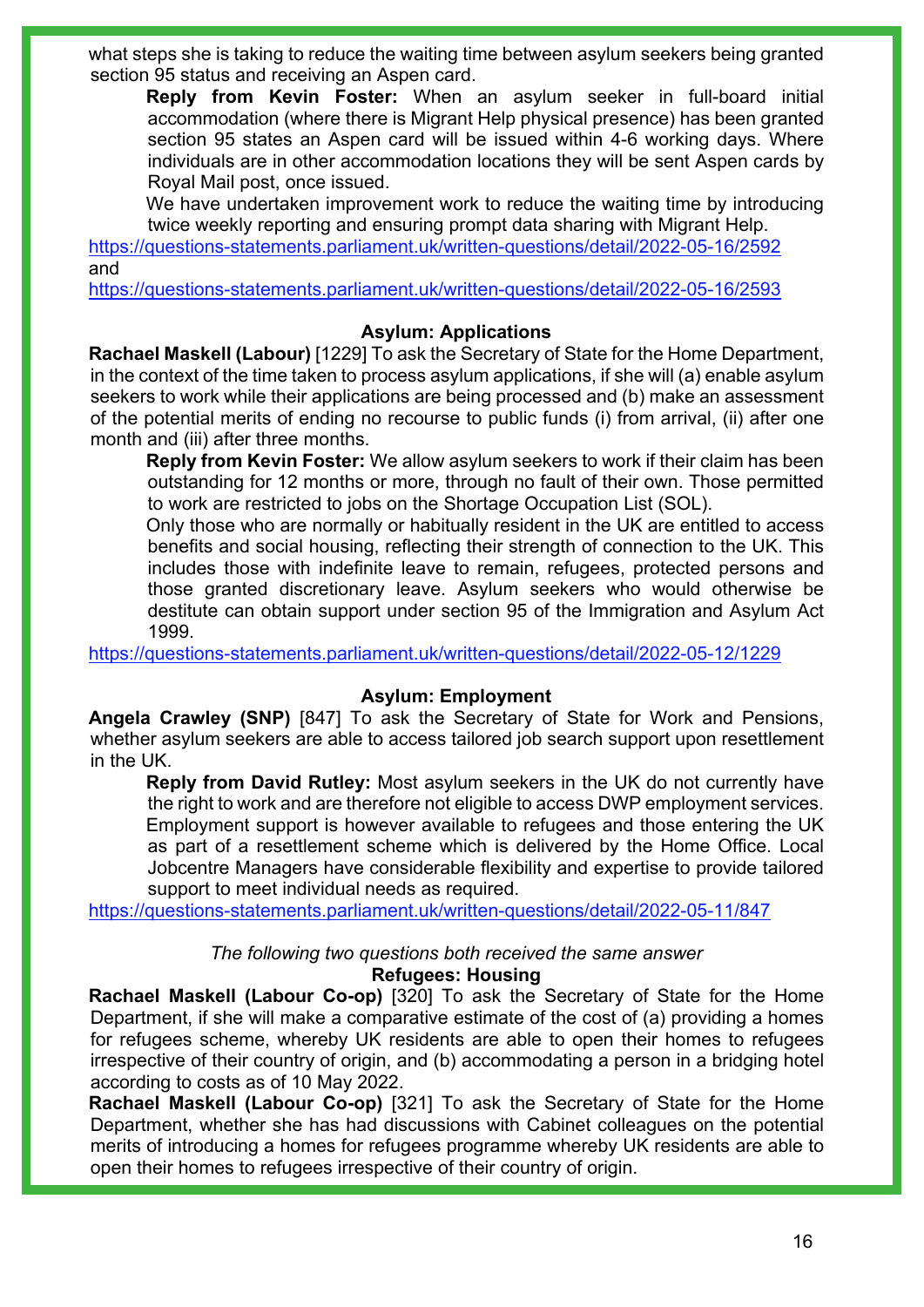**Reply from Kevin Foster:** The existing Community Sponsorship Scheme provides the opportunity for friends and neighbours, charities and faith groups to play a direct role in supporting families resettled to the UK as they restart their lives here. Further details on the Community Sponsorship Scheme can be found at: <https://www.gov.uk/government/publications/apply-for-full-community-sponsorship>

There are currently no plans to establish a broader Homes for Refugees programme and it is not possible to undertake a cost comparison as suggested.

<https://questions-statements.parliament.uk/written-questions/detail/2022-05-10/320> and

<https://questions-statements.parliament.uk/written-questions/detail/2022-05-10/321>

#### **Asylum**

**Rachael Maskell (Labour Co-op)** [322] To ask the Secretary of State for the Home Department, what assessment she has made of the potential merits of integrating asylum applicants in local communities while those people are waiting for their application to be processed.

**Reply from Kevin Foster:** The UK has a proud history of providing protection to those who need it and this Government is committed to ensuring refugees can take positive steps towards integration as they rebuild their lives in the UK. However, as not all of those who seek asylum are found to need international protection, we are not considering the merits of integrating asylum applicants in local communities whilst they wait for their application to be processed. Rather than invest in integration for those who may not qualify, this Government's priority is to focus our efforts and resources to support those who most need it.

<https://questions-statements.parliament.uk/written-questions/detail/2022-05-10/322>

### **Asylum: Housing**

**Rupa Huq (Labour)** [371] To ask the Secretary of State for the Home Department, how many asylum seekers have been waiting for a decision on eligibility for Section 95 support for longer than (a) three months, (b) six months (c) nine months and (d) 12 months; and how many asylum seekers in each of those categories are accommodated in Ealing Central and Acton constituency.

**Reply from Kevin Foster:** Asylum seekers who would otherwise be destitute can apply for free accommodation and cash support to cover their essential living needs whilst their cases are considered. If they have an emergency need for accommodation they can ask to access initial accommodation under Section 98 whilst their support applications are being processed. The vast majority of such requests are processed on the same day. We aim to resolve Section 95 applications received from people in Initial Accommodation within 3 days and other applications from people staying in private accommodation within 10 days.

All cases are considered on their own merits, in some cases decisions can take longer as applicants are asked to provide further information before a decision on eligibility can reached. The Home Office does not publish a breakdown of statistics which disaggregates the number of asylum seekers waiting on an eligibility decision for Section 95 support. These figures are not available in a reportable format and to provide the information could only be done at disproportionate cost.

<https://questions-statements.parliament.uk/written-questions/detail/2022-05-10/371>

### **Asylum: Hotels**

**Angela Crawley (SNP)** [845] To ask the Secretary of State for the Home Department, what steps her Department has taken to ensure that asylum seekers housed in bridging hotels have access to all items outlined in Section 4 of the Home Office Guide to Living in Asylum Accommodation.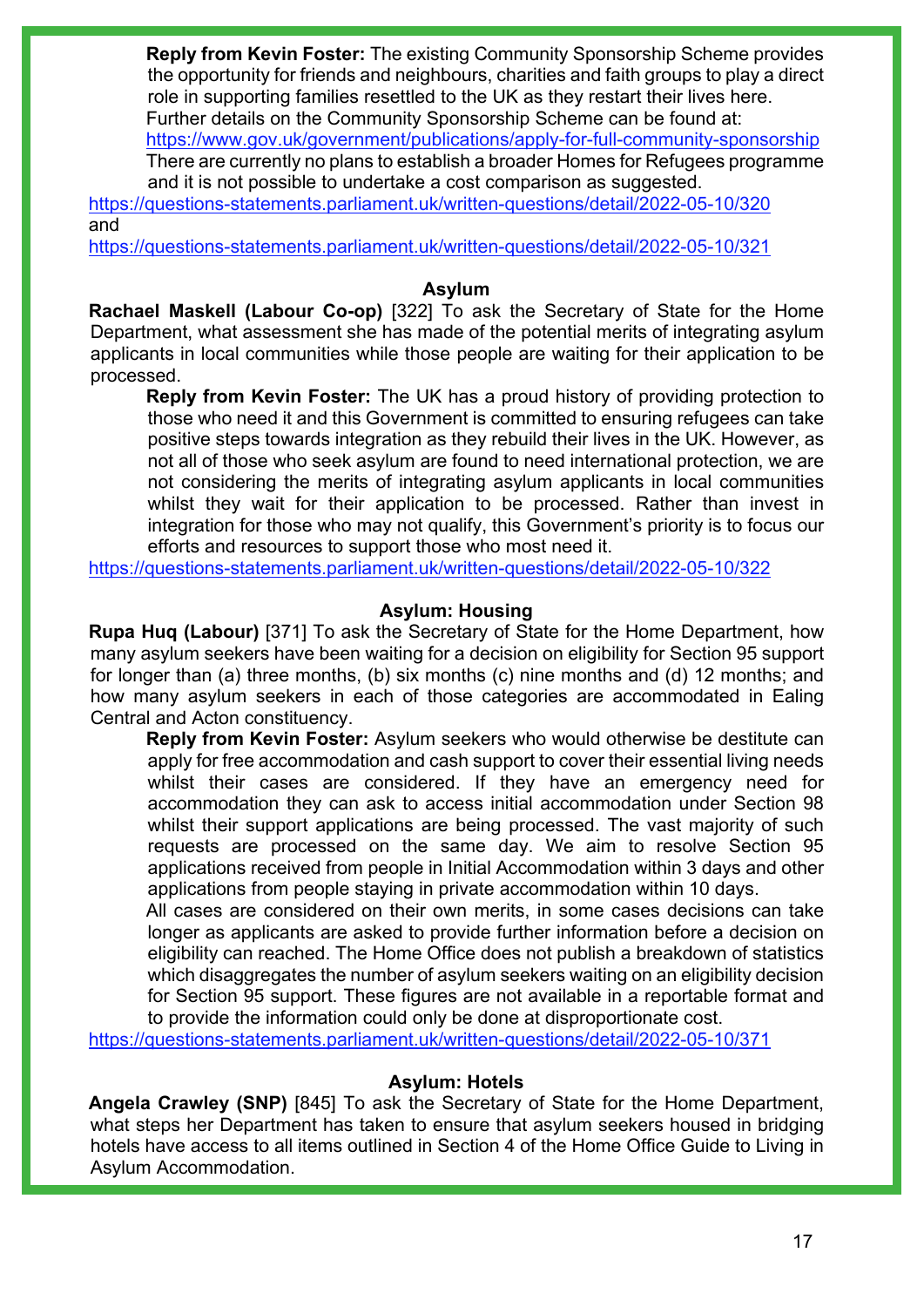**Reply from Kevin Foster:** The Guide to Living in Asylum Accommodation sets out what is available for people being accommodated in asylum accommodation and who are eligible for asylum support. Those accommodated in bridging hotels have been evactuated from Afghanistan and are refugees with leave to remain in the country, they are not asylum seekers and therefore are not eligible for asylum support and so the guide does not apply to them.

In 2021 The UK Government undertook the biggest and fastest emergency evacuation in recent history, helping over 15,000 people to safety from Afghanistan. Due to the scale and pace of the evacuation we were not able to source appropriate accommodation in the normal way, we therefore had to use bridging hotels as a temporary measure. In these hotels we provide 3 meals a day for residents. All arrivals received an Aspen Card with funds equivalent to those on Universal Credit (UC). The families/individuals will then apply for UC and Aspen Cards will be terminated.

<https://questions-statements.parliament.uk/written-questions/detail/2022-05-11/845>

*The Guide referred to above can be read at*

*[https://assets.publishing.service.gov.uk/government/uploads/system/uploads/attachment](https://assets.publishing.service.gov.uk/government/uploads/system/uploads/attachment_data/file/821324/Pack_A_-_English_-_Web.pdf) [\\_data/file/821324/Pack\\_A\\_-\\_English\\_-\\_Web.pdf](https://assets.publishing.service.gov.uk/government/uploads/system/uploads/attachment_data/file/821324/Pack_A_-_English_-_Web.pdf)* 

### **Asylum: Mental Health Services**

**Angela Crawley (SNP)** [846] To ask the Secretary of State for the Home Department, what support his Department is providing for asylum seekers who are experiencing trauma and mental health issues (a) upon their arrival to the UK and (b) in temporary accommodation.

**Reply from Kevin Foster:** Asylum seekers have access to NHS health service.

All Home Office staff and contractors engaging with asylum seekers are trained to adopt a risk-based approach towards potential indications of vulnerability and to refer relevant cases onto the Safeguarding Hub, a dedicated resource assigned to identifying and safeguarding vulnerable asylum seekers.

The Safeguarding Hub works closely with the statutory agencies to signpost vulnerable customers for support with their health and social care needs.

We are investing an additional £2.3 billion a year into mental health services by 2023/24, the largest increase in mental health funding in NHS history.

<https://questions-statements.parliament.uk/written-questions/detail/2022-05-11/846>

### **Migrant Workers: Football**

**Chi Onwurah (Labour)** [245] To ask the Secretary of State for the Home Department, for what reason her Department's policy considers football academies as places of work for children; and if she will take steps to ensure that children who are talented football players and who have limited Leave to Remain can join football academies and register in academy leagues.

**Reply from Kevin Foster:** Football academies are established with the aim of participants finding opportunities as a sportsperson, and/ or developing a current or future career as a sportsperson, therefore enrolment in professional or semiprofessional sports teams, including all academy and development team age groups, is covered by the relevant immigration rules.

The International Sportsperson route is the single work route for overseas sportspeople in the UK and is underpinned by a governing body endorsement (GBE) process. Each sport's governing body's GBE criteria are set in consultation with the Home Office and involve a skills assessment against which migrants are endorsed for a visa application, ensuring they are elite and internationally established sportspeople.

The restriction on work as a professional sportsperson seeks to protect the integrity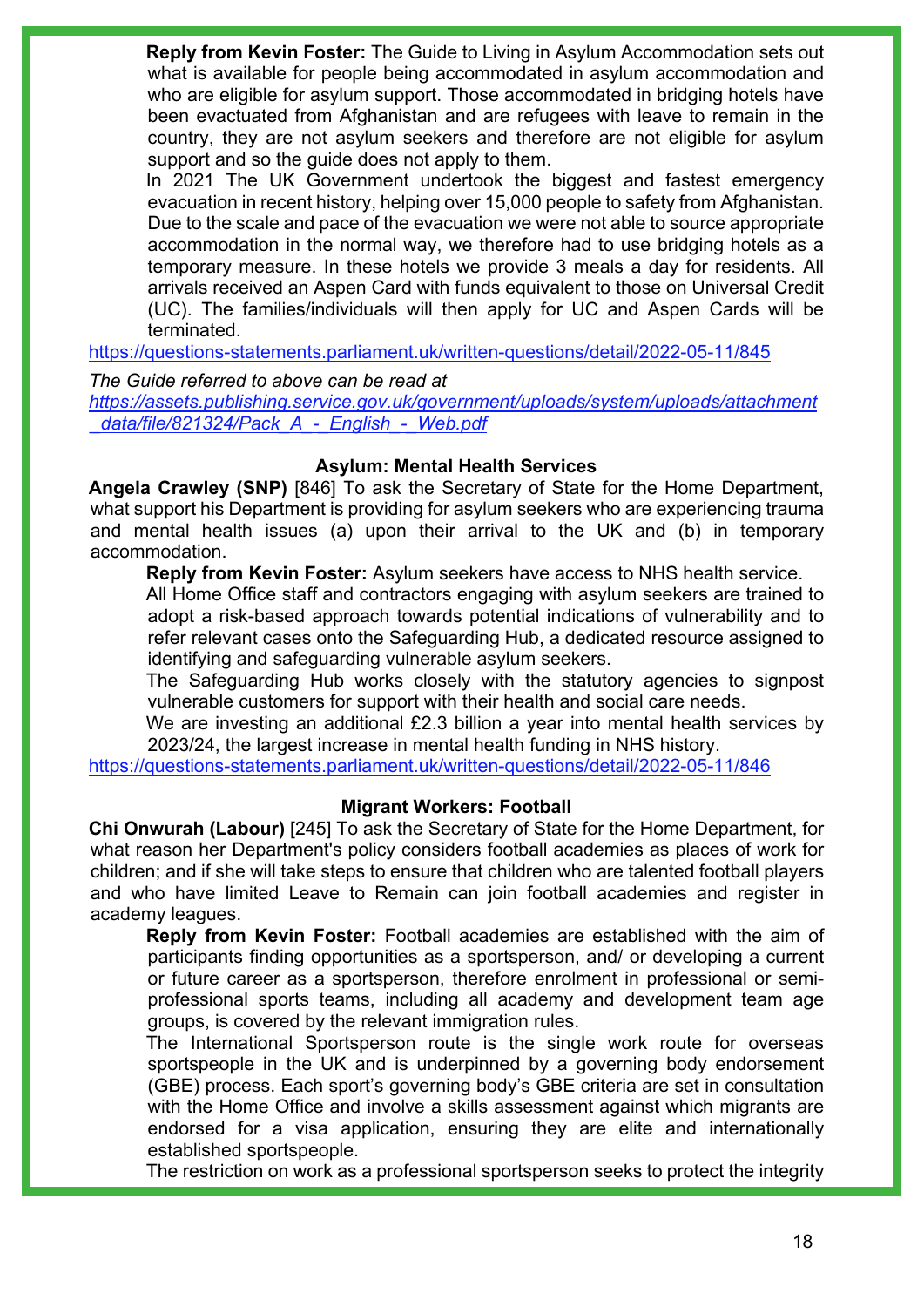of the GBE process, in turn encouraging investment in resident sportspeople and protecting opportunities for home-grown talent

Individuals in the UK with a form of limited leave, including children, who wish to undertake activities as a sportsperson, should check the conditions of their leave to ensure they have the necessary permission to do so.

<https://questions-statements.parliament.uk/written-questions/detail/2022-05-10/245>

#### *The following six questions all received the same answer* **Asylum: RAF Linton-on-Ouse**

**Stuart C McDonald (SNP)** [285] To ask the Secretary of State for the Home Department, whether facilities will be in place for (a) asylum screening interviews and (b) asylum substantive interviews to be conducted at the proposed new asylum accommodation centre at RAF Linton-on-Ouse.

**Stuart C McDonald (SNP)** [286] To ask the Secretary of State for the Home Department, what assessment she has made of the likely healthcare needs that residents at the proposed asylum accommodation centre at RAF Linton-on-Ouse will have; what healthcare provision will be available on-site; whether residents will be registered with local GPs off-site; what estimate she has made of the number of GP practices in the local area; and what assessment she has made of the (a) capacity of those practices to take on new patients and (b) levels of experience in working with asylum seekers and refugees.

**Stuart C McDonald (SNP)** [287] To ask the Secretary of State for the Home Department, whether her Department plans to use a person's asylum claim type, including the admissibility or inadmissibility of that claim, to determine whether that person will be accommodated at the proposed new asylum accommodation centre at RAF Linton-on-Ouse.

**Stuart C McDonald (SNP)** [288] To ask the Secretary of State for the Home Department, at what stage in a person's asylum claim will they be accommodated at the proposed new asylum accommodation centre at RAF Linton-on-Ouse.

**Stuart C McDonald (SNP)** [289] To ask the Secretary of State for the Home Department, what assessment she has made of the adequacy of legal support for residents at the proposed new asylum accommodation centre at RAF Linton-on-Ouse.

**Stuart C McDonald (SNP)** [290] To ask the Secretary of State for the Home Department, what legal advice provision will be available at the proposed new asylum accommodation centre at RAF Linton-on-Ouse; and whether she has made an (a) estimate of the number of legal firms in the local area and (b) assessment of whether those firms have the (i) capacity and (ii) necessary expertise to take on clients from that site.

**Reply from Kevin Foster:** 287 - Those accommodated at Linton-on-Ouse will be admissible and have an outstanding asylum claim. Both the design of the Lintonon-Ouse operating model and the proposed site configuration will enable substantive asylum interviews to be undertaken remotely, via video conference.

285 - Asylum Seekers will have their asylum claim considered at Linton-on-Ouse and will reside there until their interview has been completed and case progressed to a decision ready stage. At this point they will be dispersed for their decision to be made and served at Dispersed Accommodation.

290 - Those accommodated at Linton-on-Ouse will have the ability to access the support of legal representation, either face-to-face or remotely. The Home Office continues to liaise with colleagues in the Ministry of Justice and Legal Aid Agency to finalise the details of this provision at Linton-on-Ouse.

286 - Initially, those accommodated at Linton-on-Ouse will be single, adult, males with limited vulnerabilities. To ensure the safety and wellbeing of those allocated accommodation at Linton, an assessment will take place by the Home Office prior to allocation using suitability criteria. The Home office continue to work with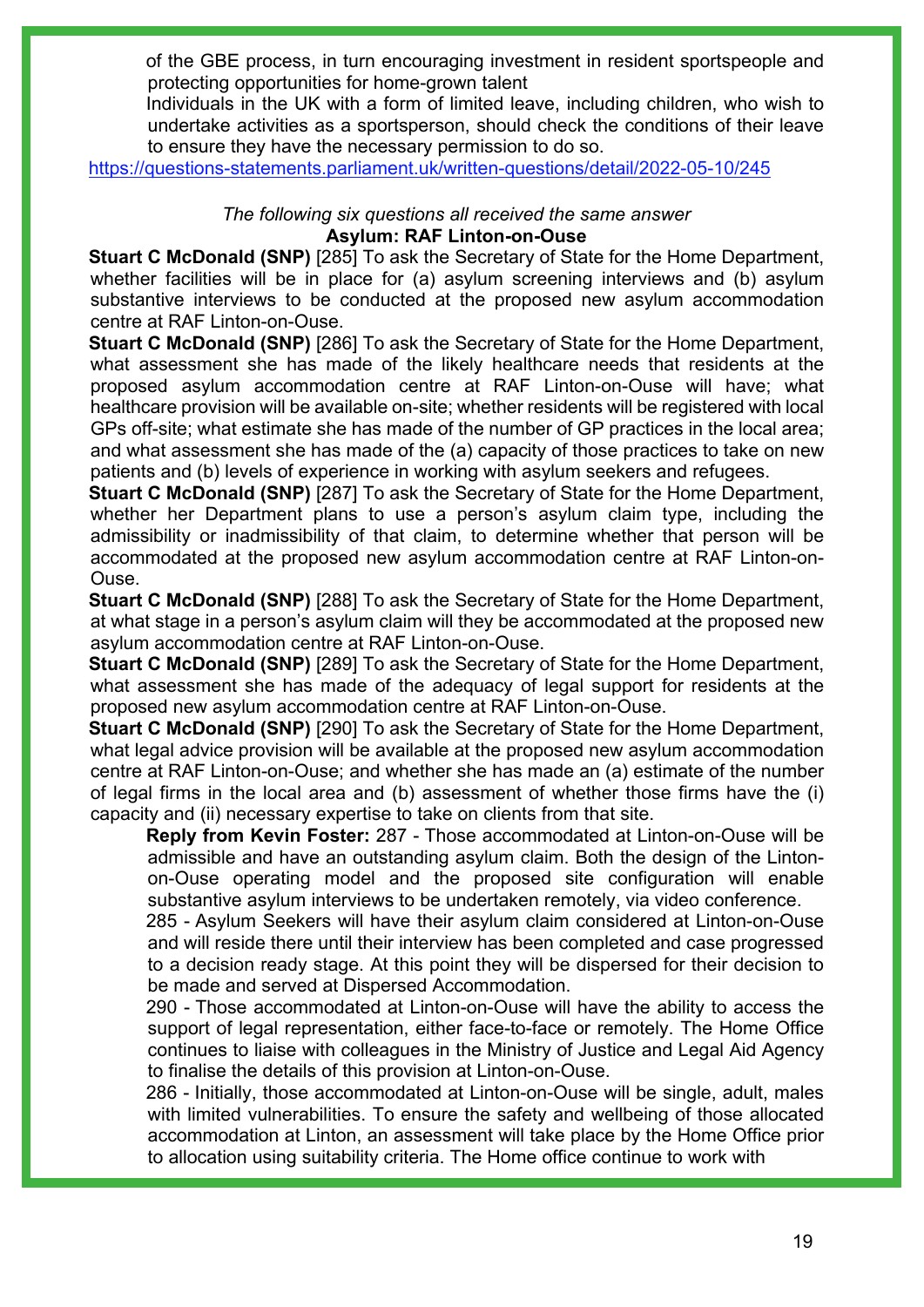Department of Health colleagues to ensure a minimal impact on local health services.

288 - Asylum seekers will be eligible to be accommodated at Linton-on-Ouse at the early stages of their admissible asylum claim case working, after they have been screened. Initially, we will select those staying at hotels and who have applied for asylum support via the submission of an ASF1 form.

289 - Those accommodated at Linton-on-Ouse will have the ability to access the support of legal representation, either face-to-face or remotely.

<https://questions-statements.parliament.uk/written-questions/detail/2022-05-10/285> and

<https://questions-statements.parliament.uk/written-questions/detail/2022-05-10/286> and

<https://questions-statements.parliament.uk/written-questions/detail/2022-05-10/287> and

<https://questions-statements.parliament.uk/written-questions/detail/2022-05-10/288> and

<https://questions-statements.parliament.uk/written-questions/detail/2022-05-10/289> and

<https://questions-statements.parliament.uk/written-questions/detail/2022-05-10/290>

### *The following four questions all received the same answer* **Asylum: RAF Linton-on-Ouse**

**Anne McLaughlin (SNP)** [305] To ask the Secretary of State for the Home Department, whether the proposed new asylum accommodation centre at RAF Linton-on-Ouse will be used to accommodate only those asylum seekers who have been deemed eligible to be sent to Rwanda under the UK and Rwanda Migration and Economic Development Partnership agreement.

**Anne McLaughlin (SNP)** [306] To ask the Secretary of State for the Home Department, whether flights to Rwanda or other destinations will be operated from the proposed new asylum accommodation centre at RAF Linton-on-Ouse while it is used as asylum accommodation.

**Anne McLaughlin (SNP)** [307] To ask the Secretary of State for the Home Department, what safeguards will be in place at the proposed new asylum accommodation centre at RAF Linton-on-Ouse to protect people with vulnerabilities.

**Anne McLaughlin (SNP)** [308] To ask the Secretary of State for the Home Department, what criteria and process will be used to determine whether a person is suitable to be accommodated at the proposed new asylum accommodation centre at RAF Linton-on-Ouse; and whether those are the same as the criteria and process for Napier Barracks, as set out in her Department's Allocation of Accommodation policy.

**Reply from Kevin Foster:** 307 - Prior to an individual being allocated accommodation at Linton-on-Ouse, an assessment will take place by the Home Office using a suitability criteria.

Should an individual be allocated accommodation at Linton-on-Ouse and information comes to light meaning they are no longer suitable, their case will be reviewed, and alternative suitable accommodation will be allocated under existing arrangements.

The Service Provider has responsibility to notify the Home Office of any change in circumstances of those allocated accommodation at Linton-on-Ouse. As part of the individual's induction on site, they will be given Migrant Help's number to report any issues or concerns, including the suitability of the accommodation.

306 - Those housed in asylum accommodation at Linton-on-Ouse will not be considered for relocation to Rwanda. There are no plans to use the Air strip for flights.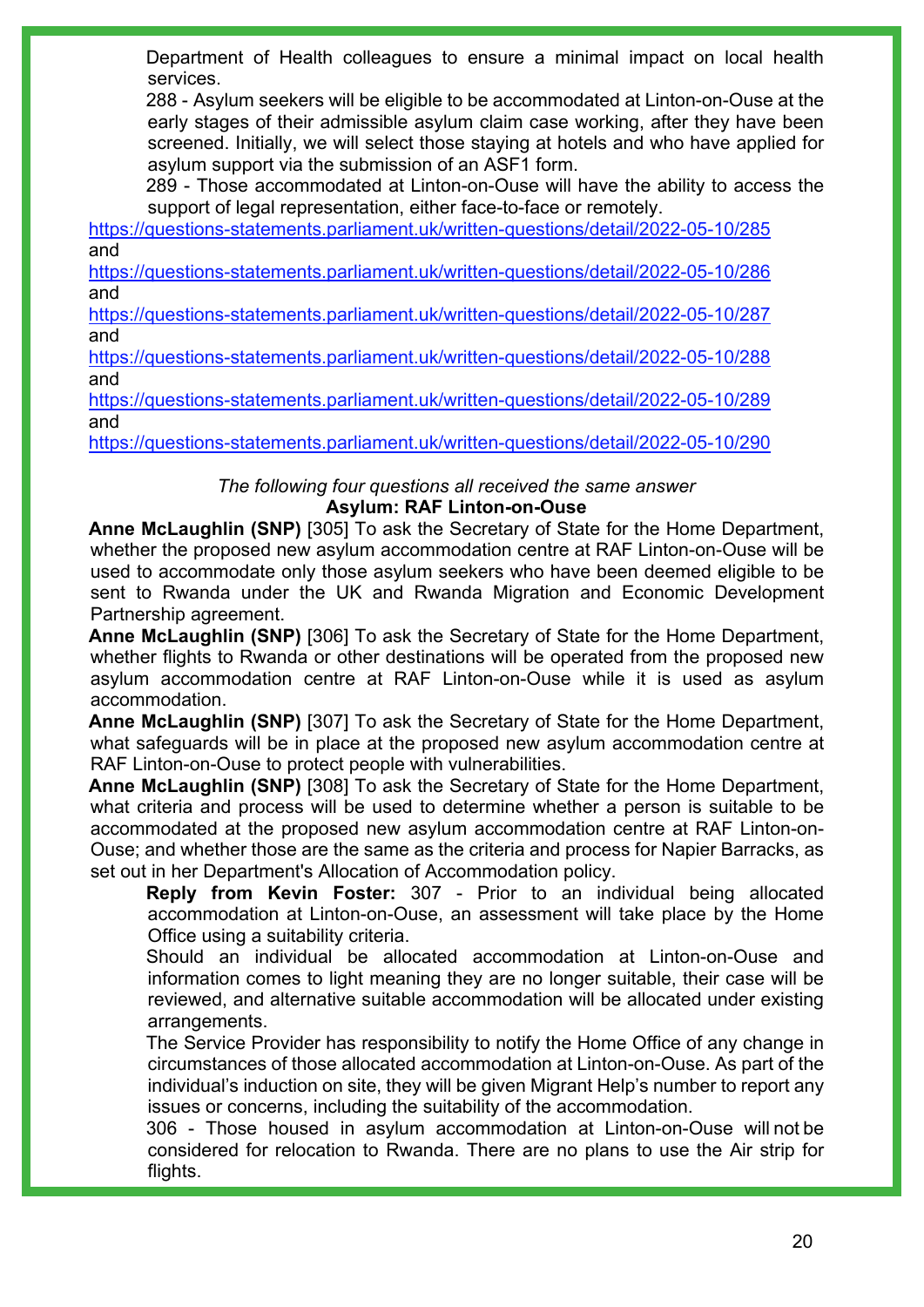308 - To ensure the safety and wellbeing of those allocated accommodation at Linton-on-Ouse, an assessment will take place by the Home Office prior to allocation using suitability criteria. The factors which are currently considered when assessing the suitability of individual asylum seekers to particular accommodation is set out in the policy guidance 'Allocation of Accommodation'.

This policy guidance will be reviewed as part of any preparations to open asylum accommodation in Linton-on-Ouse.

305 - Those housed in asylum accommodation at Linton-on-Ouse will not be considered for relocation to Rwanda.

<https://questions-statements.parliament.uk/written-questions/detail/2022-05-10/305> and

<https://questions-statements.parliament.uk/written-questions/detail/2022-05-10/306> and

<https://questions-statements.parliament.uk/written-questions/detail/2022-05-10/307> and

<https://questions-statements.parliament.uk/written-questions/detail/2022-05-10/308>

### *The following two questions both received the same answer* **Asylum: RAF Linton-on-Ouse**

**Bell Ribeiro-Addy (Labour)** [464] To ask the Secretary of State for the Home Department, whether planning permission is required to convert the site at RAF Linton-on-Ouse into an asylum accommodation centre.

**Bell Ribeiro-Addy (Labour)** [465] To ask the Secretary of State for the Home Department, whether the new asylum accommodation centre at RAF Linton-on-Ouse will be operated under an existing Asylum Accommodation and Support Contract.

**Reply from Kevin Foster:** Planning permission is required for the carrying out of development and/or the making of a material change of use in the land as defined under the Town and Country Planning Act 1990. The Town and Country Planning (General Permitted Development) (England) Order 2015 grants planning permission for specific classes of development without the need for an express application and a grant of planning permission from the local authority.

To the extent converting the site into asylum accommodation involves development and/or makes a material change of use in the land, which is expected to be the case, the position will be regularised under the applicable planning laws at the appropriate time

In relation to the AASC contract, the Home Office intends to operate the new asylum accommodation centre at RAF Linton-on-Ouse using an existing contract for Asylum Accommodation and Support Services.

<https://questions-statements.parliament.uk/written-questions/detail/2022-05-10/464> and

<https://questions-statements.parliament.uk/written-questions/detail/2022-05-10/465>

### **Deportation: Jamaica**

**Caroline Lucas (Green)** [173] To ask the Secretary of State for the Home Department, if she will cancel the deportation flight to Jamaica scheduled for 18 May 2022; make it her policy to halt any further mass deportation flights from the UK; and if she will make a statement.

### **Reply from Tom Pursglove:** No.

<https://questions-statements.parliament.uk/written-questions/detail/2022-05-10/173>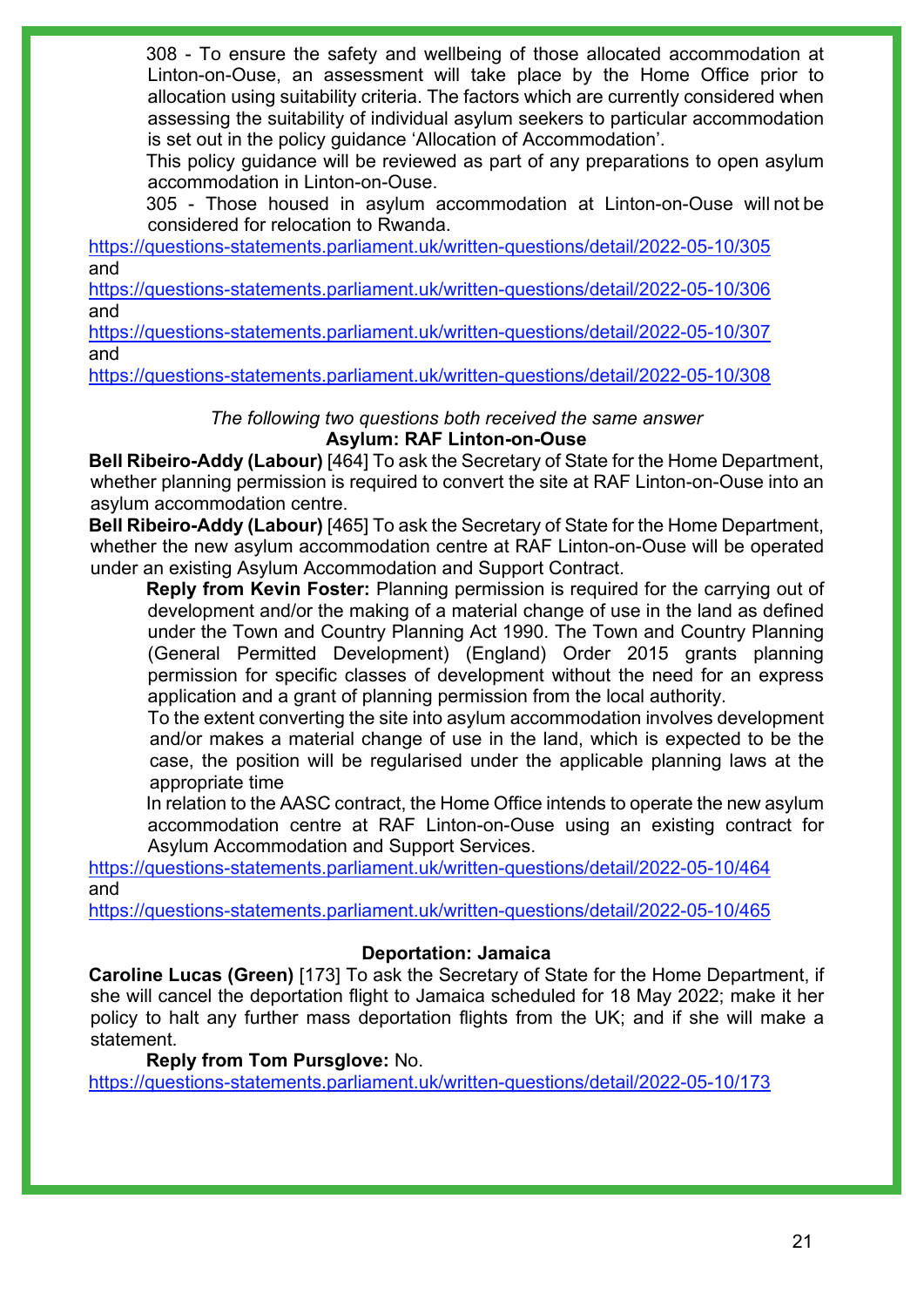### **UK Parliament, House of Lords Written Answer**

#### **Asylum: Afghanistan**

**Lord Roberts of Llandudno (Liberal Democrat)** [HL94] To ask Her Majesty's Government how many Afghan citizens have been given settled status in the UK in each of the past five years.

**Reply from Lord Harrington of Watford:** The Home Office publishes data on the EU Settlement Scheme (EUSS) in the 'EU Settlement Scheme statistics'.

The latest published information on EUSS applications concluded by outcome type to 31 December 2021, including settled status by non-EEA nationality, can be found in table EUSS NON EEA 02 available at: EU Settlement Scheme quarterly [statistics, December 2021](https://www.gov.uk/government/statistics/eu-settlement-scheme-quarterly-statistics-december-2021/eu-settlement-scheme-quarterly-statistics-december-2021) 

A total of 890 applications from Afghan nationals had been granted settled status from when the EUSS began its first test phase on 28 August 2018 to 31 December 2021, with a further 1,730 granted pre-settled status in the same period.

The Home Office also publishes data on grants of settlement in the 'Immigration Statistics Quarterly Release' on GOV.UK:

<https://www.gov.uk/government/collections/immigration-statistics-quarterly-release> Data on Afghan nationals granted settlement are published in Settlement summary table se 03 and in table Se D01 of the managed migration detailed datasets.

The latest data are provided in the table below. Corresponding data for 2021 will be published on 25 August 2022.

Nationals of Afghanistan granted settlement, 2016 to 2020.

|             | 2016       | 2017 | 2018  | 2019 | 2020  |
|-------------|------------|------|-------|------|-------|
| Afghanistan | .051<br>-1 | ,228 | 2,046 | .915 | 2,496 |

Please note, a person may appear in both grants under the EUSS and in grants of settlement under another part of the Immigration Rules.

<https://questions-statements.parliament.uk/written-questions/detail/2022-05-10/hl94>

### **Press Release**

**Targeted consultation to help finalise new immigration prosecution guidance** [https://www.cps.gov.uk/cps/news/targeted-consultation-help-finalise-new-immigration](https://www.cps.gov.uk/cps/news/targeted-consultation-help-finalise-new-immigration-prosecution-guidance)[prosecution-guidance](https://www.cps.gov.uk/cps/news/targeted-consultation-help-finalise-new-immigration-prosecution-guidance) 

### **New Publications**

**Weekly number of migrants detected in small boats - 9 May to 15 May 2022** [https://www.gov.uk/government/statistics/migrants-detected-crossing-the-english](https://www.gov.uk/government/statistics/migrants-detected-crossing-the-english-channel-in-small-boats-weekly-data/weekly-number-of-migrants-detected-in-small-boats-9-may-to-15-may-2022)[channel-in-small-boats-weekly-data/weekly-number-of-migrants-detected-in-small-boats-](https://www.gov.uk/government/statistics/migrants-detected-crossing-the-english-channel-in-small-boats-weekly-data/weekly-number-of-migrants-detected-in-small-boats-9-may-to-15-may-2022)[9-may-to-15-may-2022](https://www.gov.uk/government/statistics/migrants-detected-crossing-the-english-channel-in-small-boats-weekly-data/weekly-number-of-migrants-detected-in-small-boats-9-may-to-15-may-2022) 

**Migrants detected crossing the English Channel in small boats - daily data** [https://www.gov.uk/government/statistical-data-sets/migrants-detected-crossing-the](https://www.gov.uk/government/statistical-data-sets/migrants-detected-crossing-the-english-channel-in-small-boats)[english-channel-in-small-boats](https://www.gov.uk/government/statistical-data-sets/migrants-detected-crossing-the-english-channel-in-small-boats) 

**Open University: Free online resources for Ukrainians settling in the UK and Ireland** <https://www.open.edu/openlearn/supporting-ukrainians>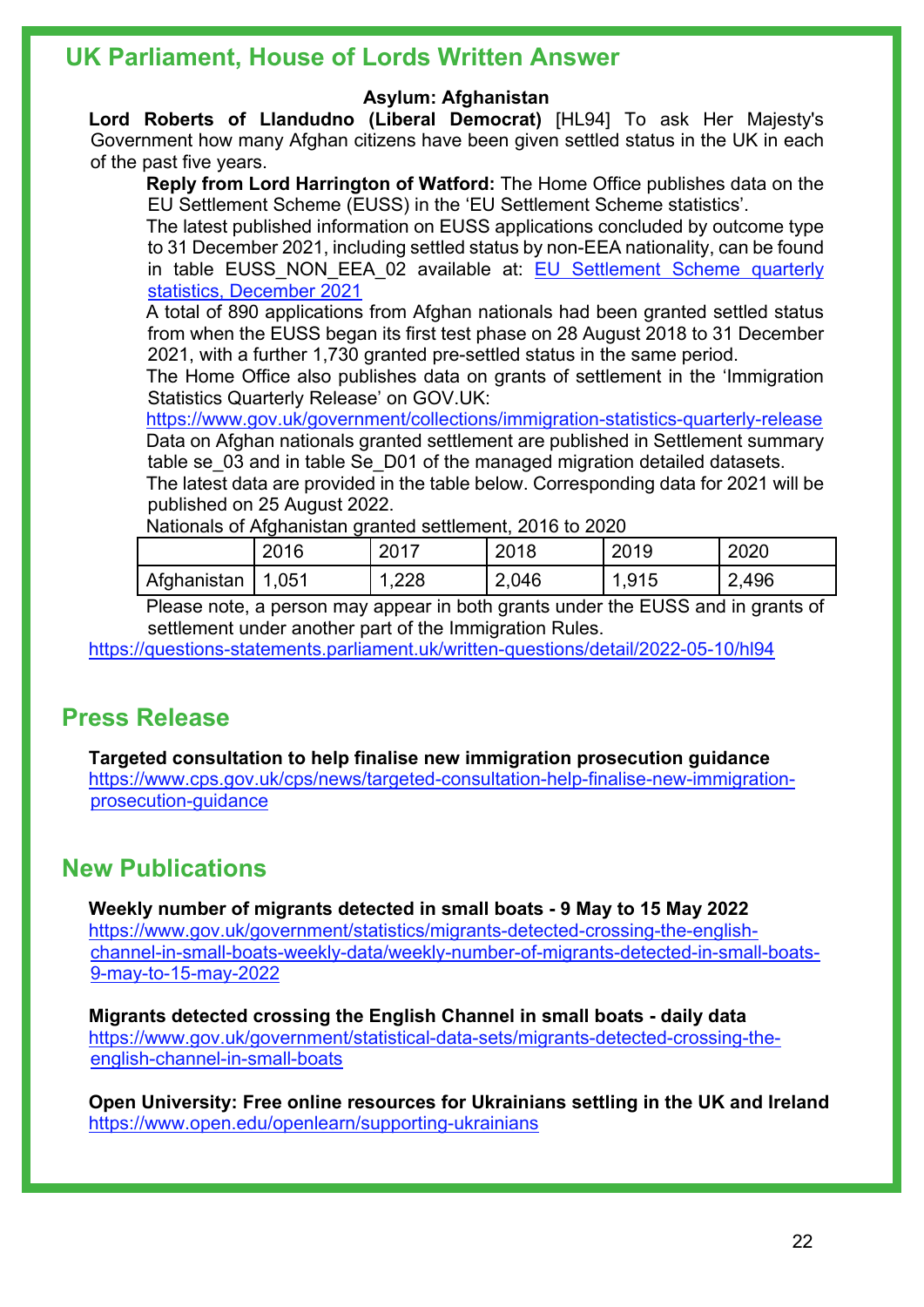### **News: Rwanda Refugee Policy**

**Britain, Rwanda defend asylum-seekers plan at UN agencies**  <https://www.independent.co.uk/news/ap-rwanda-priti-patel-britain-african-b2083061.html>

**There is an urgent moral imperative to send migrants to Rwanda, says Priti Patel** [https://www.telegraph.co.uk/politics/2022/05/18/priti-patel-will-tell-un-refugee-agency](https://www.telegraph.co.uk/politics/2022/05/18/priti-patel-will-tell-un-refugee-agency-stop-rubbishing-rwanda/)[stop-rubbishing-rwanda/](https://www.telegraph.co.uk/politics/2022/05/18/priti-patel-will-tell-un-refugee-agency-stop-rubbishing-rwanda/)

**Patel 'pushing ahead' with Rwanda migrant plan as 900 cross Channel in four days**  [https://www.independent.co.uk/news/uk/priti-patel-home-secretary-rwanda-boris](https://www.independent.co.uk/news/uk/priti-patel-home-secretary-rwanda-boris-johnson-home-office-b2082059.html)[johnson-home-office-b2082059.html](https://www.independent.co.uk/news/uk/priti-patel-home-secretary-rwanda-boris-johnson-home-office-b2082059.html)

#### **'Hundreds' likely to be sent to Rwanda each year – minister**

[https://www.independent.co.uk/news/uk/dominic-raab-rwanda-priti-patel-prime-minister](https://www.independent.co.uk/news/uk/dominic-raab-rwanda-priti-patel-prime-minister-home-office-b2083488.html)[home-office-b2083488.html](https://www.independent.co.uk/news/uk/dominic-raab-rwanda-priti-patel-prime-minister-home-office-b2083488.html)

**Dominic Raab: Hundreds, not thousands, will be sent to Rwanda**  [https://www.thetimes.co.uk/article/first-refugee-flight-to-rwanda-delayed-after-legal](https://www.thetimes.co.uk/article/first-refugee-flight-to-rwanda-delayed-after-legal-challenge-2jh7hwrh6)[challenge-2jh7hwrh6](https://www.thetimes.co.uk/article/first-refugee-flight-to-rwanda-delayed-after-legal-challenge-2jh7hwrh6)

**Refugees minister refuses to endorse Rwanda policy**  <https://www.thetimes.co.uk/article/refugees-minister-refuses-to-endorse-rwanda-policy-l05xwgs29>

**Campaigners 'relieved' as Rwanda flights delayed until next month**  [https://www.independent.co.uk/news/uk/priti-patel-government-unhcr-rwanda-prime](https://www.independent.co.uk/news/uk/priti-patel-government-unhcr-rwanda-prime-minister-b2082604.html)[minister-b2082604.html](https://www.independent.co.uk/news/uk/priti-patel-government-unhcr-rwanda-prime-minister-b2082604.html)

**First Rwanda flight delayed after legal challenge by migrant charity** [https://www.telegraph.co.uk/politics/2022/05/19/first-rwanda-flight-delayed-legal](https://www.telegraph.co.uk/politics/2022/05/19/first-rwanda-flight-delayed-legal-challenge-migrant-charity/)[challenge-migrant-charity/](https://www.telegraph.co.uk/politics/2022/05/19/first-rwanda-flight-delayed-legal-challenge-migrant-charity/)

#### **Channel migrants earmarked for one-way ticket to Rwanda put in detention ahead of first deportations**

[https://www.telegraph.co.uk/politics/2022/05/20/channel-migrants-earmarked-one-way](https://www.telegraph.co.uk/politics/2022/05/20/channel-migrants-earmarked-one-way-ticket-rwanda-put-detention/)[ticket-rwanda-put-detention/](https://www.telegraph.co.uk/politics/2022/05/20/channel-migrants-earmarked-one-way-ticket-rwanda-put-detention/)

### **Glasgow immigration lawyer raises 'serious deficiencies' in UK Rwanda policy for refugees**

[https://www.scotsman.com/news/world/glasgow-immigration-lawyer-raises-serious](https://www.scotsman.com/news/world/glasgow-immigration-lawyer-raises-serious-deficiencies-in-uk-rwanda-policy-for-refugees-3698128)[deficiencies-in-uk-rwanda-policy-for-refugees-3698128](https://www.scotsman.com/news/world/glasgow-immigration-lawyer-raises-serious-deficiencies-in-uk-rwanda-policy-for-refugees-3698128)

**Rwanda deal: Migrants in Calais say they'll still try to cross to UK** <https://www.bbc.com/news/world-europe-61523009>

### **'I thought the UK was a good country': Sudan massacre refugee faces removal to Rwanda** [https://www.theguardian.com/politics/2022/may/18/i-thought-the-uk-was-a-good-country](https://www.theguardian.com/politics/2022/may/18/i-thought-the-uk-was-a-good-country-man-faces-removal-to-rwanda)[man-faces-removal-to-rwanda](https://www.theguardian.com/politics/2022/may/18/i-thought-the-uk-was-a-good-country-man-faces-removal-to-rwanda)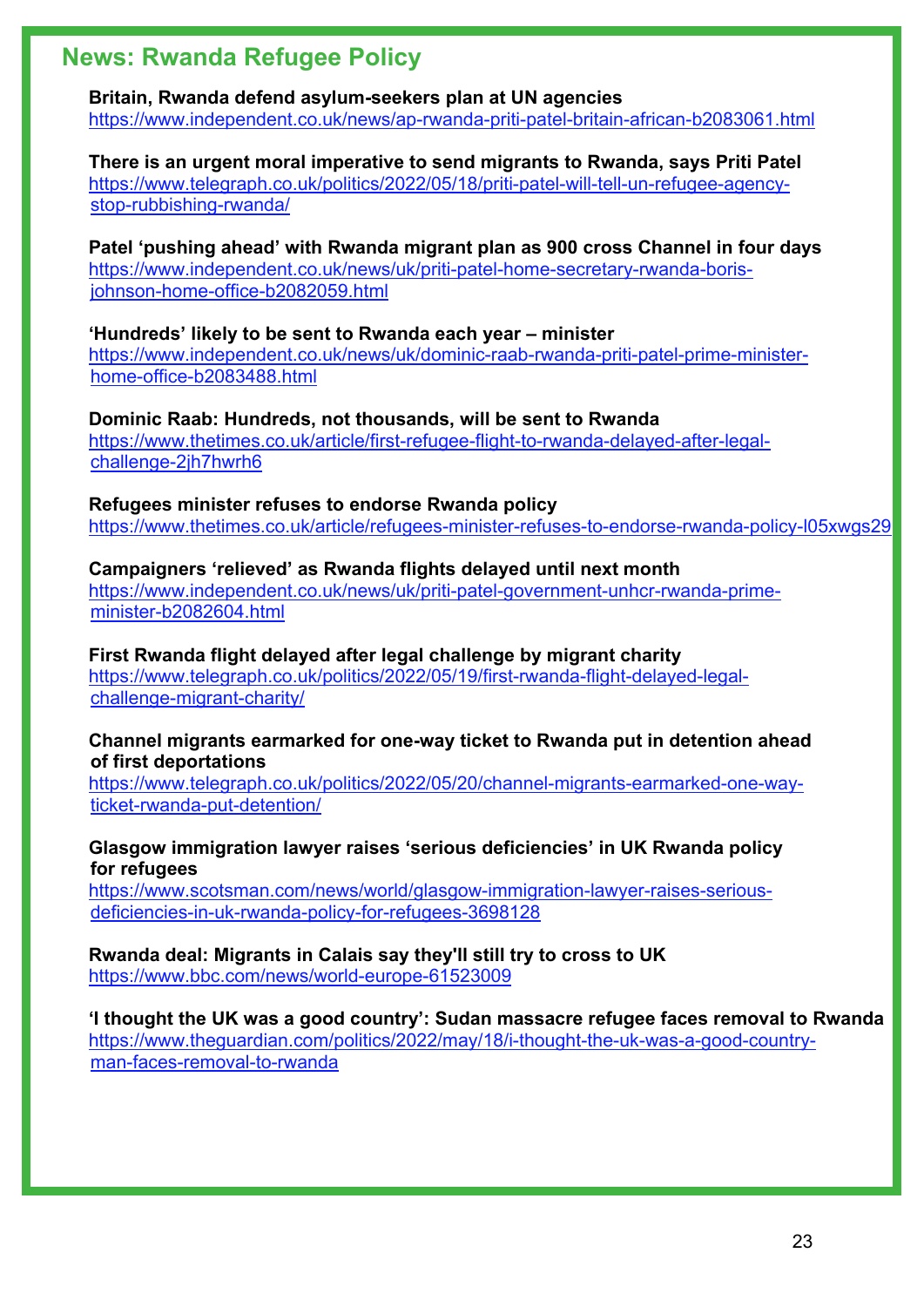### **News: Channel Migrants**

#### **Channel crossings exceed 8,000 for the year**

[https://www.independent.co.uk/news/uk/kent-boris-johnson-english-channel-mps-france](https://www.independent.co.uk/news/uk/kent-boris-johnson-english-channel-mps-france-b2079818.html)[b2079818.html](https://www.independent.co.uk/news/uk/kent-boris-johnson-english-channel-mps-france-b2079818.html)

**Calmer seas bring Channel boat migrant total to 8,000 this year**  [https://www.thetimes.co.uk/article/calmer-seas-bring-channel-boat-migrant-total-to-8-](https://www.thetimes.co.uk/article/calmer-seas-bring-channel-boat-migrant-total-to-8-000-this-year-fqfvg8v96) [000-this-year-fqfvg8v96](https://www.thetimes.co.uk/article/calmer-seas-bring-channel-boat-migrant-total-to-8-000-this-year-fqfvg8v96)

**Priti Patel to approve Channel boat crossing prosecutions because of obscure 1800s law**  [https://www.independent.co.uk/news/uk/home-news/channel-boat-crossing-prosecutions](https://www.independent.co.uk/news/uk/home-news/channel-boat-crossing-prosecutions-patel-b2082112.html)[patel-b2082112.html](https://www.independent.co.uk/news/uk/home-news/channel-boat-crossing-prosecutions-patel-b2082112.html)

**Channel crossings continue for a fourth consecutive day**  [https://www.independent.co.uk/news/uk/richard-harrington-conservative-lord](https://www.independent.co.uk/news/uk/richard-harrington-conservative-lord-government-home-office-b2080753.html)[government-home-office-b2080753.html](https://www.independent.co.uk/news/uk/richard-harrington-conservative-lord-government-home-office-b2080753.html)

**Almost 500 migrants cross Channel this weekend as total this year passes 8,000** [https://www.telegraph.co.uk/news/2022/05/15/almost-500-migrants-cross-channel](https://www.telegraph.co.uk/news/2022/05/15/almost-500-migrants-cross-channel-weekend-total-year-passes/)[weekend-total-year-passes/](https://www.telegraph.co.uk/news/2022/05/15/almost-500-migrants-cross-channel-weekend-total-year-passes/)

**New boats scrambled to pick up Channel migrants as Rwanda one-way ticket fails to stop surge**

[https://www.telegraph.co.uk/news/2022/05/17/new-boats-scrambled-pick-channel](https://www.telegraph.co.uk/news/2022/05/17/new-boats-scrambled-pick-channel-migrants-rwanda-one-way-ticket/)[migrants-rwanda-one-way-ticket/](https://www.telegraph.co.uk/news/2022/05/17/new-boats-scrambled-pick-channel-migrants-rwanda-one-way-ticket/)

### **News: Afghanistan**

**"This is your parliament": Afghan refugees welcomed to Holyrood by MSPs** <https://tfn.scot/news/this-is-your-parliament-afghan-refugees-welcomed-to-holyrood-by-msps>

**Plight of Afghan judges in spotlight as court hears UK asylum challenge**  [https://www.theguardian.com/uk-news/2022/may/17/afghan-judges-hoping-for-uk](https://www.theguardian.com/uk-news/2022/may/17/afghan-judges-hoping-for-uk-asylum-not-treated-consistently-say-lawyers)[asylum-not-treated-consistently-say-lawyers](https://www.theguardian.com/uk-news/2022/may/17/afghan-judges-hoping-for-uk-asylum-not-treated-consistently-say-lawyers)

### **News: Ukraine**

**More than 50,000 refugees arrive in UK after fleeing war in Ukraine**  <https://www.independent.co.uk/news/uk/ukraine-homes-government-b2082623.html>

**Ukraine-Russia: One in 20 Ukrainian refugees who fled war to UK living in Scotland** [https://www.scotsman.com/news/world/ukraine-russia-one-in-20-ukrainian-refugees-who](https://www.scotsman.com/news/world/ukraine-russia-one-in-20-ukrainian-refugees-who-fled-war-to-uk-living-in-scotland-3696045)[fled-war-to-uk-living-in-scotland-3696045](https://www.scotsman.com/news/world/ukraine-russia-one-in-20-ukrainian-refugees-who-fled-war-to-uk-living-in-scotland-3696045) 

**Ukraine war: Refugees say they receive worrying messages** <https://www.bbc.com/news/uk-wales-61480024>

**Left-behind Ukrainian orphans reunited in Scotland** <https://www.bbc.com/news/uk-scotland-edinburgh-east-fife-61496660>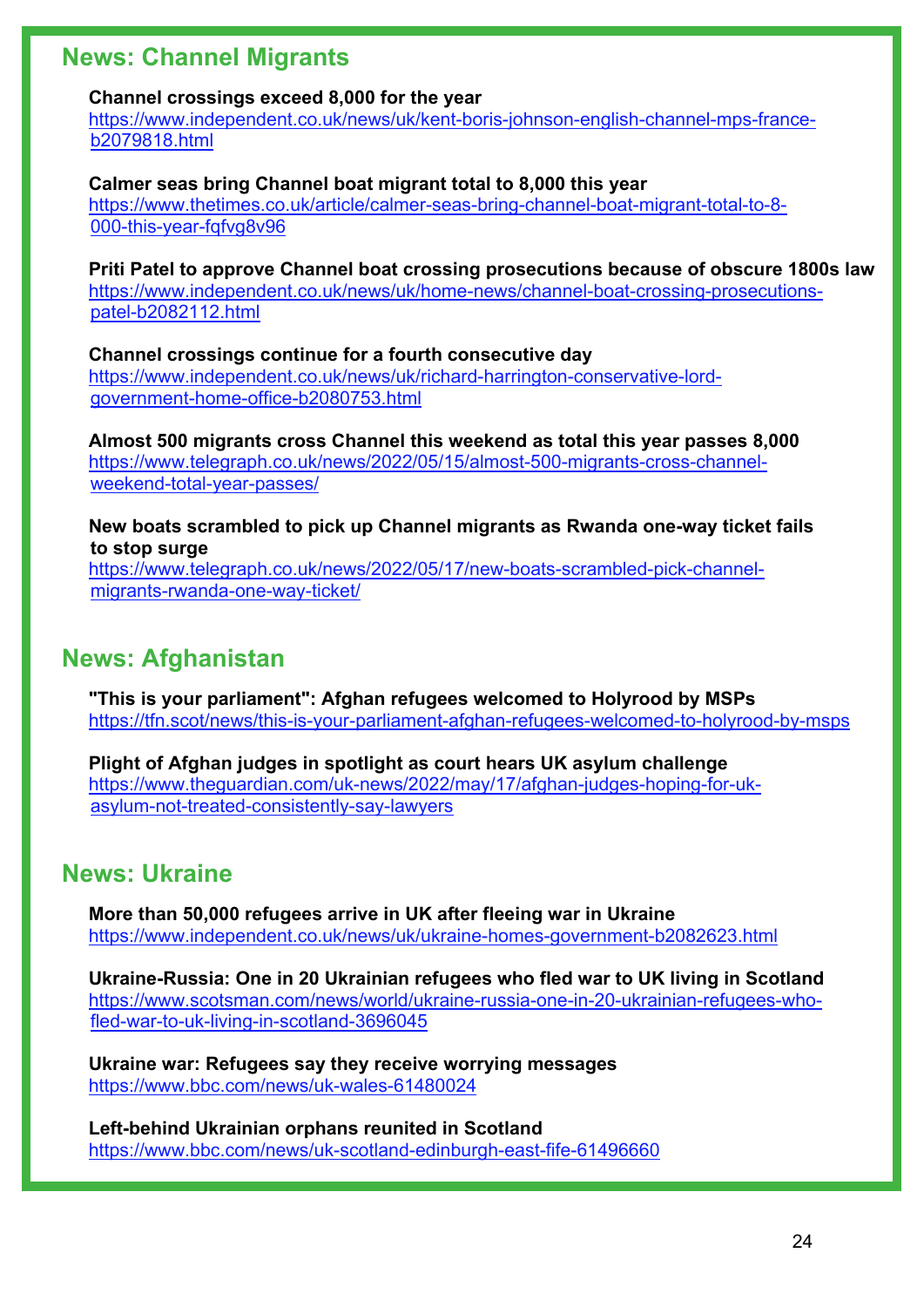### **Some Ukrainians 'never made it out' due to wait for UK visas, MP says**

[https://www.independent.co.uk/news/uk/home-news/ukrainian-refugees-ukraine-richard](https://www.independent.co.uk/news/uk/home-news/ukrainian-refugees-ukraine-richard-harrington-uk-b2082826.html)[harrington-uk-b2082826.html](https://www.independent.co.uk/news/uk/home-news/ukrainian-refugees-ukraine-richard-harrington-uk-b2082826.html)

#### **Schools welcome 2,000 Ukrainian refugees in a month**

[https://www.thetimes.co.uk/article/schools-welcome-2-000-ukrainian-refugees-in-a](https://www.thetimes.co.uk/article/schools-welcome-2-000-ukrainian-refugees-in-a-month-q0fmv2knf)[month-q0fmv2knf](https://www.thetimes.co.uk/article/schools-welcome-2-000-ukrainian-refugees-in-a-month-q0fmv2knf)

#### **New course to help families hosting Ukrainian refugees**

[https://www.independent.co.uk/news/uk/open-university-english-government-oxford](https://www.independent.co.uk/news/uk/open-university-english-government-oxford-university-b2079645.html)[university-b2079645.html](https://www.independent.co.uk/news/uk/open-university-english-government-oxford-university-b2079645.html)

**'We'll make it work': the Ukrainian families benefiting from UK community-led scheme**  <https://www.theguardian.com/world/2022/may/15/communities-for-ukraine-refugees-home-uk>

**Ukraine refugees homeless in UK after falling out with hosts, say community groups**  [https://www.theguardian.com/uk-news/2022/may/17/homes-for-ukraine-refugees-being](https://www.theguardian.com/uk-news/2022/may/17/homes-for-ukraine-refugees-being-left-homeless-uk)[left-homeless-uk](https://www.theguardian.com/uk-news/2022/may/17/homes-for-ukraine-refugees-being-left-homeless-uk)

**Ukraine refugees homeless in UK after falling out with hosts, say community groups**  [https://www.independent.co.uk/news/uk/home-news/ukraine-refugees-homeless-host](https://www.independent.co.uk/news/uk/home-news/ukraine-refugees-homeless-host-families-b2081529.html)[families-b2081529.html](https://www.independent.co.uk/news/uk/home-news/ukraine-refugees-homeless-host-families-b2081529.html)

**Ukrainian women fear childcare issues will affect their ability to work in UK**  [https://www.theguardian.com/world/2022/may/22/ukrainian-women-fear-childcare-issues](https://www.theguardian.com/world/2022/may/22/ukrainian-women-fear-childcare-issues-will-affect-their-ability-to-work-in-uk)[will-affect-their-ability-to-work-in-uk](https://www.theguardian.com/world/2022/may/22/ukrainian-women-fear-childcare-issues-will-affect-their-ability-to-work-in-uk)

**Royal family 'providing accommodation to Ukrainian refugee families'**  [https://www.independent.co.uk/news/uk/homes-volodymyr-zelensky-canada-prince-of](https://www.independent.co.uk/news/uk/homes-volodymyr-zelensky-canada-prince-of-wales-express-b2084166.html)[wales-express-b2084166.html](https://www.independent.co.uk/news/uk/homes-volodymyr-zelensky-canada-prince-of-wales-express-b2084166.html)

### **News: Other Immigration and Asylum**

**Visas for arrivals from outside EU at new high**  <https://www.thetimes.co.uk/article/visas-for-arrivals-from-outside-eu-at-new-high-7t00g209g>

**Hardship caused by the Home Office's costly and dilatory visa regime**  [https://www.theguardian.com/politics/2022/may/18/hardship-and-pain-caused-by-the](https://www.theguardian.com/politics/2022/may/18/hardship-and-pain-caused-by-the-home-office-costly-and-dilatory-visa-regime)[home-office-costly-and-dilatory-visa-regime](https://www.theguardian.com/politics/2022/may/18/hardship-and-pain-caused-by-the-home-office-costly-and-dilatory-visa-regime)

**Home secretary Priti Patel overrode legal advice in asylum cases, adding to record costs**  [https://www.independent.co.uk/news/uk/home-news/priti-patel-immigration-legal-costs](https://www.independent.co.uk/news/uk/home-news/priti-patel-immigration-legal-costs-b2078689.html)[b2078689.html](https://www.independent.co.uk/news/uk/home-news/priti-patel-immigration-legal-costs-b2078689.html)

**Home Office doubles time lone child refugees must wait to join family in UK**  [https://www.independent.co.uk/news/uk/home-news/child-refugees-visas-waiting-time](https://www.independent.co.uk/news/uk/home-news/child-refugees-visas-waiting-time-ukraine-uk-b2077384.html)[ukraine-uk-b2077384.html](https://www.independent.co.uk/news/uk/home-news/child-refugees-visas-waiting-time-ukraine-uk-b2077384.html)

**Make Ukraine homes scheme permanent, says refugee minister**  [https://www.independent.co.uk/news/uk/homes-ukraine-government-westminster-prime](https://www.independent.co.uk/news/uk/homes-ukraine-government-westminster-prime-minister-b2082918.html)[minister-b2082918.html](https://www.independent.co.uk/news/uk/homes-ukraine-government-westminster-prime-minister-b2082918.html)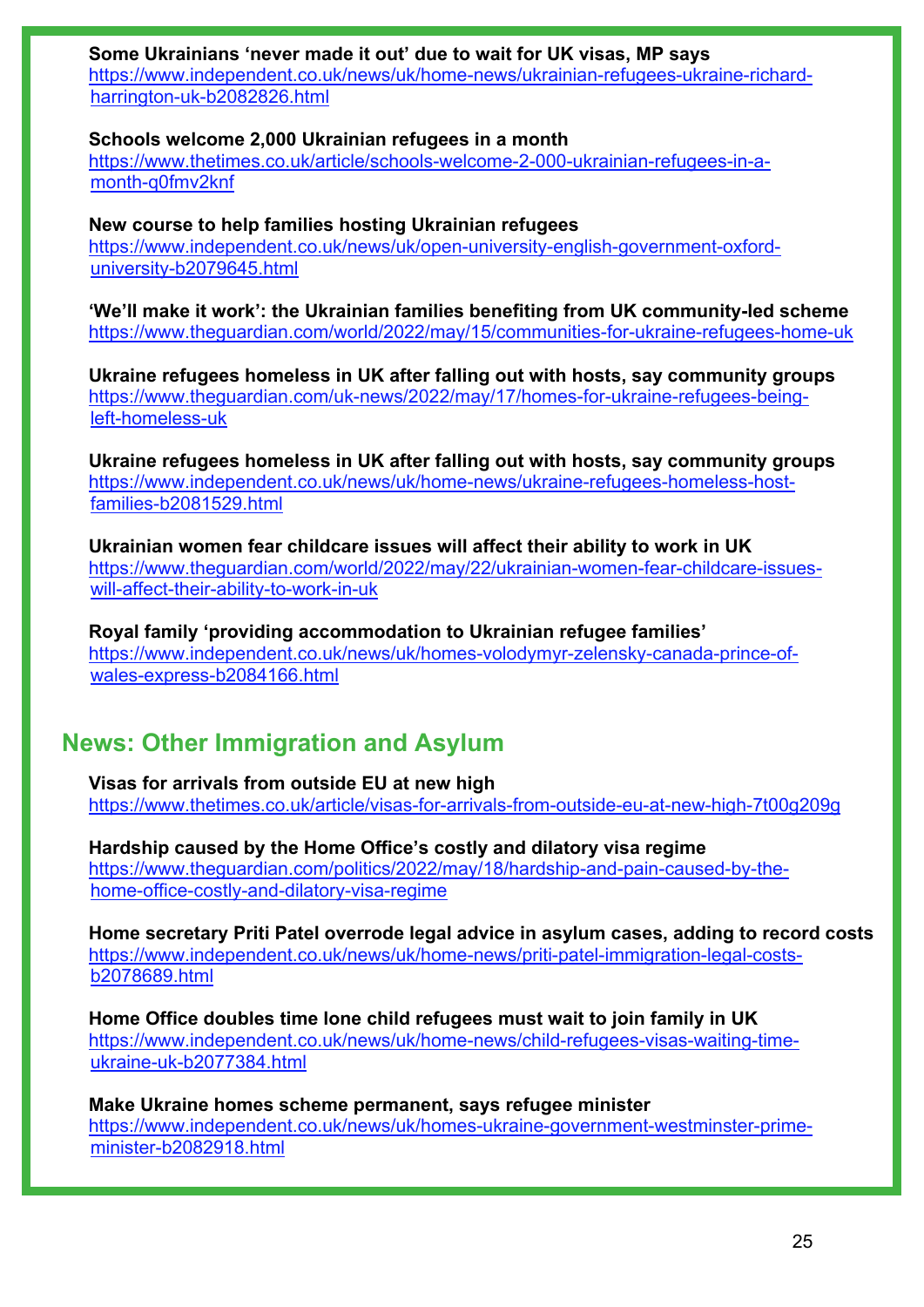**Migrant workers 'exploited and beaten' on UK fishing boats**  [https://www.theguardian.com/global/2022/may/17/migrant-workers-exploited-and-beaten-](https://www.theguardian.com/global/2022/may/17/migrant-workers-exploited-and-beaten-on-uk-fishing-boats)

[on-uk-fishing-boats](https://www.theguardian.com/global/2022/may/17/migrant-workers-exploited-and-beaten-on-uk-fishing-boats)

**Kenmure Street Festival: Community unites in solidarity**

<https://www.scottishrefugeecouncil.org.uk/kenmure-street-festival/>

**Charity launches poster project to highlight loneliness of migrants**  [https://www.independent.co.uk/news/uk/charity-eurostar-pakistani-djibouti-cameroon](https://www.independent.co.uk/news/uk/charity-eurostar-pakistani-djibouti-cameroon-b2081774.html)[b2081774.html](https://www.independent.co.uk/news/uk/charity-eurostar-pakistani-djibouti-cameroon-b2081774.html)

**Migrants sent to Yorkshire village despite residents' anger**  [https://www.thetimes.co.uk/article/migrants-sent-to-linton-on-ouse-in-yorkshire-despite](https://www.thetimes.co.uk/article/migrants-sent-to-linton-on-ouse-in-yorkshire-despite-residents-anger-cwrh0thpk)[residents-anger-cwrh0thpk](https://www.thetimes.co.uk/article/migrants-sent-to-linton-on-ouse-in-yorkshire-despite-residents-anger-cwrh0thpk)

**Home Secretary to visit villagers affected by asylum centre proposal**  [https://www.independent.co.uk/news/uk/home-secretary-home-office-priti-patel-north](https://www.independent.co.uk/news/uk/home-secretary-home-office-priti-patel-north-yorkshire-raf-b2083186.html)[yorkshire-raf-b2083186.html](https://www.independent.co.uk/news/uk/home-secretary-home-office-priti-patel-north-yorkshire-raf-b2083186.html)

**Linton-on-Ouse: MP urges PM to stop village asylum centre plan** <https://www.bbc.com/news/uk-england-york-north-yorkshire-61491711>

**Tory MP urges Boris Johnson to stop plans for asylum processing centre**  [https://www.independent.co.uk/news/uk/kevin-hollinrake-conservative-boris-johnson](https://www.independent.co.uk/news/uk/kevin-hollinrake-conservative-boris-johnson-thirsk-home-office-b2081839.html)[thirsk-home-office-b2081839.html](https://www.independent.co.uk/news/uk/kevin-hollinrake-conservative-boris-johnson-thirsk-home-office-b2081839.html)

**Far-right threat feared at huge base for asylum seekers in North Yorkshire village**  [https://www.theguardian.com/uk-news/2022/may/19/counter-terror-experts-assisting](https://www.theguardian.com/uk-news/2022/may/19/counter-terror-experts-assisting-with-far-right-threat-to-asylum-housing)[with-far-right-threat-to-asylum-housing](https://www.theguardian.com/uk-news/2022/may/19/counter-terror-experts-assisting-with-far-right-threat-to-asylum-housing)

**UK deportation flight to Jamaica takes off with seven onboard**  [https://www.theguardian.com/uk-news/2022/may/18/home-office-deportation-flight](https://www.theguardian.com/uk-news/2022/may/18/home-office-deportation-flight-jamaica-takes-off)[jamaica-takes-off](https://www.theguardian.com/uk-news/2022/may/18/home-office-deportation-flight-jamaica-takes-off)

**Deportation flight to Jamaica takes off with only 7 of 112 criminals on board**  [https://www.thetimes.co.uk/article/deportation-flight-to-jamaica-takes-off-with-only-7-of-](https://www.thetimes.co.uk/article/deportation-flight-to-jamaica-takes-off-with-only-7-of-112-criminals-on-board-pqmc5clt6)[112-criminals-on-board-pqmc5clt6](https://www.thetimes.co.uk/article/deportation-flight-to-jamaica-takes-off-with-only-7-of-112-criminals-on-board-pqmc5clt6)

[TOP](#page-0-1)

# <span id="page-25-0"></span>**Equality**

### **Press Release**

**Maternity Disparities Taskforce explores women's health before and during pregnancy** [https://www.gov.uk/government/news/maternity-disparities-taskforce-explores-womens](https://www.gov.uk/government/news/maternity-disparities-taskforce-explores-womens-health-before-and-during-pregnancy)[health-before-and-during-pregnancy](https://www.gov.uk/government/news/maternity-disparities-taskforce-explores-womens-health-before-and-during-pregnancy)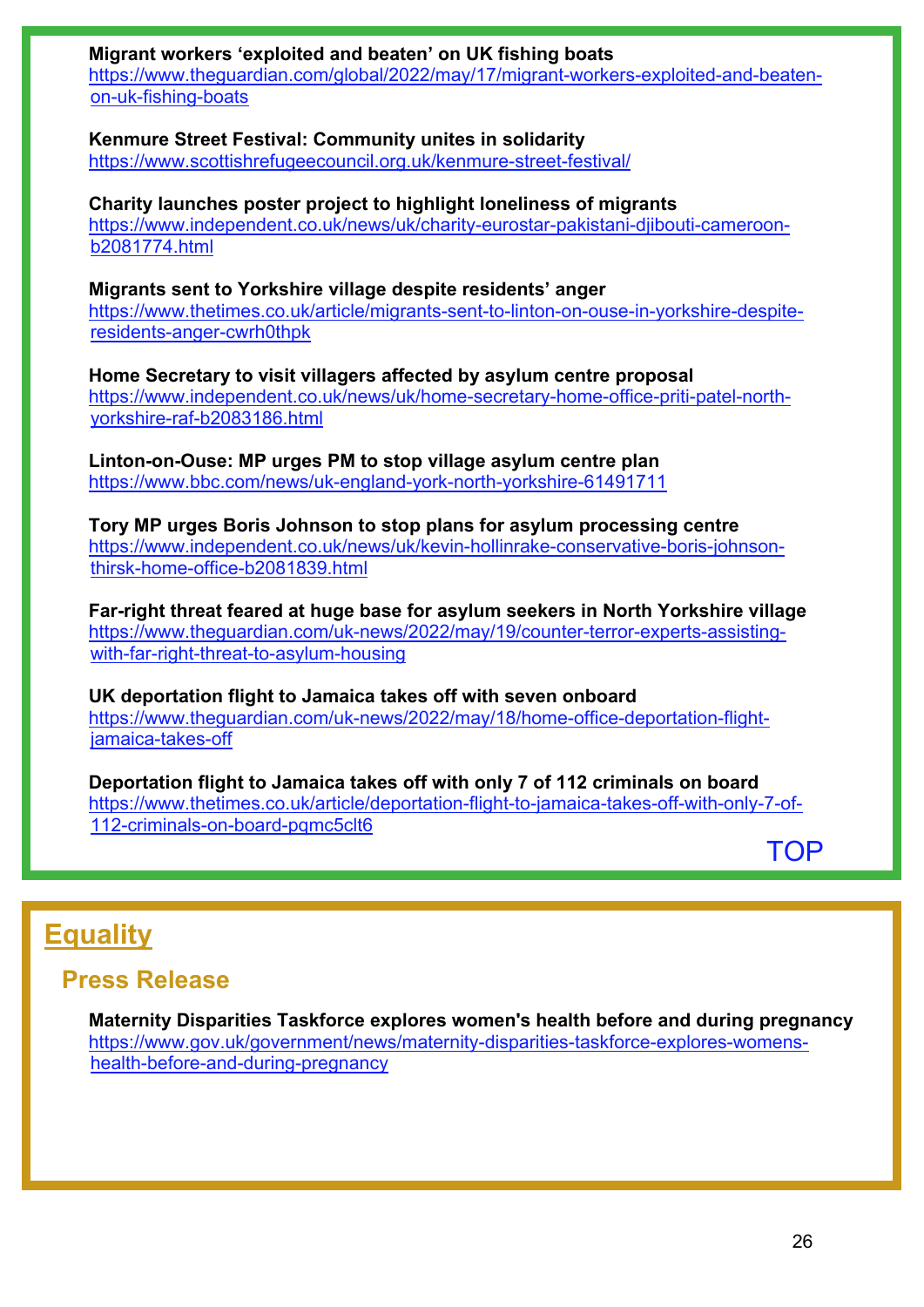### **New Publication**

**Equality and Human Rights Commission: Universal Periodic Review of Great Britain** [https://www.equalityhumanrights.com/sites/default/files/our-work-human-rights-universal](https://www.equalityhumanrights.com/sites/default/files/our-work-human-rights-universal-periodic-review-2022.pdf)[periodic-review-2022.pdf](https://www.equalityhumanrights.com/sites/default/files/our-work-human-rights-universal-periodic-review-2022.pdf) 

### **News**

**'I'm a Rasta, I'm British, I'm an officer and a commando'** <https://www.bbc.com/news/uk-61496548>

**[TOP](#page-0-1)** 

# <span id="page-26-0"></span>**Racism, Religious Hatred, and Discrimination**

### **UK Parliament, House of Commons Written Answers**

#### **Islamophobia: Scotland**

**Afzal Khan (Labour)** [900011] To ask the Secretary of State for Scotland, what recent discussions he has had with the Scottish Government on tackling Islamophobia in Scotland.

**Reply from Rachel Maclean:** Tackling Islamophobia is a matter of devolved competence in Scotland

The UK Government is committed to eradicating anti-Muslim hatred and all forms of religious prejudice, and I know that the Scottish Government shares that commitment.

<https://questions-statements.parliament.uk/written-questions/detail/2022-05-10/900011>

### **Youth Custody: Racial Discrimination**

**Marsha De Cordova (Labour)** [1544] To ask the Secretary of State for the Home Department, what steps she is taking to tackle (a) racism and (b) adultification bias in the police following the Child Q case.

**Reply from Rachel Maclean:** Nobody should be subject to any use of police powers because of their race or ethnicity and extensive safeguards exist to ensure this does not happen. Her Majesty's inspectorate of Constabulary and Fire & Rescue Services (HMICFRS) inspect police forces' compliance with the legislation and College of Police guidance through their programme of national thematic inspections. In addition, the Home Office fund the Independent Custody Visiting Association who co-ordinate independent custody visitors in making unannounced visits to police custody to check on the rights and wellbeing of detainees.

Any use of strip search should be carried out in accordance with the law and with full regard for the dignity and welfare of the individual being searched – particularly if the individual being searched is a child. If police judge it operationally necessary to strip search a child, they must do so in the presence of the child's appropriate adult (unless both the child and appropriate adult consent to it being done in the absence of the appropriate adult) and in line with safeguarding procedures.

Children and young people are a protected group with specific vulnerabilities. Their treatment in detention is governed not only by domestic legislation but also by the [UN Convention on the Rights of the Child \(UNCRC\)](http://www.ohchr.org/EN/ProfessionalInterest/Pages/CRC.aspx) which the UK has signed and ratified. Everyone who works with children has a responsibility for keeping them safe. This means they have a role to play in identifying concerns about a child's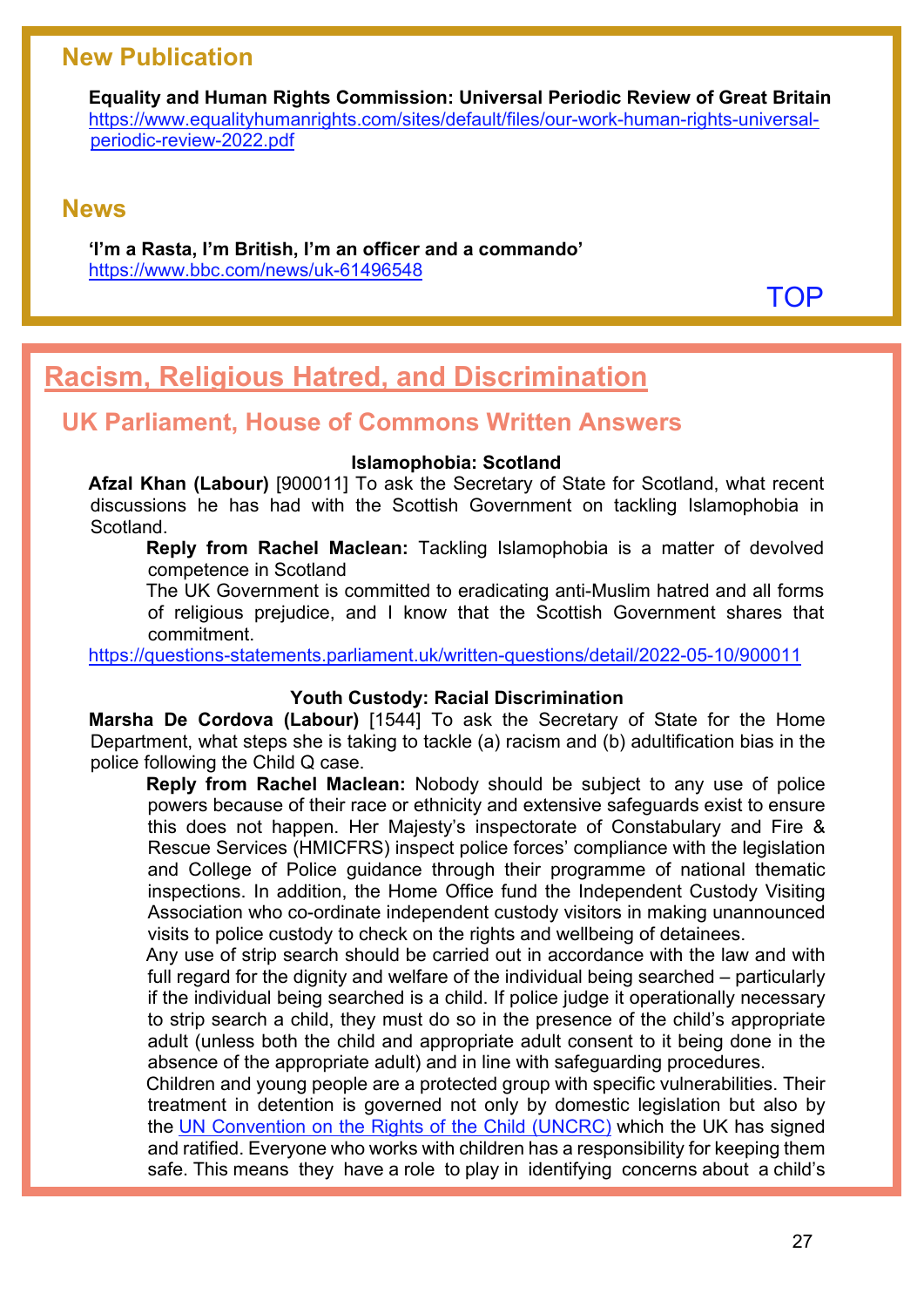safety and wellbeing, sharing information and taking prompt action when it is needed to protect a child.

It is essential that the police and frontline professionals recognise vulnerability in children and young people, regardless of the circumstances around any interaction. To support this the Home Office have funded the National Police Chiefs' Council's Vulnerability Knowledge and Practice pr ogramme, which shares the very best practice across forces. We also fund the College of Policing's Public Protection and Safeguarding Leadership programme which ensures senior leaders in policing have a strong understanding of vulnerability.

<https://questions-statements.parliament.uk/written-questions/detail/2022-05-13/1544>

### **Press Release**

**Co-founder of right-wing terror group convicted** <https://www.cps.gov.uk/cps/news/co-founder-right-wing-terror-group-convicted>

### **News**

**Racist abuse in Scotland worse now than thirty years ago, says broadcaster Afua Hagan**  [https://www.thetimes.co.uk/article/racist-abuse-in-scotland-worse-now-than-thirty-years](https://www.thetimes.co.uk/article/racist-abuse-in-scotland-worse-now-than-thirty-years-ago-says-broadcaster-afua-hagan-rmxzrf5wj)[ago-says-broadcaster-afua-hagan-rmxzrf5wj](https://www.thetimes.co.uk/article/racist-abuse-in-scotland-worse-now-than-thirty-years-ago-says-broadcaster-afua-hagan-rmxzrf5wj)

**Police struggle to enforce hate crime law on social media**  [https://www.thetimes.co.uk/article/police-struggle-to-enforce-hate-crime-law-on-social](https://www.thetimes.co.uk/article/police-struggle-to-enforce-hate-crime-law-on-social-media-kq3zfjcsz)[media-kq3zfjcsz](https://www.thetimes.co.uk/article/police-struggle-to-enforce-hate-crime-law-on-social-media-kq3zfjcsz)

**Police chiefs to apologise for 'racism, discrimination and bias' in race plan**  [https://www.theguardian.com/uk-news/2022/may/20/police-chiefs-to-apologise-for](https://www.theguardian.com/uk-news/2022/may/20/police-chiefs-to-apologise-for-racism-discrimination-and-bias-in-race-plan)[racism-discrimination-and-bias-in-race-plan](https://www.theguardian.com/uk-news/2022/may/20/police-chiefs-to-apologise-for-racism-discrimination-and-bias-in-race-plan)

**Police leaders to commit to being 'institutionally anti-racist'**  [https://www.independent.co.uk/news/uk/npcc-george-floyd-college-of-policing-british](https://www.independent.co.uk/news/uk/npcc-george-floyd-college-of-policing-british-met-police-b2084134.html)[met-police-b2084134.html](https://www.independent.co.uk/news/uk/npcc-george-floyd-college-of-policing-british-met-police-b2084134.html)

**Black students frustrated at lack of action on university racism, MPs told**  [https://www.theguardian.com/education/2022/may/18/black-students-frustrated-lack](https://www.theguardian.com/education/2022/may/18/black-students-frustrated-lack-action-university-racism-mps-told)[action-university-racism-mps-told](https://www.theguardian.com/education/2022/may/18/black-students-frustrated-lack-action-university-racism-mps-told)

**Children as young as three months old may be racially biased, council claims** [https://www.telegraph.co.uk/news/2022/05/21/children-young-three-months-old-may](https://www.telegraph.co.uk/news/2022/05/21/children-young-three-months-old-may-racially-biased-council/)[racially-biased-council/](https://www.telegraph.co.uk/news/2022/05/21/children-young-three-months-old-may-racially-biased-council/)

**Grammar school headmaster investigated for using N-word** [https://www.telegraph.co.uk/news/2022/05/16/grammar-school-headmaster-investigated](https://www.telegraph.co.uk/news/2022/05/16/grammar-school-headmaster-investigated-using-n-word-telling/)[using-n-word-telling/](https://www.telegraph.co.uk/news/2022/05/16/grammar-school-headmaster-investigated-using-n-word-telling/)

**Head reported to police for repeating racial slur**  [https://www.thetimes.co.uk/article/headteacher-reported-to-police-for-quoting-n-word](https://www.thetimes.co.uk/article/headteacher-reported-to-police-for-quoting-n-word-when-telling-off-pupil-5ddqcl025)[when-telling-off-pupil-5ddqcl025](https://www.thetimes.co.uk/article/headteacher-reported-to-police-for-quoting-n-word-when-telling-off-pupil-5ddqcl025)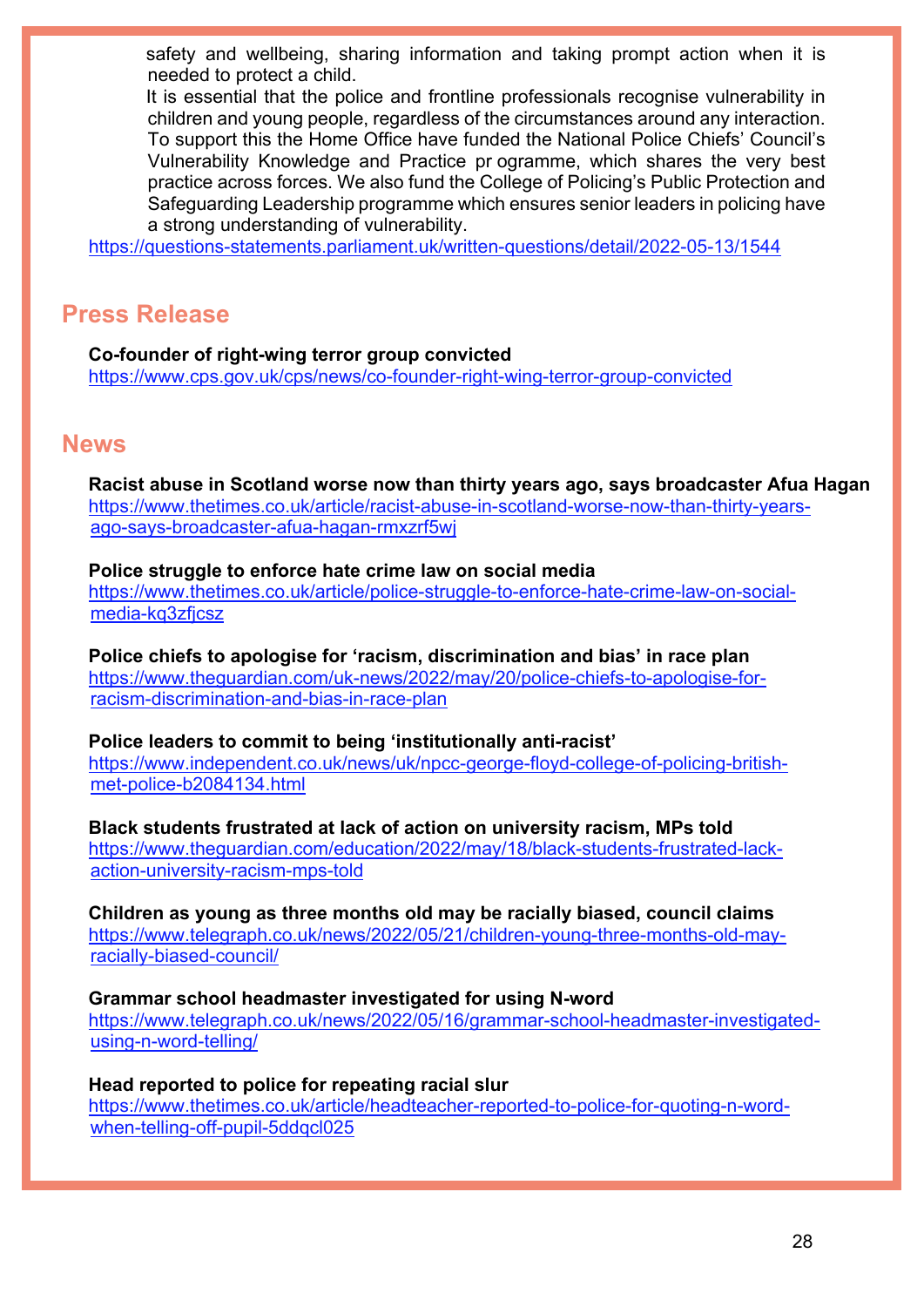**QC to lead inquiry into antisemitism claims at NUS**  <https://www.thetimes.co.uk/article/qc-to-lead-inquiry-into-antisemitism-claims-at-nus-f39mb3w5q>

**From Buffalo to Christchurch, how online fascism causes real-world terror** <https://tellmamauk.org/from-buffalo-to-christchurch-how-online-fascism-causes-real-world-terror/>

**'Hate is alive and well': Burnley fan arrested for apparent Nazi salute at Spurs**  [https://www.theguardian.com/football/2022/may/16/burnley-fan-arrested-apparent-nazi](https://www.theguardian.com/football/2022/may/16/burnley-fan-arrested-apparent-nazi-salute-at-spurs-hate-alive-in-football)[salute-at-spurs-hate-alive-in-football](https://www.theguardian.com/football/2022/may/16/burnley-fan-arrested-apparent-nazi-salute-at-spurs-hate-alive-in-football)

**Two men arrested at Tottenham vs Burnley following 'discriminatory gestures'**  [https://www.independent.co.uk/sport/football/metropolitan-police-burnley-lancashire](https://www.independent.co.uk/sport/football/metropolitan-police-burnley-lancashire-police-twitter-b2079506.html)[police-twitter-b2079506.html](https://www.independent.co.uk/sport/football/metropolitan-police-burnley-lancashire-police-twitter-b2079506.html)

**Police investigate racist abuse of families of Brentford players at Everton**  [https://www.theguardian.com/football/2022/may/15/police-investigate-racist-abuse-of](https://www.theguardian.com/football/2022/may/15/police-investigate-racist-abuse-of-families-of-brentford-players-at-everton)[families-of-brentford-players-at-everton](https://www.theguardian.com/football/2022/may/15/police-investigate-racist-abuse-of-families-of-brentford-players-at-everton)

**Don't tell people of colour to be 'the bigger person' when it comes to racism**  <https://www.independent.co.uk/voices/stop-racism-people-of-colour-b2079994.html>

**Can white people ever be referred to as 'people of colour'?**  <https://www.independent.co.uk/voices/racism-people-of-colour-black-lives-matter-b2080070.html>

**[TOP](#page-0-1)** 

# <span id="page-28-0"></span>**Other Scottish Parliament and Government**

### **Scottish Parliament Written Answer**

### **National Slavery Museum**

**Stuart McMillan (SNP)** [S6W-08418] To ask the Scottish Government when it will announce its preferred location(s) for a national slavery museum as part of action to address historic links to the transatlantic slave trade.

**Reply from Neil Gray:** The Scottish Government is not at this stage considering options for a national slavery museum. The remit of the independent Empire, Slavery and Scotland's Museums steering group is to explore the most appropriate model and mechanism of delivery of a museum. The group was asked not to explore costings or specific locations of a potential building.

[https://www.parliament.scot/chamber-and-committees/written-questions-and](https://www.parliament.scot/chamber-and-committees/written-questions-and-answers/question?ref=S6W-08418)[answers/question?ref=S6W-08418](https://www.parliament.scot/chamber-and-committees/written-questions-and-answers/question?ref=S6W-08418) 

**[TOP](#page-0-1)** 

# <span id="page-28-1"></span>**Other UK Parliament and Government**

### **Press Release**

**UK Covid Alert Level: The UK Covid Alert Level has moved from level 4 to level 3** <https://www.gov.uk/government/news/uk-covid-alert-level>

[TOP](#page-0-1)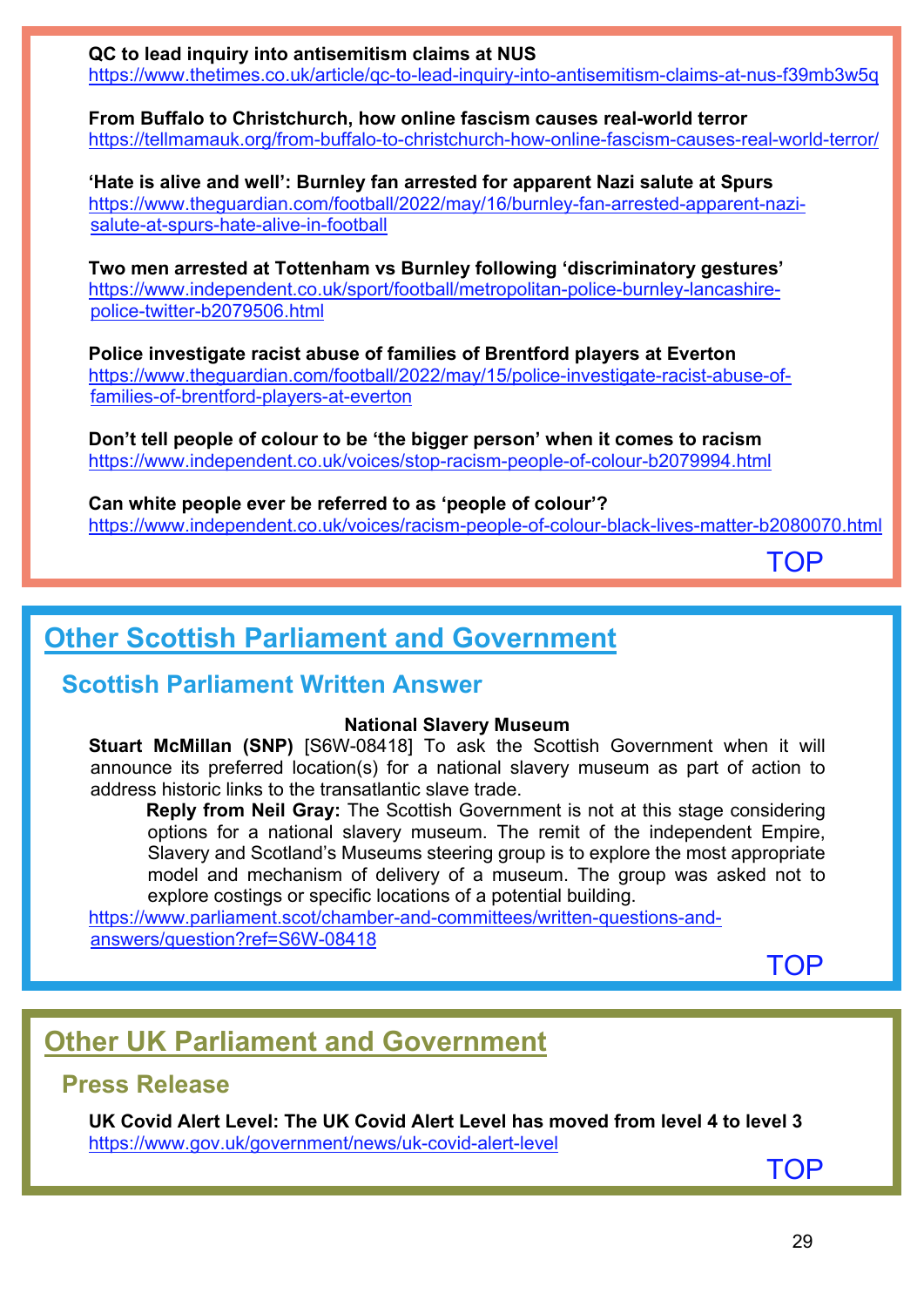### <span id="page-29-0"></span>**Just one week left to complete your census form!! All forms must be submitted by 31 May 2022**

#### **Final days to complete the census**

More than 37,500 households have started but not yet submitted their census online according to new figures released by National Records of Scotland today.

Householders who have started their census but not yet submitted are being urged to fulfil their legal responsibility and complete the census before it closes at the end of the month. Over four out of five households across the country have already completed the census; for those who have yet to do so, help and support is available.

Angus Robertson MSP, Cabinet Secretary for the Constitution, External Affairs and Culture said: "If you're among the 37,500 households who have started the census online but have yet to submit it please do it now - we're counting on you. …

**"Census data is at the heart of big decisions on services and infrastructure like schools, hospitals, housing and roads. Filling in the census allows you to have your voice heard and influence decisions that impact your family, your friends and your community."**

Paul Lowe, Chief Executive of NRS, said: … "If you have yet to complete, there is an enormous amount of help and support available for people to fill it in online or on paper.

"We have staff working in communities every day, with 1.4 million address visits undertaken; we've had hundreds of thousands of conversations by phone, email and webchat through our contact centre. We also continue to participate in a range of community events up and down the country to reach as many people as possible. But don't wait for us to come to you: go online or call us if you need help."

**The website is [census.gov.scot](https://census.gov.scot/) and the helpline number is 0800 030 8308.**

<https://www.nrscotland.gov.uk/news/2022/final-days-to-complete-the-census>

#### **More than a million visits to households in census completion drive**

Census staff have carried out more than 1 million doorstep visits in the drive to support households to complete their census, according to new figures from National Records of Scotland (NRS).

Census staff will also be working with householders to complete their census on the doorstep - online or on paper - as part of a package of support measures to encourage completion.

**Census returns must be submitted by the end of May; failure to do so could result in prosecution and a fine of up to £1000.**

[https://www.nrscotland.gov.uk/news/2022/more-than-a-million-visits-to-households-in](https://www.nrscotland.gov.uk/news/2022/more-than-a-million-visits-to-households-in-census-completion-drive)[census-completion-drive](https://www.nrscotland.gov.uk/news/2022/more-than-a-million-visits-to-households-in-census-completion-drive)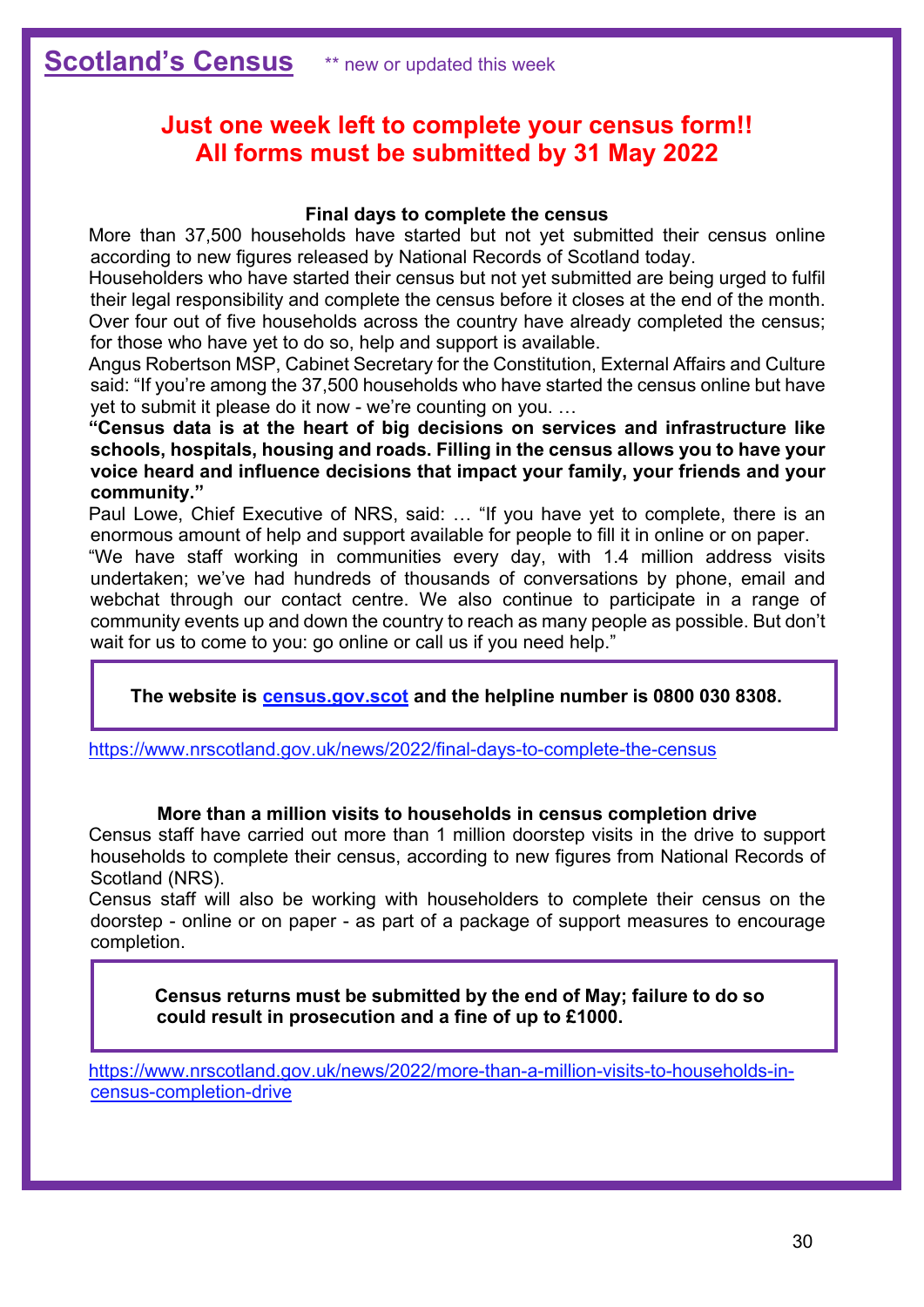### **About Scotland's Census 2022**

**Scotland's Census 2022**

<https://www.scotlandscensus.gov.uk/taking-part-in-the-2022-census/scotland-s-census-2022/>

**Complete Scotland's Census now** <https://www.census.gov.scot/>

**MEMO+ Scotland's Census 2022** https://www.scojec.org/memo+/2022/22iii\_scotlands\_census\_2022.pdf

**Video: Scotland's Census 2022. Getting the right things out, starts with filling it in** <https://www.youtube.com/watch?v=tC2pImy827c>

**Video: Scotland's Census 2022. What am I filling in and why does it matter?** [https://www.youtube.com/watch?v=w8AjE\\_2z2Kg](https://www.youtube.com/watch?v=w8AjE_2z2Kg) 

**Video: Scotland's Census 2022. What exactly is Census Day?** <https://www.youtube.com/watch?v=Ypmk4F3rLhs>

**Video: Scotland's Census 2022. What do I need to know about filling it in?** [https://www.youtube.com/watch?v=z8e\\_Kza2XpM](https://www.youtube.com/watch?v=z8e_Kza2XpM)

**Video: Scotland's Census 2022. Am I legally required to fill it in?** <https://www.youtube.com/watch?v=GZm1By8AI2g>

**Video: Scotland's Census 2022. Can I get help filling it in?** <https://www.youtube.com/watch?v=RsF1UZBeXgY>

**Video: How to complete your census online** <https://www.youtube.com/watch?v=4TQA9yKSpfA>

[TOP](#page-0-1)

# <span id="page-30-0"></span>**Bills in Progress** \*\* new or updated this week

### **Scottish Parliament**

### **\*\* Scottish Local Government Elections (Candidacy Rights of Foreign Nationals) Bill**

[https://www.parliament.scot/bills-and-laws/bills/scottish-local-government-elections](https://www.parliament.scot/bills-and-laws/bills/scottish-local-government-elections-candidacy-rights-of-foreign-nationals-bill)[candidacy-rights-of-foreign-nationals-bill](https://www.parliament.scot/bills-and-laws/bills/scottish-local-government-elections-candidacy-rights-of-foreign-nationals-bill) 

Stage 2, Standards, Procedures and Public Appointments Committee [https://www.parliament.scot/chamber-and-committees/official-report/what-was-said-in](https://www.parliament.scot/chamber-and-committees/official-report/what-was-said-in-parliament/SPPAC-12-05-2022?meeting=13749&iob=124764)[parliament/SPPAC-12-05-2022?meeting=13749&iob=124764](https://www.parliament.scot/chamber-and-committees/official-report/what-was-said-in-parliament/SPPAC-12-05-2022?meeting=13749&iob=124764) 

### **UK Parliament**

### **Online Safety Bill**

<https://bills.parliament.uk/bills/3137>

[TOP](#page-0-1)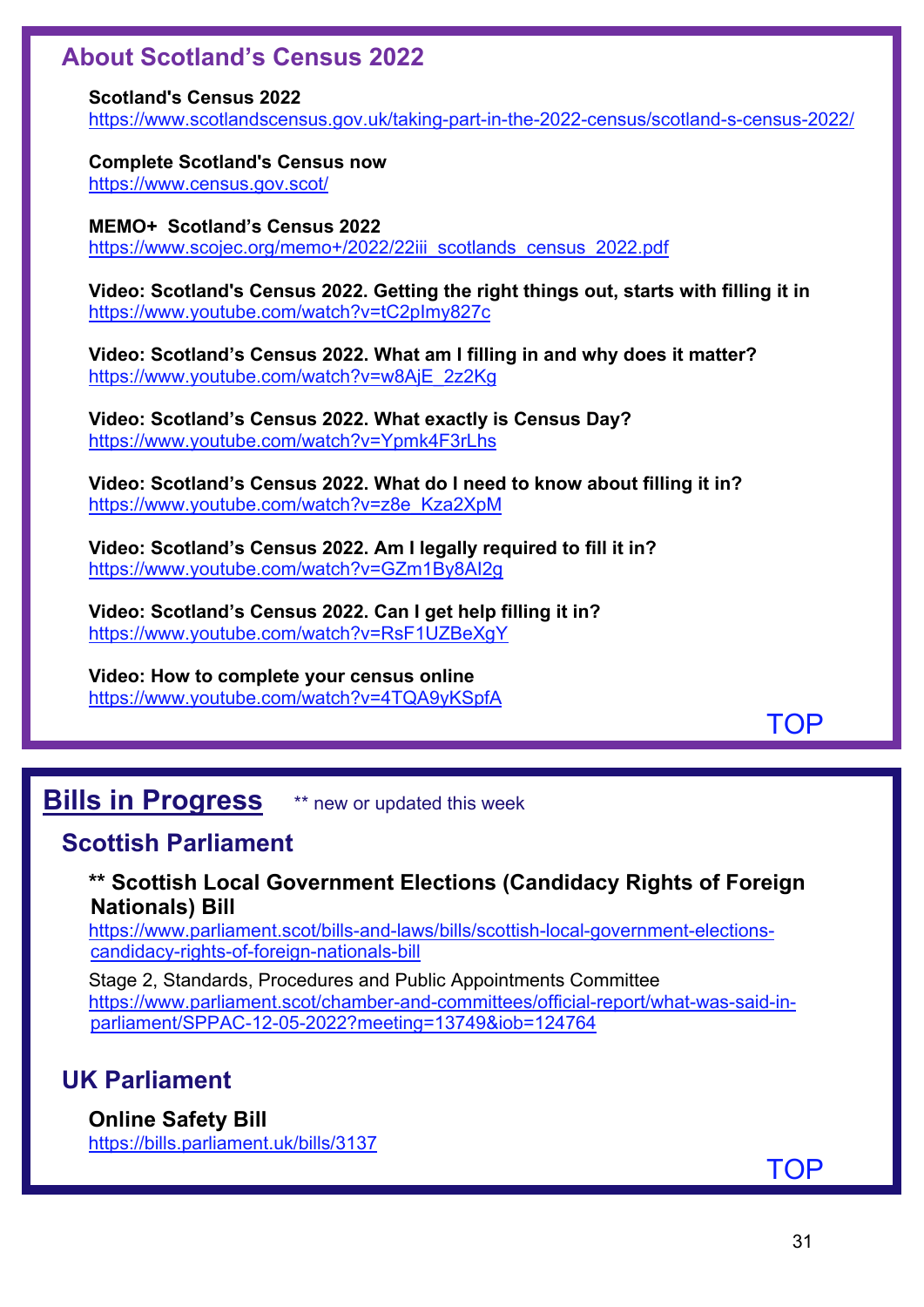## <span id="page-31-0"></span>**Consultations** \*\* new or updated this week

**Public Participation at the Scottish Parliament** (closing date 30 June 2022) <https://yourviews.parliament.scot/cppp/participation-2022/>

**[TOP](#page-0-1)** 

# <span id="page-31-1"></span>**Job Opportunities**

*[Click here](https://www.scojec.org/memo/jobs.html) to find out about job opportunities.*

[TOP](#page-0-1)

# <span id="page-31-2"></span>**Funding Opportunities** \*\* new or updated this week

### *\*\* closes this week!*

### **Faithful Welcome**

*Closing date: 27 May 2022*

Faithful Welcome aims to support Scotland's faith communities to welcome refugees and asylum seekers and enable them to be an integral part of community life, wherever they are coming from and whatever the reason.

Grants of up to £500 are available to local faith groups registered as charities in Scotland for local action around the following themes:

*Offering hospitality* (eg costs of community meals and social events bringing people together);

*Easing integration* (eg costs of interpreting services; running language classes);

*Enabling participation* (eg skill-sharing activities such as gardening, sewing, cooking; providing costs of bus passes for travel).

For information and to apply, see

<https://www.faithincommunity.scot/faithfulwelcomesmallgrants>

[TOP](#page-0-1)

# <span id="page-31-3"></span>**Events, Conferences, and Training** \*\* new or updated this week

### **\*\*** *this week*

### **Guidance for people hosting refugees from Ukraine**

24 May 2022 (online, 6.00–7.30)

Scottish Refugee Council information session is for anyone who is interested in hosting, or has registered to host people from Ukraine, either privately, or through the Scottish Government's Scottish Government's Ukraine Super Sponsor scheme. For information see <https://tinyurl.com/2yh6njvf>

#### **\*\*** *this week*

### **The Queen's Speech & Protecting Rights**

25 May 2022 (online, 1.15–2.00)

Human Rights Consortium Scotland webinar to provide short, insightful reflections on some of the big UK Government plans to keep an eye on. For information see <https://tinyurl.com/2p88bmey>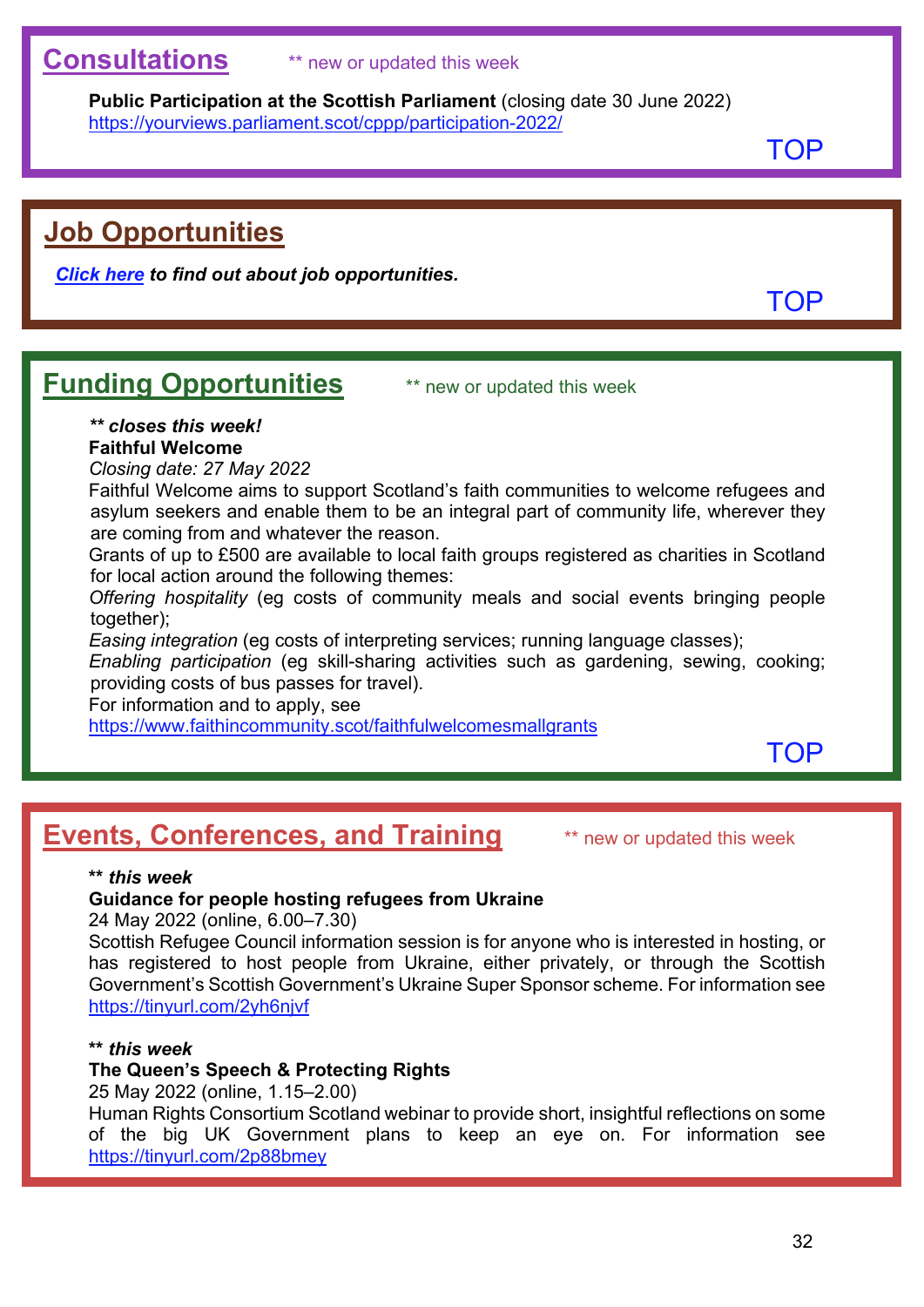### **Working with People from Diverse Religious Backgrounds**

9 June 2022 (online, 1.00–4.30)

Interfaith Scotland course on improving our confidence in discussing and responding to the religion and belief of those we work with. We learn about the core beliefs and cultural practices of the main faiths, and the individual needs that may arise from a person's faith or belief identity. For information see <https://tinyurl.com/ye2ntnpv> or contact Jamie Spurway [jamie@interfaithscotland.org](mailto:jamie@interfaithscotland.org)

### **\*\* Human Rights Leadership: Priorities and concerns for Scotland**

15 June 2022 (online, 9.30–12.00)

Human Rights Consortium Scotland event to discuss where Scotland currently stands on human rights, Where it is showing leadership, and where it is hanging back, what it is championing, what it is ignoring, and the position of Scotland within the UK. For information see <https://tinyurl.com/2v89sy65>

### **Refugees: Asylum and Resettlement**

16 and 17 June 2022 (online, 11.30–3.30 both days) 6 and 7 September 2022 (online, 11.30–3.30 both days) 27 and 28 October 2022 (online, 11.30–3.30 both days) Scottish Refugee Council 2-day course drawing on the experiences of people seeking asylum and people who have been resettled in the UK, to examine why people might need to flee their own country, how they seek asylum in the UK, and what opportunities exist for rebuilding their lives here in the UK. For information see<https://tinyurl.com/jd2tey6w>

### **Love Without Limits**

18 June 2022 (Glasgow, 12.00–5.00)

Faith in Community Scotland gathering to explore and develop the faithful welcome offered to asylum seekers and refugees, including to hear and better understand the diverse needs of those who have been displaced from their own communities and families, and amplify the voice of refugees and asylum seekers in an unjust world and respond to actual rather than perceived need. The gathering will be followed by a ceilidh from 5-7pm. For information about the gathering see <https://tinyurl.com/y4kyftwp> and about the ceilidh see <https://tinyurl.com/2rpv3tux>

### **Advantage is invisible – understanding unintentional discrimination**

6 July 2022 (online, 1.30–3.30)

Interfaith Scotland course exploring why discrimination is common even when our intentions are to work fairly with all staff and service users. The role of the dominant identity in shaping our working culture and practices will be discussed, and we will consider the persistent pattern that advantage tends to be hidden from those that have it. For information see <https://tinyurl.com/2d5zwje9> or contact Jamie Spurway [jamie@interfaithscotland.org](mailto:jamie@interfaithscotland.org)

### **Interpreting culture – improving cross-cultural communication**

11 August 2022 (online, 11.00–1.00)

Interfaith Scotland course on cultural diversity. Our cultural background has a profound influence on each of us. It shapes our behaviour, values and beliefs. It even affects our thought processes and how we perceive the world. In this course we explore how culture forms a lens through which we interpret each other's behaviour and learn how to improve our inter-cultural communication. For information see <https://tinyurl.com/yckbt9hs> or contact Jamie Spurway [jamie@interfaithscotland.org](mailto:jamie@interfaithscotland.org)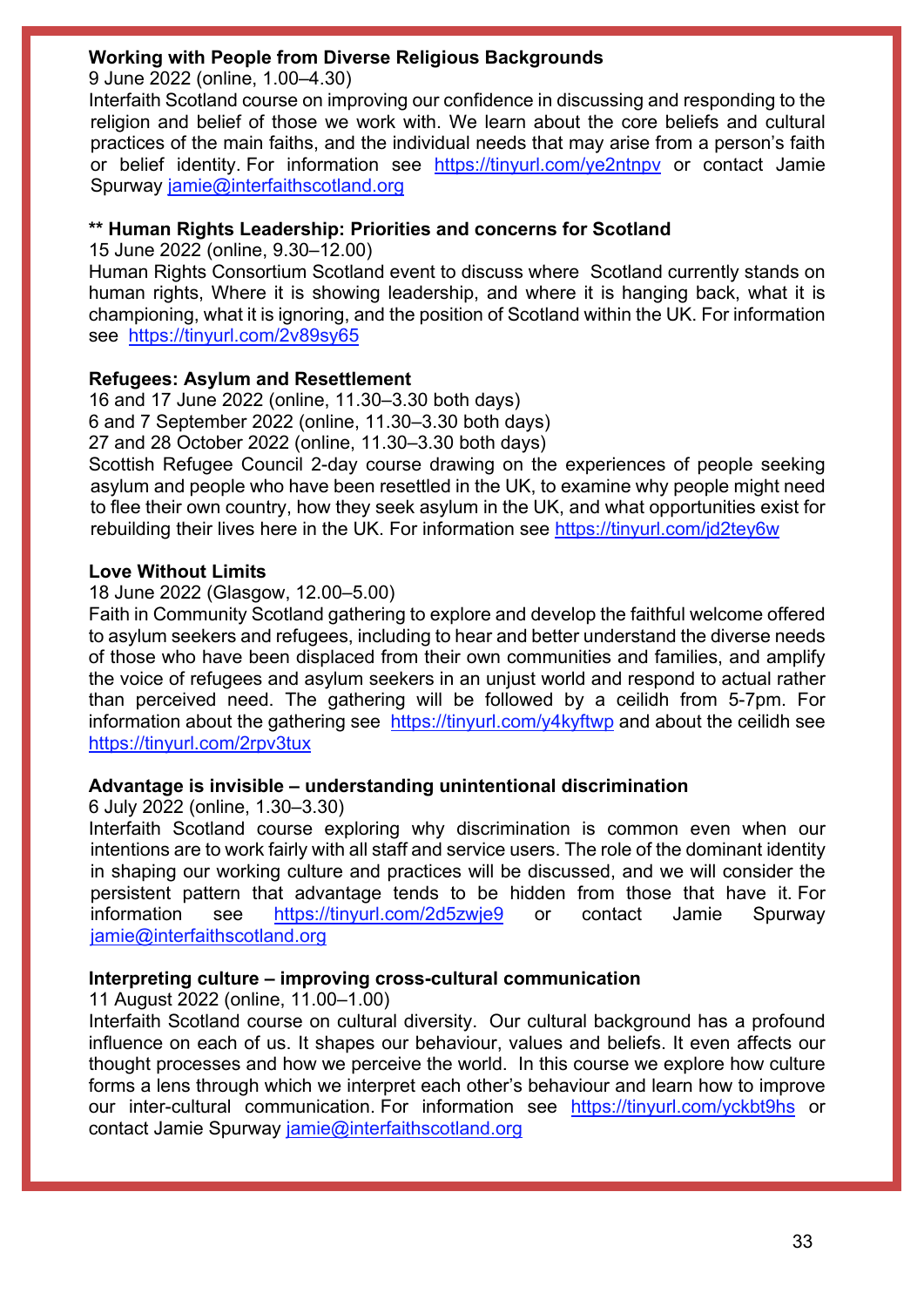#### **Our lives are ruled by the stories we tell ourselves – how interpretation shapes interaction**

#### 13 September 2022 (online, 10.00–12.00)

Interfaith Scotland course exploring the impact of our inner narratives - our meaningmaking - on our interactions and relationships. We will consider ways we can become more aware of our readings as they form, and more cautious about their accuracy. We will also discuss tools for more authentic conversations. For information see <https://tinyurl.com/m63kxvrm>or contact Jamie Spurway [jamie@interfaithscotland.org](mailto:jamie@interfaithscotland.org)

#### **Working with Interpreters**

27 and 28 September 2022 (online, 1.00–4.30 both days)

24 and 25 November 2022 (online, 1.00–4.30 both days)

Scottish Refugee Council 2-day courses to enable participants to understand the legal context and qualifications governing interpreters in the EU, UK and Scotland, know the different types of interpreting, identify the differences between an interpreter and a bilingual support worker, and who to use when, and recognise when it is inappropriate to use a family member, a friend or a community member to interpret. For information see <https://tinyurl.com/puykxxnu>

### **Supporting Refugee Integration**

11 and 12 October 2022 (online, 1.00–4.30 both days)

15 and 16 December 2022 (online, 1.00–4.30 both days)

Scottish Refugee Council 2-day course to enable participants to understand the principles of a refugee-led integration framework, understand how dependency is created and how to build on people's resilience, and feel confident to facilitate refugee-led integration effectively. For information see<https://tinyurl.com/ukvn5rs5>

### **Introduction to Working with Religious Diversity**

26 October 2022 (online, 10.30–12.30)

Interfaith Scotland course for delegates to improve their confidence in discussing and responding to the religion and belief of those they work with. We explore guiding principles behind working with religion and belief diversity. Then we take a closer look at the core beliefs and cultural practices of Islam, Sikhism and Judaism.For information see <https://tinyurl.com/2p88vnps> or contact Jamie Spurway [jamie@interfaithscotland.org](mailto:jamie@interfaithscotland.org)

### **Working with Unaccompanied Refugee Children**

10 and 11 November 2022 (online, 11.30–3.30 both days)

Scottish Refugee Council 2-day course to enable participants to recognise the legal difference between children seeking asylum, children who have been trafficked, refugees and migrants, appreciate the journeys that children have made to be in the UK including being trafficked, understand the Age Assessment process, identify the rights and entitlements of separated children, and become familiar with the statutory responsibilities of the Scottish Guardianship Service. For information see https://tinyurl.com/3fedr5xn

### **Intention versus impact – exploring challenges around group labels and unintended offence**

### 6 December 2022 (online, 1.30–3.30)

Interfaith Scotland short course exploring the language used to describe groups of people, particularly in relation to Protected Characteristics like race, disability, religion and belief, and how we can respond to unintended interpretations by exploring the difference between the speaker's intention and the impact on the listener. For information see <https://tinyurl.com/k9hz52pk> or contact Jamie Spurway [jamie@interfaithscotland.org](mailto:jamie@interfaithscotland.org)

[TOP](#page-0-1)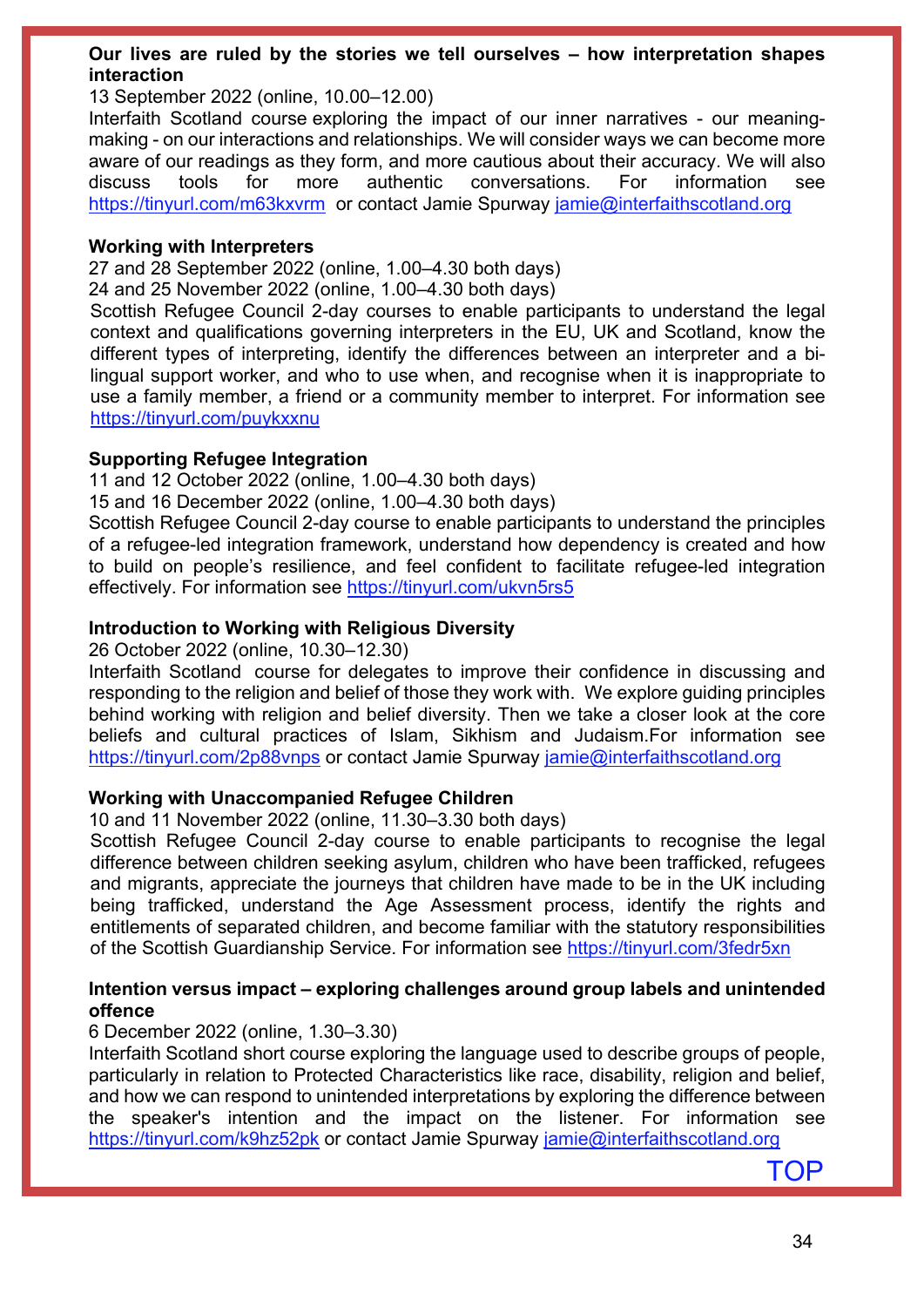# <span id="page-34-0"></span>**Useful Links**

**Scottish Parliament** <http://www.parliament.scot/>

**Scottish Government** <https://www.gov.scot/>

**UK Parliament** <http://www.parliament.uk/>

**GovUK (links to UK Government Departments)** <https://www.gov.uk/government/organisations>

**One Scotland** <http://onescotland.org/>

**Scottish Refugee Council** [http://www.scottishrefugeecouncil.org.uk](http://www.scottishrefugeecouncil.org.uk/) 

**Refugee Survival Trust** <https://www.rst.org.uk/>

**Freedom from Torture** <https://www.freedomfromtorture.org/>

**Interfaith Scotland** <https://interfaithscotland.org/>

**Equality and Human Rights Commission** <https://www.equalityhumanrights.com/en>

**Equality Advisory Support Service** <http://www.equalityadvisoryservice.com/>

**Scottish Human Rights Commission** <http://www.scottishhumanrights.com/>

**ACAS** <http://www.acas.org.uk/>

**SCVO** <https://scvo.org.uk/>

**Volunteer Scotland** <https://www.volunteerscotland.net/>

**Office of the Scottish Charity Regulator (OSCR)** <https://www.oscr.org.uk/>

**Scottish Fundraising Standards Panel** <https://www.goodfundraising.scot/>

**Disclosure Scotland** <https://www.mygov.scot/disclosure-types>

**Volunteer Scotland Disclosure Services**  <https://www.volunteerscotland.net/for-organisations/disclosure-services/>

**BBC News** <https://www.bbc.com/news>

[TOP](#page-0-1)